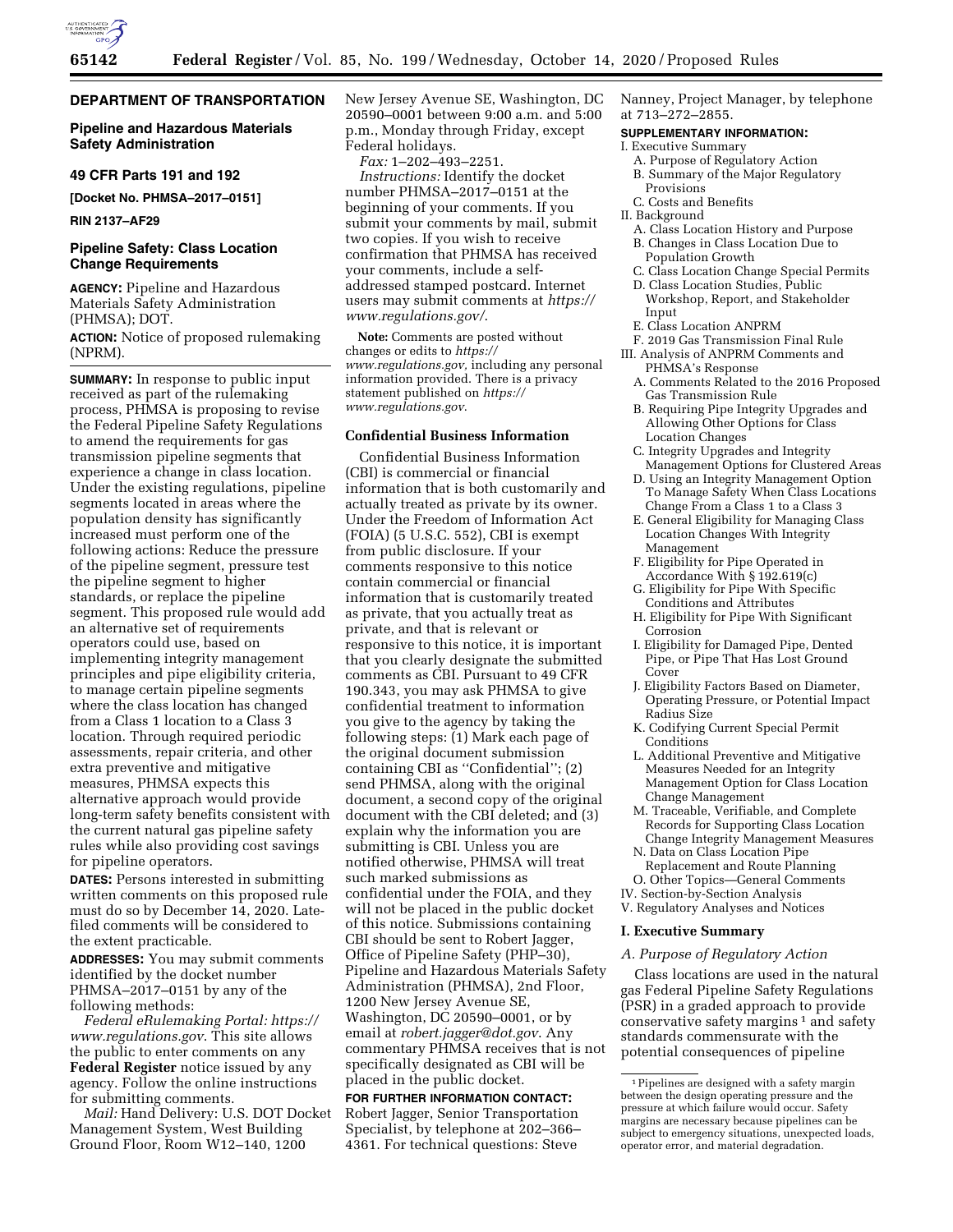incidents, and are based on the population density near a pipeline.2 As class locations are defined with relation to the number of dwellings for human occupancy in the area, an onshore gas transmission pipeline's class location can change as the population living or working near a pipeline changes. An increase in population that results in a change in class location requires operators to confirm design factors and to recalculate the maximum allowable operating pressure (MAOP) of the pipeline.3 If a class location changes and the hoop stress 4 corresponding to the established MAOP of a segment of pipeline is not commensurate with the MAOP of the newly determined class location, § 192.611 currently requires that the pipeline operator (1) lower the pipeline's MAOP to reduce stress levels in the pipe, (2) replace the existing pipe with pipe that has thicker walls or higher yield strength to yield a lower operating stress at the same MAOP, or (3) pressure test the pipeline at a higher test pressure.

Some operators have applied for special permits to manage class location changes that would normally require replacing pipe, reducing the operating pressure, or pressure testing the pipe. Under the special permit process, PHMSA waives or otherwise modifies compliance with regulatory requirements if the operator requesting the special permit demonstrates a need and PHMSA determines that granting the special permit would be consistent with pipeline safety.5 PHMSA performs

3Maximum allowable operating pressure is the maximum internal pressure at which a natural gas pipeline or pipeline segment may be operated.

<sup>4</sup> Hoop stress is stress that acts around the circumference of a pipe (*i.e.,* perpendicular to the pipe length) and is caused by the internal pressure pushing outward against the pipe wall. As pressure within the pipe increases, the stress in the pipe wall must be capable of acting against that pressure to contain it.

5The special permit process is outlined in § 190.341 and is no different for waiving the class

extensive technical analysis on special permit applications and has granted special permits on the condition that operators will perform alternative measures to retain a consistent level of pipeline safety for the new class location throughout the life cycle of the pipeline. In 2004, PHMSA published guidance in the **Federal Register** that addressed the common conditions for granting class location change special permit requests. This guidance clarified PHMSA's process for granting a class location waiver that would allow operators to perform alternative riskcontrol activities based on integrity management (IM) concepts, rather than pipe replacement, pressure testing, or pressure reductions.6

On January 3, 2012, Congress adopted the Pipeline Safety, Regulatory Certainty, and Job Creation Act of 2011 (2011 Pipeline Safety Act).7 Section 5 of that act required that PHMSA evaluate whether applying IM principles to areas outside of high consequence areas (HCA), with respect to gas transmission pipeline facilities, could possibly mitigate or eliminate the need for class location requirements.8 As stated in the resulting class location report titled ''Evaluation of Expanding Pipeline Integrity Management Beyond High-Consequence Areas and Whether Such Expansion Would Mitigate the Need for Gas Pipeline Class Location Requirements'' that was issued in 2016 (2016 Class Location Report), the application of IM requirements to gas transmission pipelines outside of HCAs would not warrant the total elimination of class locations.9 However, PHMSA stated that it intended to consider whether adjustments were needed in the way that operators were required to implement certain requirements when class locations did change.

On July 31, 2018, PHMSA published an advance notice of proposed rulemaking (ANPRM) in the **Federal Register** to seek feedback regarding the revision of the PSR applicable to the management of gas transmission pipeline segments where the class

7Pipeline Safety, Regulatory Certainty, and Job Creation Act of 2011; signed January 3, 2012; Public Law 112–90.

9See *[https://www.regulations.gov/](https://www.regulations.gov/document?D=PHMSA-2011-0023-0153)  [document?D=PHMSA-2011-0023-0153](https://www.regulations.gov/document?D=PHMSA-2011-0023-0153)*.

location has changed.<sup>10</sup> Specifically, PHMSA requested comments regarding whether operators should have the option of performing certain risk-based IM activities in lieu of the current required activities (*i.e.,* pipe replacement, pressure test, or pressure reduction) and whether those modifications could mitigate the public safety need for the existing class location requirements in this context. This ANPRM was initiated to honor the commitment made at the conclusion of the 2016 Class Location Report that PHMSA would study alternatives to the regulatory requirement for pipe replacement when class locations change and was also responsive to comments made to a 2017 DOT notice regarding regulatory review actions.11

Based on input in previous public meetings and workshops,12 the comments received on the ANPRM, the 2016 Class Location report, and a review of PHMSA's active special permits for Class 1 to Class 3 location changes,  $13$ PHMSA proposes to amend the class location change regulations for certain in-service gas transmission segments where the class location has changed from a Class 1 to a Class 3 to add an IMbased alternative to the existing requirements. PHMSA is requesting input from the public on all aspects of this proposal, including whether the modification or elimination of the proposed pipe eligibility attributes or additional preventative and mitigative measures would provide an equivalent level of safety and maximize net benefits to society.

## *B. Summary of the Major Regulatory Provisions*

PHMSA is proposing an IM-based alternative to the existing class-locationchange requirements. The NPRM addresses two main topics pertaining to the IM alternative: (1) The criteria that pipe must meet to be eligible for the alternative, and (2) the additional, IMbased safety requirements necessary for using the alternative. Both aspects serve to protect public safety when pipeline operators apply the alternative approach.

10 ''Pipeline Safety: Class Location Change Requirements,'' 83 FR 36861 (July 31, 2018).

11 ''Notification of Regulatory Review,'' 82 FR 45750 (Oct. 2, 2017).

12See Section II, D of this document titled, ''Class Location Studies, Public Workshop, Report, and Stakeholder Input.''

<sup>2</sup>Class locations are defined at § 192.5. A ''class location unit'' is defined at § 192.5 as an onshore area that extends 220 yards on either side of the centerline of any continuous 1-mile length of pipeline. This distance is more colloquially known as the ''sliding mile'' and is explained in more detail later in this document. A Class 1 location is an offshore area or any class location unit with 10 or fewer buildings intended for human occupancy within the class location unit. A Class 2 location is any class location unit with more than 10 but fewer than 46 buildings intended for human occupancy within the class location unit. A Class 3 location is any class location unit with 46 or more buildings intended for human occupancy or an area where the pipeline lies within 100 yards of either a building or a small, well-defined outside area that is occupied by 20 or more persons on at least 5 days a week for 10 weeks in any 12-month period within the class location unit, and a Class 4 location is any class location unit where buildings with 4 or more stories above ground are prevalent.

location regulations than for waiving any other requirements in the PSR.

<sup>6</sup>Public notices were published in **Federal Register**: ''Pipeline Safety: Development of Class Location Change Waiver Guidelines,'' 69 FR 22115 (Apr. 23, 2004); and ''Pipeline Safety: Development of Class Location Change Waiver Criteria,'' 69 FR 38948 (June 29, 2004). Additional guidance is provided online at: *[http://primis.phmsa.dot.gov/](http://primis.phmsa.dot.gov/classloc/index.htm)  [classloc/index.htm](http://primis.phmsa.dot.gov/classloc/index.htm)*.

<sup>8</sup> *Id.* at sec. 5(a).

<sup>13</sup>As of May 1, 2019, PHMSA's 12 special permits for Class 1 to Class 3 location changes apply to segments of pipe in the States of Alabama, Arizona, Colorado, Georgia, Kentucky, Louisiana, Michigan, Mississippi, New Jersey, New Mexico, New York, Ohio, Pennsylvania, Tennessee, Texas, West Virginia, and Wyoming.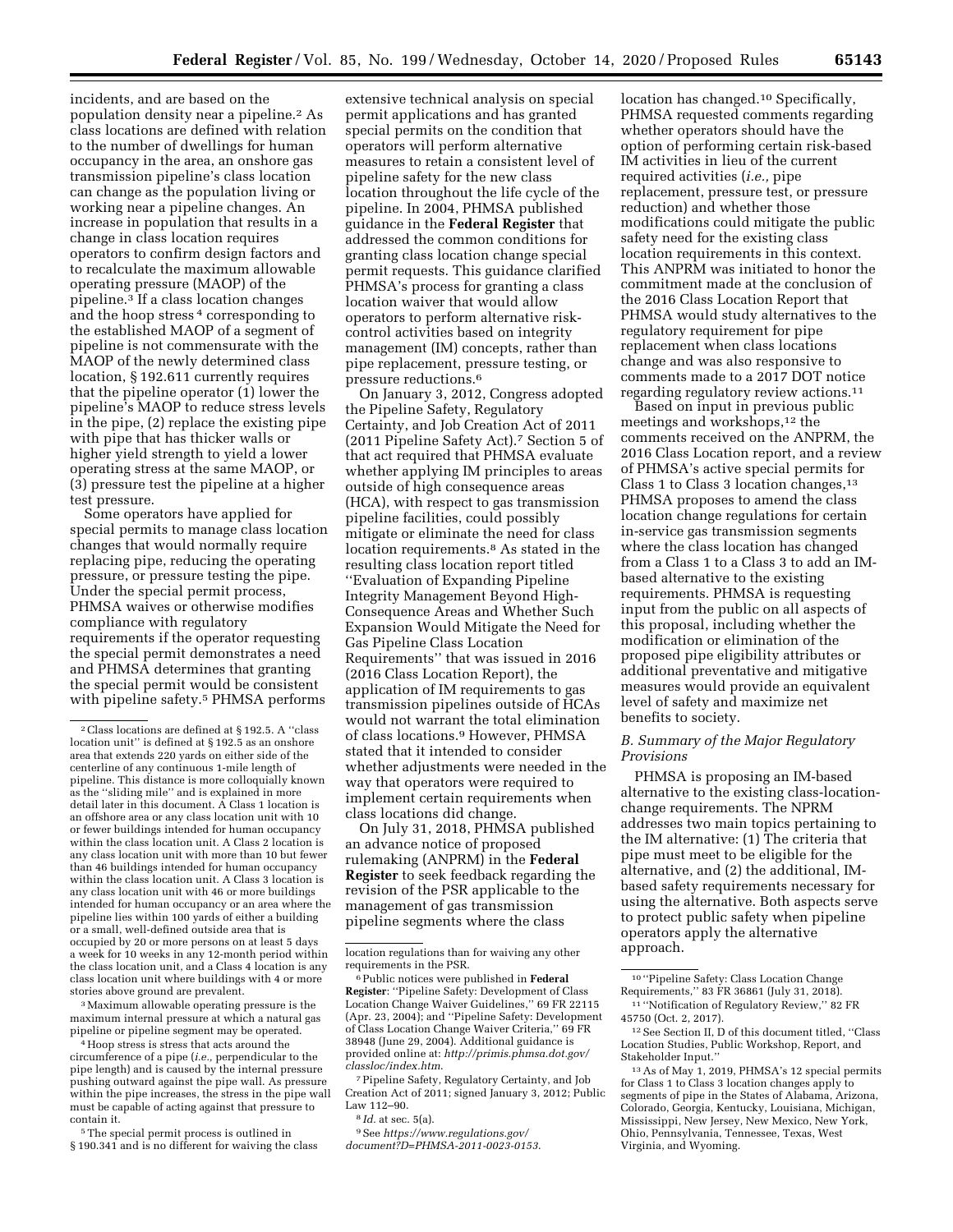The NPRM addresses segments that change from a Class 1 to a Class 3 location after the publication of a final rule based on this proposed rulemaking and operate at 72 percent of specified minimum yield strength (SMYS) 14 or less. PHMSA proposes that for segments that are eligible based on pipe attributes, operators choosing the IM alternative would adhere to documentation requirements, operations and maintenance (O&M) requirements, and other additional safety measures proposed in this rulemaking. Operators who do not meet the requirements of the proposed rule would need to follow the current regulatory requirements for class location changes or apply for a special permit.

Specifically, pipeline segments meeting the following conditions or having the following attributes would be ineligible for the IM alternative for managing class location changes:

- Bare pipe;
- Wrinkle bends;
- Missing material properties records;

• Certain historically problematic seam types; 15

• Body, seam, or girth-weld cracking; 16

• Pipe with poor external coating or with tape wraps or shrink sleeves;

• A leak or failure history within 5 miles of the segment; 17

• Pipe transporting gas that is not of suitable composition and quality for sale to gas distribution customers; and

• Pipe operated in accordance with § 192.619 (c) or (d).

PHMSA also proposes that a pipeline segment would be ineligible if it did not have a documented successful <sup>18</sup> 8-hour, part 192, subpart J, pressure test to a minimum of 1.25 times MAOP. Pipeline segments that were previously

<sup>16</sup>This cracking can include stress corrosion cracking and selective seam weld corrosion, which are cracking defects in the pipe body or weld seam. Cracks are undesired openings or separations in a normally rigid material, such as a pipe wall, and are detrimental to the capability of a pipeline to restrain pressure. Often, cracks are found only on the surface and do not penetrate the pipe wall. However, cracks that don't fully penetrate the pipe wall, if left unchecked, can propagate into a failure or a rupture and must be promptly repaired.

17These would be leaks or failures reported to PHMSA via an incident report per part 191.

18A ''successful'' pressure test is one where the pipe does not rupture or leak because of the test. Part 192, subpart J, prescribes the minimum leaktest and strength-test requirements for pipelines.

''uprated'' 19 without a documented pressure test would also not be eligible unless the operator conducts a new pressure test.

These applicability criteria would help protect public safety by assuring that pipeline segments with known elevated risks that are changing from a Class 1 to a Class 3 location are pressure-tested, de-rated to a lower MAOP, or replaced with new and stronger pipe, as required by the current regulations in § 192.611. In most cases, this eligibility criteria prevents pipe that would be more susceptible to corrosion or cracking from using this NPRM alternative, and it also helps to ensure that operators can use the proper assessment and mitigation methods on pipeline segments that could cause great harm to the public based on their risk. PHMSA is concerned that, with the additional risk for corrosion and cracking many of these segments would have, anomalies might be able to grow to a failure size before the next assessment. Therefore, PHMSA has proposed these eligibility criteria as a matter of ensuring that pipe integrity can be maintained in Class 3 locations where pipe designed to Class 1 standards remains in service. PHMSA discusses this in more detail later in this document and seeks comment on whether there is an alternative approach that would maximize net benefits to society while maintaining safety.

Pipeline segments changing to a Class 4 location would not be eligible for the IM alternative under this proposal, but would rather be accommodated through PHMSA's current class location special permit process.20

If a pipeline segment meets all eligibility criteria and the operator opts to follow the IM alternative, PHMSA proposes to require that the operator notify PHMSA of details of each segment that experienced a Class 1 to Class 3 location change 60 days prior to implementing the IM alternative.

PHMSA is also proposing to modify the definition of an HCA to include these Class 1 to Class 3 location segments, which would then make these specific segments subject to all the

requirements in subpart O, in addition to the more stringent requirements discussed in more detail below. When subpart O was developed and promulgated in 2003,<sup>21</sup> PHMSA did not anticipate that operators would be able to demonstrate adequate pipeline integrity for pipe that was not designed for the class location in which it was located. Therefore, the regulations address any potential risk that would be involved when a class location changes by requiring that the pipeline operate at a lower pressure if an operator does not replace the pipeline segment or pressure test the segment. The proposal would allow operators to choose to follow IM requirements in subpart O and additional requirements for applicable segments, which include required inline inspections (ILI), external pipeline coating, cathodic protection (CP),22 pipeline repair criteria to maintain MAOP with a Class 1 location 39 percent safety factor, usage of remotecontrolled or automatic shutoff valves, and other additional preventive and mitigative (P&M) measures. PHMSA expects these measures to provide for an equivalent level of safety for the life of the pipeline when compared to pipe replacement.

More specifically, PHMSA is proposing that operators perform an initial integrity assessment using ILI tools within 24 months of the class location change, which would align with the current timeframe to either confirm or change the MAOP after a class location change. PHMSA would require operators to perform this ILI assessment on the entire pipeline segment that has experienced the change in class location, including from the nearest upstream ILI tool launcher to the nearest downstream ILI tool receiver.

With respect to additional P&M measures beyond what are included in subpart O, PHMSA is proposing to require operators to do the following: Perform additional coating, interference, and corrosion surveys; remediate defined anomalies; install line-of-sight markers; install remote-control or automatic shutoff mainline valves; perform depth of cover surveys and

<sup>14</sup>SMYS is an indication of the minimum stress that a pipe may experience that will cause plastic, or permanent, deformation of the steel pipe.

<sup>&</sup>lt;sup>15</sup> Problematic seam types include direct current (DC), low-frequency electric resistance welded pipe (LF–ERW), electric flash-welded (EFW) pipe, lapwelded pipe, and pipe seams with a longitudinal joint factor below 1.0 as defined in § 192.113.

<sup>19</sup>An ''uprate'' is where an operator increases the MAOP of its pipeline. To increase the pressure on its pipeline, an operator must comply with the minimum requirements prescribed in subpart K of part 192. An operator would still be subject to the leak-test and strength test requirements, including recordkeeping requirements, under part 192, subpart J.

<sup>20</sup>PHMSA has neither included Class 4 locations in this proposed rule nor would it include such locations in any other NPRM without having first developed a unique set of conditions to maintain safety for multi-story buildings and applying them through the issuance of several special permits.

<sup>21</sup> ''Pipeline Safety: Pipeline Integrity Management in High Consequence Areas (Gas Transmission Pipelines),'' 68 FR 69778 (Dec. 15, 2003).

<sup>22</sup>CP is a technique used to control or limit the corrosion of a pipeline's external metal surface by making it the cathode of an electrochemical cell. This treatment can be achieved with a special coating on the external surface of the pipeline along with an electrical system and anodes buried in the ground, or with a ''sacrificial'' or galvanic metal acting as an anode. In those types of systems, the anode will corrode before the protected metal will.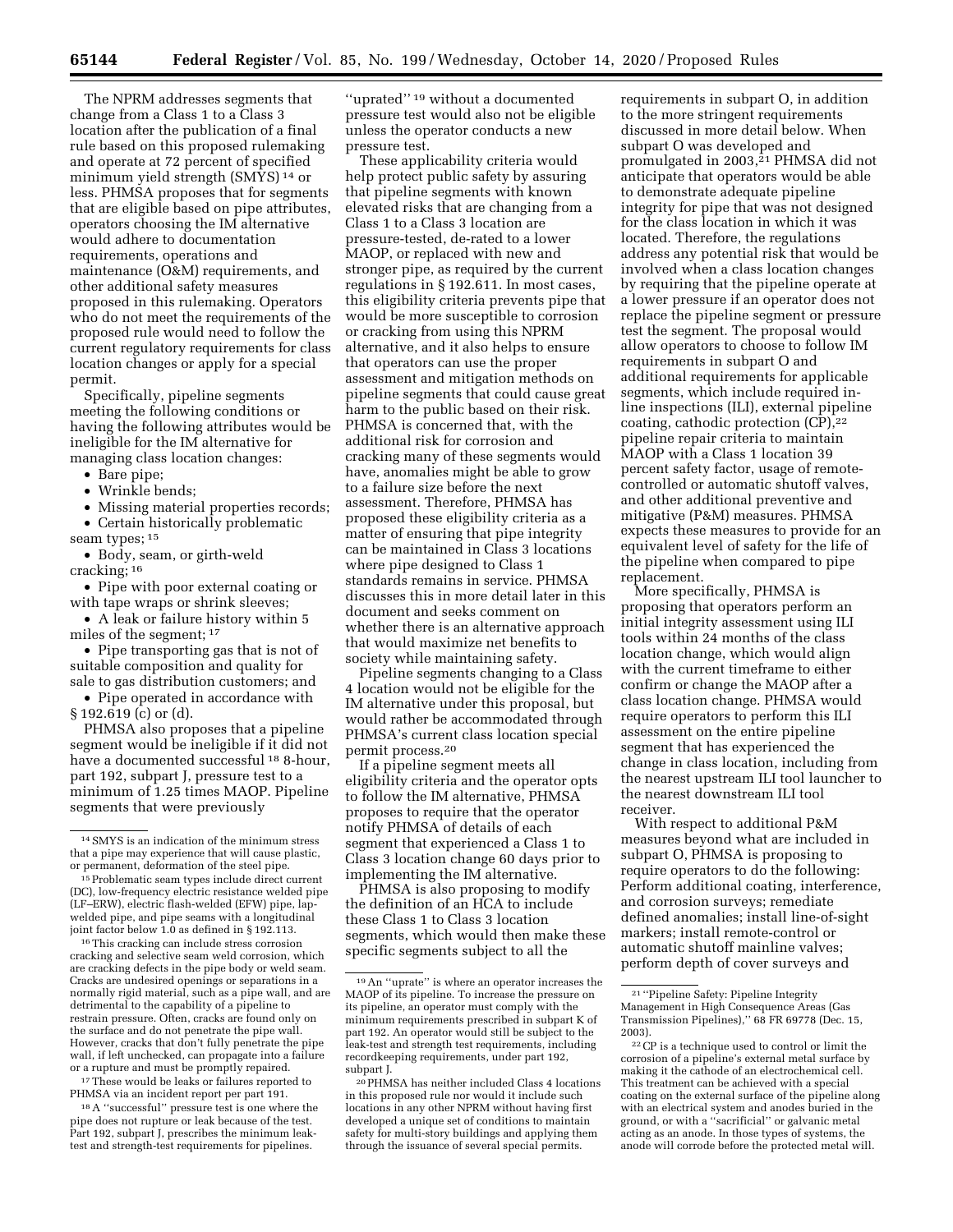remediation; clear shorted casings; perform additional right-of-way patrols and leakage surveys; and use a supervisory control and data acquisition (SCADA) system. These additional requirements would address aspects of pipeline integrity and public safety for which ILI assessments alone do not address, such as reducing the likelihood of third-party damage, detecting and mitigating conditions that can accelerate corrosion growth, and terminating gas flow from ruptures faster than would be required under existing regulations.

Operators would also be required to keep documentation for all assessments, surveys, and any other required actions they perform in meeting the proposed requirements. PHMSA intends for this class location management option, when performed in conjunction with the requirements of subpart O, to provide a consistent-or-higher level of safety for the life of the pipeline if the operator chooses not to replace the pipe.

## *C. Costs and Benefits*

Consistent with Executive Order 12866, PHMSA has prepared an assessment of the benefits and costs of this proposed rule, as well as reasonable alternatives. The estimated cost savings of this proposal are due to avoided pipe replacement of segments for which operators employ the proposed IM alternative. In the Preliminary Regulatory Impact Analysis (PRIA) posted on the public docket, PHMSA presented two estimates of the number of miles that may change from a Class 1 to a Class 3 location each year from 2019 to 2039 and analyzed them as two separate scenarios. Scenario 1 is based on an estimate of 78 miles per year, which is the average result from PHMSA's annual estimates based on historical annual report data from 2010 to 2017. Scenario 2 is based on the median of PHMSA's annual estimates, which is 118 miles. PHMSA estimated the cost savings of the proposed rule by estimating the rate and unit cost for the currently available class location change compliance methods, the unit costs of complying with the special permit program, and the mix of consequence classifications among the affected segments. PHMSA assumes that this proposed rule would cause operators to replace pipe less often when a class location changes from Class 1 to Class 3, as they would choose to use the IM alternative of this method where feasible. PHMSA estimated the costs of the IM alternative compared to the costs of pipe replacement against the estimated mileage changing from a Class 1 location to a Class 3 location per year. As such, PHMSA estimates the annual

cost savings of the rule to be approximately \$55 million for scenario 1, and \$86 million for scenario 2, both calculated at a 7 percent discount rate.

# **II. Background**

# *A. Class Location History and Purpose*

The concept of class locations predates the Federal regulation of gas transmission pipelines and was an early method of differentiating areas along natural gas transmission pipelines based on the potential consequence of a hypothetical pipeline accident. The first class location definitions were incorporated into the PSR on August 19, 1970, and were derived from the American Society of Mechanical Engineers (ASME) B31.8 designations that were included in the American Standards Association B31.8–1968 version of the ''Gas Transmission and Distribution Pipeline Systems'' standard, which eventually became ASME B31.8, ''Gas Transmission and Distribution Pipeline Systems.'' The definitions for class locations that PHMSA codified maintained the original ASME B31.8 characterizations for Class 1 through Class 3 locations and added a new Class 4 location definition. These original class location definitions, with some slight modifications, are still applied today.

PHMSA uses class locations to provide safety margins and standards that are commensurate with the potential consequence of a pipeline failure based on the surrounding population. A pipeline's class location is based on the number of buildings or dwellings for human occupancy in the surrounding area.

Pipeline class locations for onshore gas pipelines are determined using the concept of a ''sliding mile,'' which is a unit of measurement that is 1 mile in length, extending 220 yards on either side of the centerline of a pipeline, and moves along the pipeline. The number of buildings within this sliding mile at any point during the mile's movement determines the class location for the entire mile of pipeline that the sliding mile moves along.23

A Class 1 location is a class location unit along a continuous mile containing 10 or fewer buildings intended for human occupancy or is an offshore area; a Class 2 location is a class location unit along a continuous mile containing 11 to 45 buildings intended for human

occupancy; and a Class 3 location is a class location unit along a continuous mile containing 46 or more buildings intended for human occupancy, or is within 100 yards of a building or place of public assembly.24 Class 4 locations exist where buildings with four or more stories above ground are prevalent. Whenever a pipeline segment has multiple class locations, the highernumbered class location applies to the entire segment.

Potential consequences of personal injury and property damage resulting from incidents such as a leak- or rupture-type failure, increase in a more densely populated area. In addition, an increasing population around a pipeline amplifies the probability of an incident occurring due to additional external force stresses, corrosion, interference currents, loss of pipeline soil cover, damage from third parties, and other factors.

Design factors 25 are used along with pipe attributes in engineering calculations to determine the required design pressure and MAOP of each steel pipeline segment. To decrease operational hoop stresses 26 in areas of higher consequence, these class location-based design factors (*i.e.,*  MAOP derating factors) 27 provide a safety margin and help ensure the pipeline is operated below 100 percent of SMYS. As specified in § 192.105, a pipeline's design pressure is determined using Barlow's Formula:  $P = (2St/D) \times F$  $\times$  *E*  $\times$  *T*, where *P* is the design pressure, *S* is the pipe's yield strength, *t* is the wall thickness of the pipe, *D* is the outside diameter of the pipe, *F* is the design factor specific to the class location, *E* is the longitudinal joint factor,28 and *T* is the temperature

25 Design factors, which are used to calculate the design pressure for steel pipe in § 192.105(a), are listed in § 192.111. Class 1 locations have a 0.72 design factor, Class 2 locations have a 0.60 factor, Class 3 locations have a 0.50 factor, and Class 4 locations have a 0.40 design factor.

26 ''Hoop stress'' is the stress in a pipe wall, acting circumferentially in a plane perpendicular to the longitudinal axis of the pipe, that is produced by the pressure of the product in the pipe. Hoop stress is calculated using Barlow's Formula, which is at § 192.105. Hoop stresses are the same as design pressure, unless an outside force is acting on it. If hoop stress has the same safety factor as MAOP, then they are equal.

27MAOP determination and the required design factors for the class location can be found in §§ 192.105, 192.111, and 192.619.

28The longitudinal joint factor, based on the weld seam type of a pipeline, per this formula, has a Continued

<sup>23</sup>For the purposes of this rulemaking, a ''building'' may be interchangeably referred to as a "home," a "house," or a "dwelling," all of which refer to a structure intended for human occupancy, whether it is used as a residence, for business, or for another purpose.

<sup>24</sup>Under § 192.5, a location is Class 3 if it has a building or a small, well-defined outside area (including playgrounds, recreation areas, and outdoor theaters) that is occupied by 20 or more persons at least 5 days a week for 10 weeks in any 12-month period. The days and weeks need not be consecutive.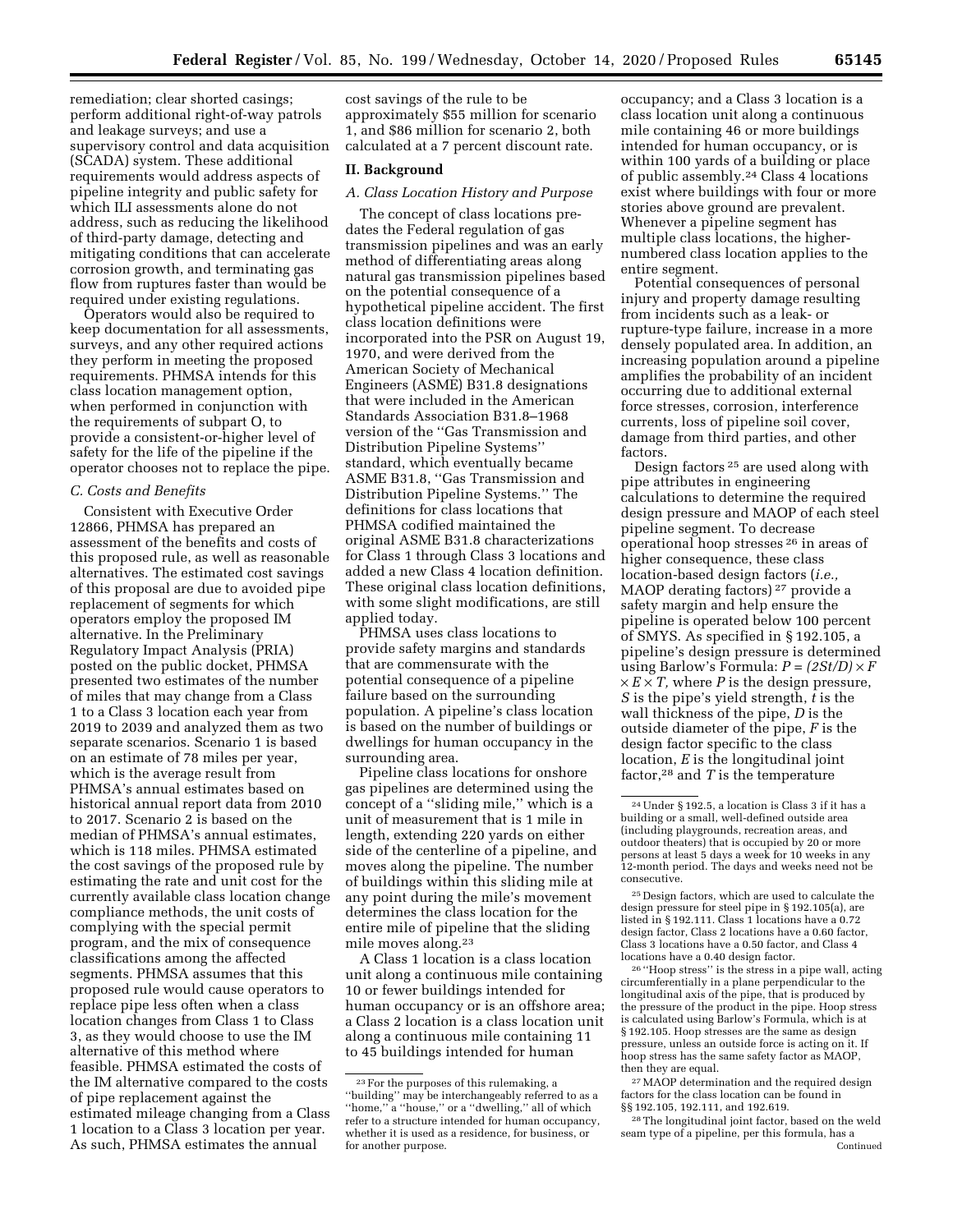derating factor.29 To illustrate how class location design factors influence the MAOP of a pipeline, consider a 1000 psig pipeline (1.0 design factor) with the same operating parameters (diameter, wall thickness, yield strength, seam type, and temperature) but in different class locations. The pipeline MAOPs would be as follows:

- Class 1—design factor = 0.72, MAOP = 720 psig
- Class 2—design factor = 0.60, MAOP = 600 psig
- Class  $3$ —design factor = 0.50, MAOP = 500 psig
- Class 4—design factor = 0.40, MAOP  $= 400 \text{ psig}$

As natural gas transmission pipeline standards and regulations have evolved, the class location concept was incorporated into many other regulatory areas, including test pressures, mainline block valve spacing, pipeline design and construction requirements, and on-going O&M requirements. In all, the class location concept is incorporated throughout part 192.30

Modern pipeline inspection technology includes ILI and aboveground coating surveys. ILI technology uses devices that flow with the product in the pipeline and are colloquially known as ''smart pigs,'' which can measure and record irregularities in the pipe body and welds, including pipe wall loss (such as corrosion metal loss, gouges, scrapes, etc.), cracking, deformations, and dents.

There are various types of ILI tools using different technologies that have distinct capabilities for detecting specific types of pipeline anomalies. However, in selecting the most suitable ILI tool, a pipeline operator must know the type of threats that are applicable to the pipeline segment. For example, a high-resolution magnetic flux leakage

29The temperature derating factor ranges from 1.000 to 0.867 depending on the operating temperature of the pipeline. Pipelines designed to operate at 250 degrees Fahrenheit and lower have a factor of 1.000, which does not affect the design pressure calculation. Pipelines designed to operate at higher temperatures, including up to 450 degrees Fahrenheit, have derating factors less than one, which lowers the design pressure of the pipeline. Steel pipe temperature derating factors are listed at § 192.115.

30Specifically, §§ 192.5, 192.8, 192.9, 192.65, 192.105, 192.111, 192.150, 192.175, 192.179, 192.243, 192.327, 192.485, 192.503, 192.505, 192.609, 192.611, 192.613, 192.619, 192.620, 192.625, 192.705, 192.706, 192.707, 192.713, 192.903, 192.933, and 192.935.

(HR–MFL) ILI tool can detect internal and external corrosion metal loss reliably but cannot accurately determine whether the pipeline has dents, deformations, or tight crack indications such as stress corrosion cracking <sup>31</sup> or seam-weld cracks. A high-resolution deformation tool would be most appropriate for dents, whereas an electro-magnetic acoustic transducer (EMAT) tool would be the most appropriate for cracking.

PHMSA first issued its IM regulations for gas transmission pipelines on December 15, 2003,<sup>32</sup> in response to tragic gas pipeline incidents near Carlsbad, NM, in 2000,33 where 12 people were killed; and in Edison, NJ, in 1994, where 8 buildings were destroyed and approximately 1,500 residents were evacuated.34 The IM regulations provided a definition for HCA and required operators to assess the condition of pipelines periodically in these areas and make any necessary repairs within defined timeframes.

Prior to the recent publication of the ''Pipeline Safety: Safety of Gas Transmission Pipelines: MAOP Reconfirmation, Expansion of Assessment Requirements, and Other Related Amendments'' final rule on October 1, 2019 (2019 Gas Transmission Final Rule),35 operators were not required to assess or perform IM functions on pipeline segments outside of HCAs. With the publication of that rule, operators of onshore steel transmission pipeline segments with an MAOP of greater than or equal to 30 percent of SMYS and that are located in a Class 3 locations, a Class 4 locations, or a ''moderate consequence area'' as defined in § 192.3 where the segment can accommodate inspection by means of an instrumented ILI tool, must assess their pipelines periodically, but on a less-frequent basis than those pipelines in HCAs.36 The 2019 Gas Transmission Final Rule also requires operators to have a continuing surveillance program for all pipeline segments and take appropriate action to maintain safety

33NTSB, Pipeline Accident Report: Natural Gas Pipeline Rupture and Fire Near Carlsbad, New Mexico August 19, 2000, PAR–03–01, adopted on February 11, 2003.

34NTSB, Pipeline Accident Report: Texas Eastern Transmission Corporation Natural Gas Pipeline Explosion and Fire, Edison, New Jersey; March 23, 1994; PAR–95–01, adopted on January 18, 1995. 35 84 FR 52180.

concerning changes in class location, among other things.

*B. Changes in Class Location Due to Population Growth* 

When the population around a pipeline increases and causes the class location to increase, the numeric value of the design factor decreases, which translates, as detailed in the formula in § 192.105, into a lower MAOP for the pipeline. As the dwellings within the class location unit grow such that a Class 1 location becomes a Class 3 location, the corresponding difference in design factor, from a 0.72 to 0.5, equates to an approximate 30 percent reduction in MAOP.

If a class location increases and the current MAOP is not commensurate with the MAOP for the newly determined class location, besides applying for a special permit, the existing regulations require that the operator:

(1) Reduce the pipeline's MAOP to reduce stress levels in the pipe;

(2) replace the existing pipe with pipe that has more wall thickness or higher yield strength to operate at a lower operating stress at the same MAOP; or

(3) conduct a pressure test (conforming to subpart J) at the higher test pressure needed to meet requirements for the newly determined class location if the pipeline segment has not previously been tested, for a minimum of 8 hours, at the higher pressure.37

In accordance with those options, depending on the pipeline's test pressure and whether it meets the requirements in §§ 192.609 and 192.611, the operator can base the pipeline's MAOP on a specified design factor multiplied by the test pressure for the new class location as long as the corresponding hoop stress does not exceed certain percentages of the SMYS of the pipe and as long as the pipeline has been tested for a period of 8 hours or longer per § 192.611(a)(1).38 This

limiting effect on the MAOP of the pipeline. While it is typically ''1.00'' and would not affect the calculation, certain types of furnace butt-welded pipe or pipe not manufactured to certain 49 CFR part 192-approved industry standards will have factors of 0.60 or 0.80, which will necessitate a reduction in design pressure. The longitudinal joint factors for steel pipe are listed at § 192.113.

<sup>31</sup>A ''tight crack'' is a crack that is below 0.008 inches in width. Stress corrosion cracking is a form of corrosion that produces a marked loss of pipeline strength with little metal loss. The combined influence of pipeline stress and a corrosive medium can result in the formation of interlinking crack clusters that can grow until the pipe fails.

<sup>32</sup> 68 FR at 69778.

<sup>36</sup> 49 CFR 192.710.

<sup>37</sup>See § 192.611, as appropriate, for one-class changes (*e.g.,* Class 1 to 2 or Class 2 to 3 or Class 3 to 4). As an example, for a Class 1 to Class 2 location change, the pipeline segment would require a pressure test to 1.25 times the MAOP for at least 8 hours. Following a successful pressure test, the pipeline segment would not need to be replaced with new pipe, but the existing design factor of 0.72 for a Class 1 location would be acceptable for a Class 2 location. The pressure test must meet the documentation requirements of § 192.517.

<sup>38</sup>Specifically, if the applicable segment has been hydrostatically tested for a period of 8 hours or longer, the MAOP is 0.8 times the test pressure in Class 2 locations, 0.667 times the test pressure in Class 3 locations, or 0.555 times the test pressure in Class 4 locations. The corresponding hoop stress may not exceed 72 percent of SMYS of the pipe in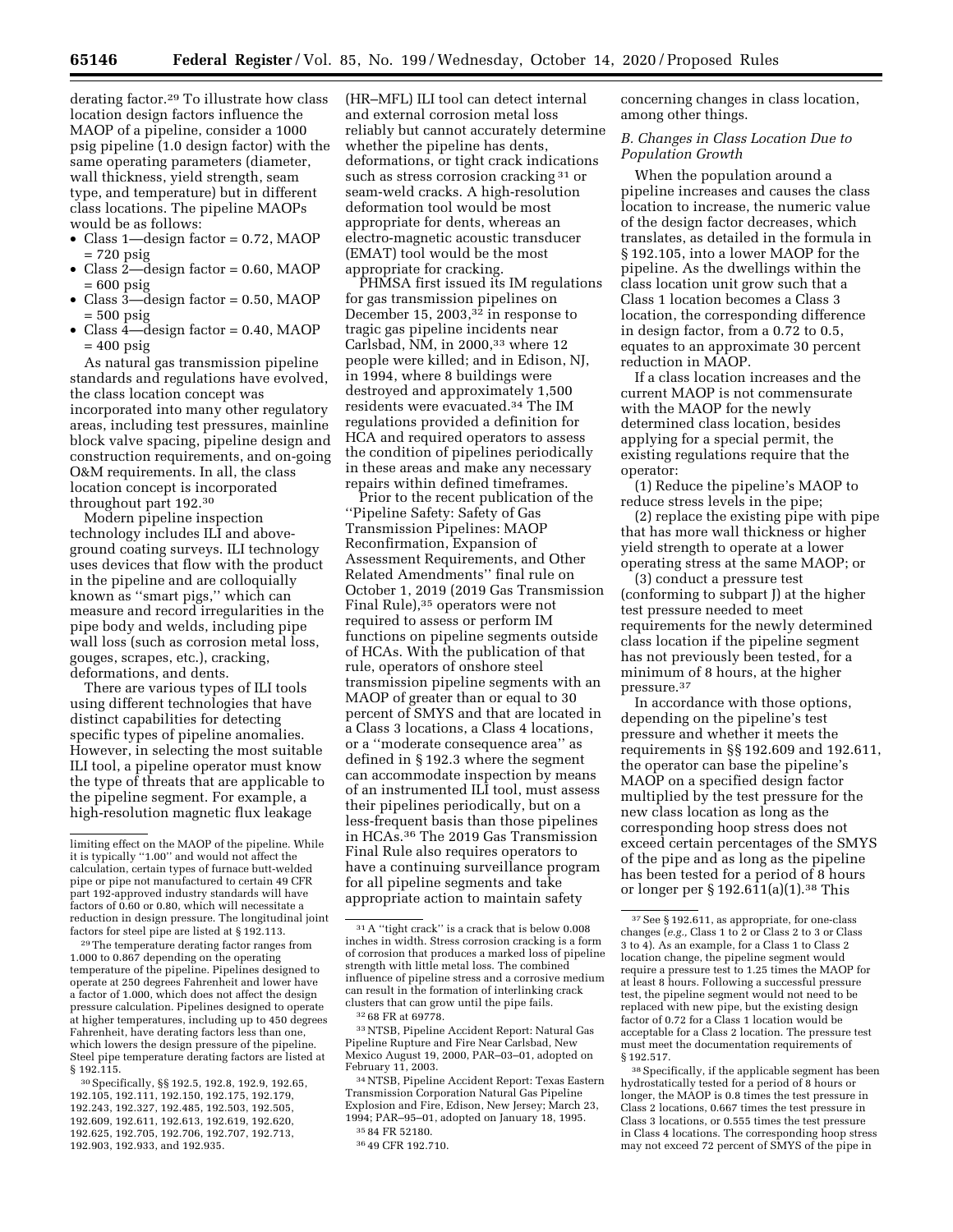approach is practical for situations of a ''one-class bump'' where a pipeline segment's class location changes from Class 1 to a Class 2, a Class 2 to a Class 3, or a Class 3 to a Class 4.39 However, when population growth occurs to a degree that results in a class location change from a Class 1 location to a Class 3 location, the existing options of pressure testing or reducing operating pressure can be technically or operationally prohibitive for meeting contractual gas flow volume obligations.40 If an operator cannot pressure test or reduce operating pressure, the only options remaining per the existing regulations are to replace the pipe with higher-strength pipe by installing pipe with either greater wall thickness or higher steel grade or apply for a special permit.

The class location regulations, when they were promulgated in 1970, required operators to replace pipeline segments when population growth resulted in a class location change to ensure that the safety margin was commensurate with the new class location. At that time, the pipeline industry did not have the technology available to determine the in-situ 41 material condition of their pipelines, and it was unlikely that existing pipe could achieve a similar safety margin as replaced pipe per the regulations.

Following the implementation of the IM regulations in 2003, and throughout the development of the 2019 Gas Transmission Final Rule, pipeline operators and industry trade associations requested that PHMSA provide operators with an additional alternative to managing class location changes: One that would use modern IM principles to assess the pipelines in question and help ensure that their integrity is maintained. PHMSA is proposing and requesting comments on a defined IM alternative that operators can use to manage pipeline segments where the class location has changed from Class 1 to Class 3. PHMSA expects that the additional repair and monitoring criteria proposed in this rule

40See the Preliminary Regulatory Impact Assessment (PRIA) for more details.

41 In other words, the condition of their pipelines as they existed in place in the ground.

would provide, for Class 1 pipe that is in a Class 3 location, safety for the life of the pipeline that would be equivalent to that provided by a pipeline designed to Class 3 standards. This NPRM would not allow operators to manage Class 1 to Class 4 or Class 2 to Class 4 location changes in the same manner. This restriction is because Class 4 locations are so densely populated that the measures that could be provided through an IM alternative on thinnerwalled pipe designed for a Class 2 location would not give people a chance to evacuate from a nearby rupture. PHMSA does not believe, at this time, that there are additional, feasible measures that can be implemented, on top of the ones proposed in this NPRM for Class 1 to Class 3 location changes, that can mitigate such risk and stand in for thicker-walled or stronger, higher grade pipe designed to Class 4 standards. PHMSA seeks comment on this current understanding.

## *C. Class Location Change Special Permits*

As discussed above, in the absence of alternative regulations such as those proposed in this notice, some operators have applied to PHMSA for special permits to manage class location changes without replacing pipe or reducing the operating pressure. A special permit is an order issued under § 190.341 that waives or modifies compliance with regulatory requirements if the pipeline operator can demonstrate a need, and PHMSA determines that granting the special permit or granting the special permit with conditions attached would be consistent with pipeline safety. Upon receipt of such a request, PHMSA publishes a notice and request for comment in the **Federal Register** for each special permit application received and tracks issued, denied, and expired special permits on its website.<sup>42</sup>

In 2004, PHMSA published the typical considerations for class location change special permit requests in a **Federal Register** notice titled ''Pipeline Safety: Development of Class Location Change Waiver Criteria'' (69 FR 38948; June 29, 2004; ''2004 **Federal Register**  Notice''). These considerations were developed by adapting risk-based IM concepts. For each class location change special permit request, PHMSA reviews the information submitted by the operator, which includes a list of the proposed sites, pipeline attributes, prior assessment results and assessment

schedules, incident and leak history, prior repairs, damage prevention initiatives, prior safety-related condition reports, a summary of integrity threats, and the operator's risk-control activities. PHMSA then approves class location change special permits on the condition that operators implement integrity assessments and other P&M measures, which go beyond the regulatory requirements.43 The additional monitoring and maintenance requirements PHMSA prescribes through this process help to ensure the integrity of the pipe to maintain a level of safety consistent with lowering the MAOP, conducting a new pressure test, or installing thicker-walled or highergrade pipe. The class location change special permits that PHMSA has granted have allowed operators to continue operating the pipeline segments identified under the special permits at their current MAOP based on the previous class locations. In order to issue such a special permit, PHMSA must determine that the present class location change special permit conditions and operator implementation of these conditions are consistent with public safety and demonstrate the current application of class location change management. As such, they can provide a basis for the consideration of this proposed alternative.

Since 2001, PHMSA has received over 30 applications from operators for waivers from the class location requirements in § 192.611 for pipeline segments changing from a Class 1 to a Class 3 location. PHMSA has approved approximately half of these applications and issued the corresponding special permits, with over 10 currently in effect.44 The pipeline segments for

44PHMSA has rejected class location change special permits due to the presence of pipe conditions, including cracking, major corrosion, or other systemic issues, that are not easy to address via the special permit process. PHMSA considers the age and manufacturing process of the pipe and the construction processes used as well. Additionally, some operators have withdrawn special permit applications before being denied.

Class 2 locations, 60 percent of SMYS in Class 3 locations, or 50 percent of SMYS in Class 4 locations.

<sup>39</sup>Based on the original in-place design of a pipeline, an operator can only perform a single oneclass bump in a pipeline's lifetime. Pipelines constructed to the standards of lower class locations (*i.e.,* Class 1) cannot meet more rigorous testing requirements when class locations continue to increase, which eventually requires operators to replace the pipe or apply to PHMSA for a special permit.

<sup>42</sup>*[https://www.phmsa.dot.gov/pipeline/special](https://www.phmsa.dot.gov/pipeline/special-permits-state-waivers/special-permits-and-state-waivers-overview)[permits-state-waivers/special-permits-and-state](https://www.phmsa.dot.gov/pipeline/special-permits-state-waivers/special-permits-and-state-waivers-overview)[waivers-overview](https://www.phmsa.dot.gov/pipeline/special-permits-state-waivers/special-permits-and-state-waivers-overview)*.

<sup>43</sup>Special permit conditions are implemented to mitigate the causes of gas transmission incidents and are based on the type of threats pertinent to the pipeline. The conditions are generally more heavily weighted on identifying material, coating, and CP issues; pipe wall loss; pipe and weld cracking; depth of pipe cover; third party damage prevention; marking of the pipeline and pipeline right-of-way patrols; pressure tests and documentation; data integration of integrity issues; and reassessment intervals. Examples of PHMSA's class location special permit conditions can be found at: *[https://](https://primis.phmsa.dot.gov/classloc/docs/SpecialPermit_ExampleClassLocSP_Conditions_090112_draft1.pdf)  [primis.phmsa.dot.gov/classloc/docs/SpecialPermit](https://primis.phmsa.dot.gov/classloc/docs/SpecialPermit_ExampleClassLocSP_Conditions_090112_draft1.pdf)*\_ *[ExampleClassLocSP](https://primis.phmsa.dot.gov/classloc/docs/SpecialPermit_ExampleClassLocSP_Conditions_090112_draft1.pdf)*\_*Conditions*\_*090112*\_ *[draft1.pdf,](https://primis.phmsa.dot.gov/classloc/docs/SpecialPermit_ExampleClassLocSP_Conditions_090112_draft1.pdf)* and more information about PHMSA's special permit process for class location changes can be found at: *[https://primis.phmsa.dot.gov/](https://primis.phmsa.dot.gov/classloc/documents.htm)  [classloc/documents.htm](https://primis.phmsa.dot.gov/classloc/documents.htm)*.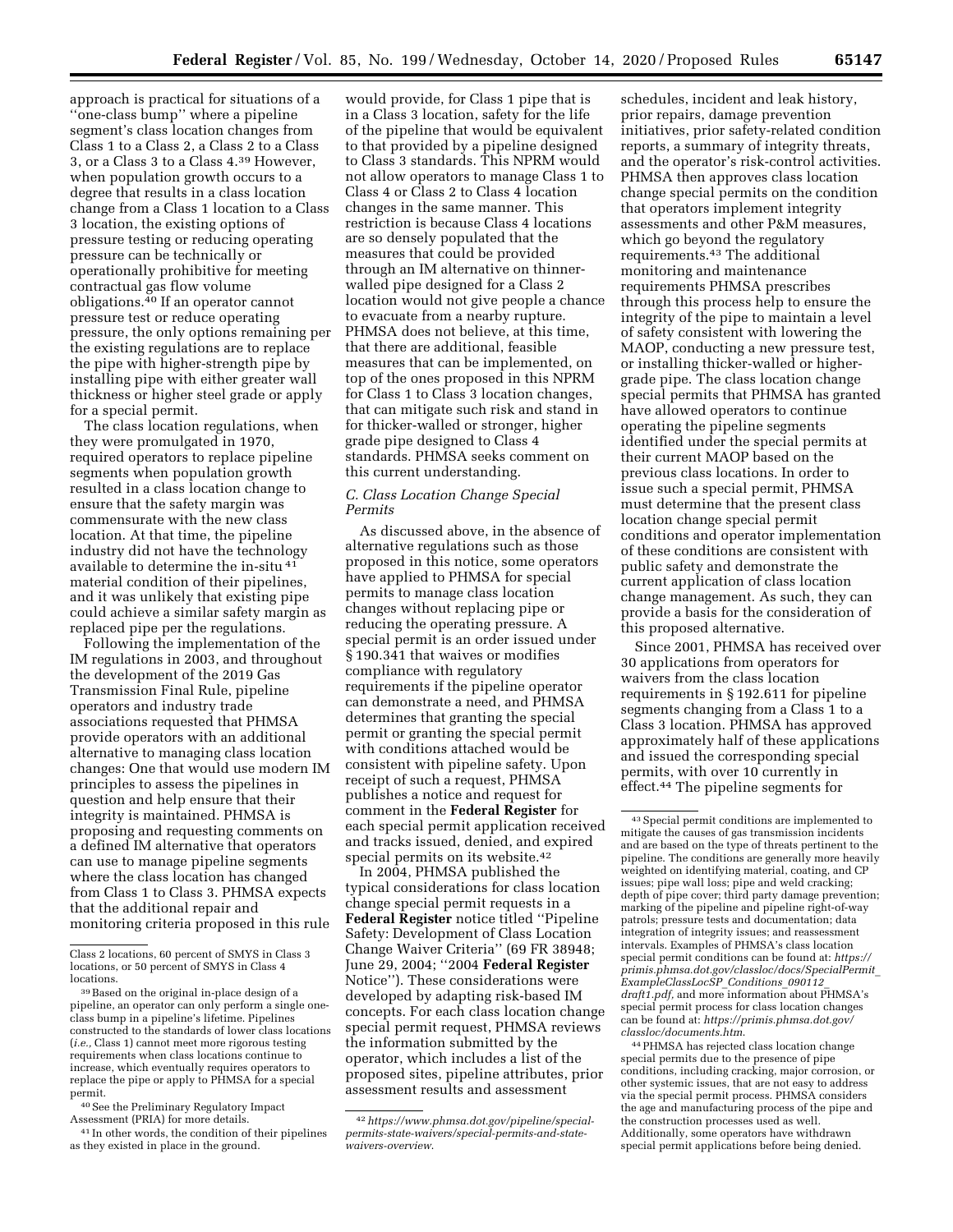which PHMSA has granted special permits cover a range of diameters from 16 to 36 inches. Most the class location change special permits PHMSA has issued have been implemented effectively by operators and subsequently renewed; PHMSA notes that, to date, no leaks or failures have occurred on the approximately 100 miles of current class location change special permit pipeline segments.

i. Class Location Change Special Permit Eligibility Requirements

Most of the Class 1 to Class 3 class location change special permit requests that PHMSA receives are for older pipeline segments built with lowerstrength pipe, based upon its design in accordance with 49 CFR 192.105 for a Class 1 location, that operators would likely not be able to pressure test to the 1.5 times MAOP test pressure without failure required for Class 3 locations.<sup>45</sup> Such pipe tends to be higher-risk due to the materials and construction techniques available at the time of the pipe's installation, so each pipeline segment must meet several ''threshold conditions'' before PHMSA grants a special permit. These conditions include a review of the pipe's seam type, field girth welds,  $46$  coating type, depth of cover,<sup>47</sup> materials documentation,48 pressure testing duration and minimum test pressure, 49 defect and corrosion history, repair criteria used,50 CP, and the quality of gas transported and its effect on internal corrosion.51

46 Girth welds are made where two pipes are joined along their circumferences. PHMSA reviews whether operators have performed non-destructive examinations of any girth welds and what percentage of the welds have been examined.

47The requirements for the depth of cover over a buried pipeline are at § 192.327, and they specify how much soil or consolidated rock must cover a pipeline at a given class location. PHMSA reviews whether there is less than 30 inches of cover over the pipeline and whether the pipe needs to be lowered or if additional mitigation measures need to be performed.

48PHMSA reviews whether the operator has good material physical property records of the pipeline segment and whether operators have documentation for wall thickness, seam types, etc.

49The pressure testing requirements for pipelines are in subpart J (§§ 192.501–192.517). PHMSA reviews whether operators have a proof test to confirm they have records for a safety factor above the MAOP (an increase of 25 percent).

50PHMSA reviews whether the repair criteria an operator uses has a required maximum defect depth and a pressure rating 39 percent above the MAOP.

51PHMSA reviews whether the gas has a high percentage of carbon dioxide (approximately 3 percent), or hydrogen sulfide (16 parts per million)

PHMSA also considers O&M practices and pipe attributes, and requires documentation when evaluating pipeline segment for a class location change special permit. For example, PHMSA does not grant class location special permits for pipeline segments with bare pipe or pipe containing wrinkle bends, or for pipe operating above 72 percent  $\text{SM}\hat{Y}\hat{S}$ <sup>52</sup> As a part of the special permit application process, operators must have or obtain documentation detailing the pipeline segment's diameter, wall thickness, grade, seam type, yield strength, tensile strength, and coating type. Finally, PHMSA considers the history of an operator's compliance with PSR when reviewing special permit applications.

# ii. Special Permit Compliance Conditions

The conditions PHMSA imposes in class location change special permits apply to the ''special permit segment,'' which is the specific pipeline segment where the class location change has occurred. In class location change special permits, PHMSA has also required operators to assess for threats up to 25 miles on either side of the special permit segment in an area known as the ''special permit inspection area.'' 53 The purpose of considering this larger special permit inspection area is to provide a means by which threats and pipe defects in nearby pipe can be discovered and remediated. In addition, potential incident causes that could affect the special permit segment can be identified and corrected, thus helping find and fix problems in the special permit segment before pipeline integrity is compromised.

PHMSA's typical class location change special permit conditions require an operator to incorporate the identified segment(s) into its integrity management program (IMP). An IMP, as detailed in subpart O of part 192, requires operators to perform ongoing

53 In the class location change special permits, PHMSA required operators assess up to 25 miles on both sides of the special permit segment as a proxy for the nearest ILI tool launcher and receiver stations. As discussed later in this document, PHMSA is proposing to make explicit the requirement for operators to assess to ILI tool launcher and receiver stations in this NPRM.

risk analyses, perform integrity assessments to identify and analyze applicable threats to the pipeline, repair any anomalies, and implement appropriate P&M measures to ensure the integrity of the pipeline in HCAs (typically where there are significant populations). PHMSA's enforcement of operator IMPs holds operators accountable if they fail to take adequate steps under IM to mitigate the risks for their applicable pipeline segments.

Another condition included in class location change special permits is that each applicable special permit segment must be operated at or below its existing MAOP; this operating pressure is higher than the pressure reduction that would be required under the current class location change requirements in § 192.611. As a part of complying with the special permit conditions, and consistent with IM principles, PHMSA also requires operators to address issues pertaining to pipe coating quality, selective seam weld corrosion, stress corrosion cracking (SCC), and the effects of any long-term pipeline system flow reversals. In addition, PHMSA often requires operators to perform additional CP and corrosion-control measures on special permit segments, including performing coating condition surveys, coating remediation, and upgrading CP systems.

While PHMSA has the authority to modify special permit conditions in the interest of public safety, PHMSA has not significantly changed the original conditions imposed in the class location change special permits, in most cases, when operators apply to renew them. In a few cases in the early 2000s, class location SPs did not have required periodic reassessment intervals, pipe remediation, coating assessment, or other integrity requirements. PHMSA has added additional safety requirements when the special permits have been renewed. These early special permits were granted prior to the development of the class location change waiver guidelines and criteria in 2004. These public notices outlined the special permit attributes that PHMSA would review and gave an overview of the safety and integrity measures that PHMSA would require in future special permit conditions. In cases when certain changes have been made, they are a result of lessons learned during the special permit process. For example, when PHMSA first established the special permit process for class location changes in 2004, the special permits had no expiration dates. In 2008, the agency chose to impose an expiration date of 5 years for all new class location change special permits. At the time, PHMSA

 $^{\rm 45}$  Some gas transmission infrastructure was installed before the 1970s, using techniques that can contain latent defects. For example, pipe manufactured using low-frequency electric resistance welding or lap-welding techniques is susceptible to seam failure.

and does not have water vapor above 7 lbs. per million. In PHMSA's experience, these thresholds are consistent with typical FERC gas tariffs for individual companies.

<sup>52</sup>Pipeline segments with these attributes do not meet the current part 192 standards for construction of transmission pipelines, regardless of the class location they are in. PHMSA approves specialpermit applications based on the applicant's pipe being considered sound in accordance with current standards and ensuring through additional measures that an operator can manage the pipe to a consistent level of safety.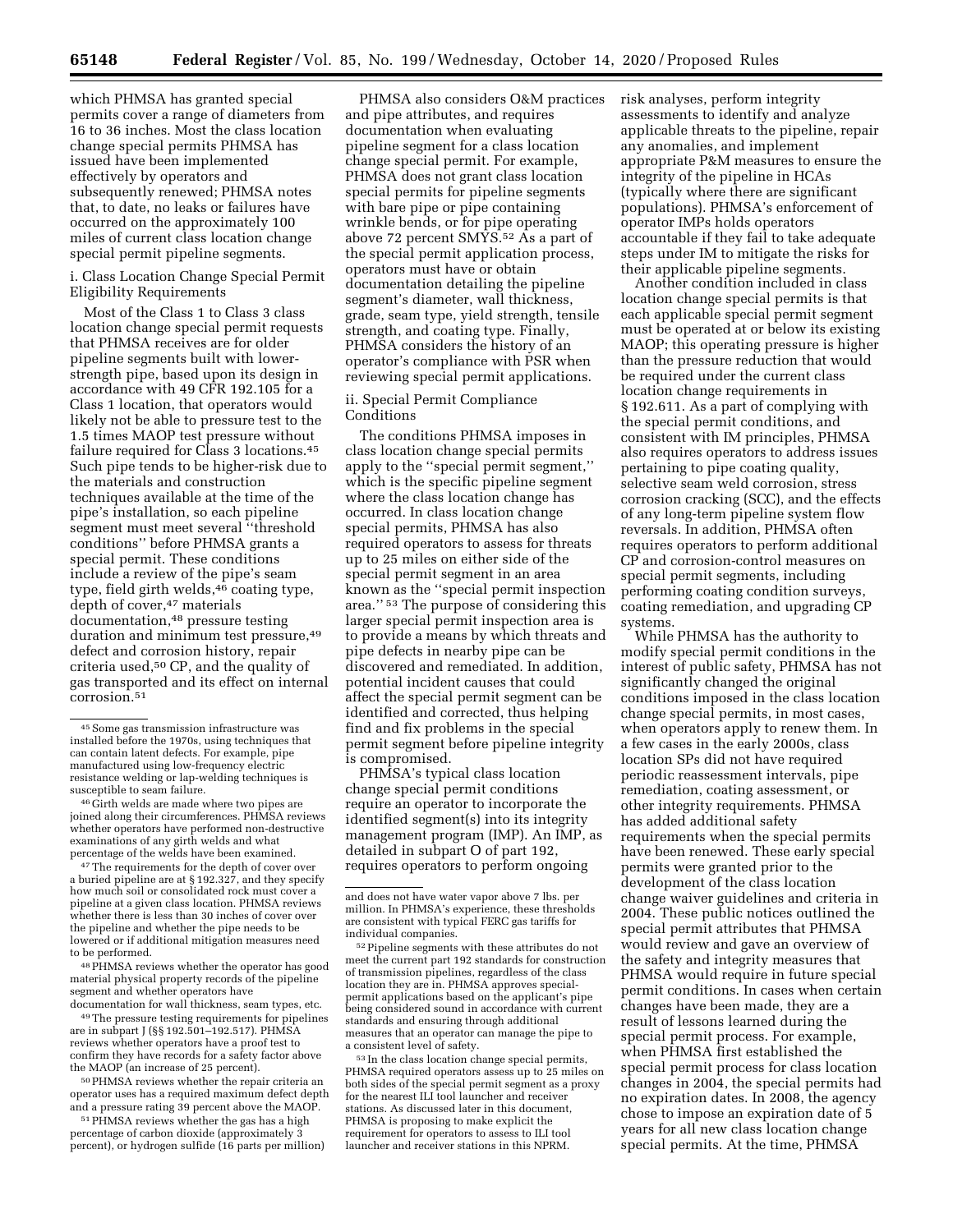felt that a 5-year expiration limit would serve as an appropriate frequency of review of the conditions and their impact on public safety. Based on PHMSA's experience over the past 15 years of monitoring these special permits and through safety reviews during the periodic special permit renewal process, PHMSA has extended the expiration date of its class location change special permits to 10 years. This 10-year timeframe allows an operator to conduct every required IM assessment and re-assessment 54 prior to submitting a renewal request to PHMSA for an updated special permit.55

# *D. Class Location Studies, Public Workshop, Report, and Stakeholder Input*

Prior to this NPRM, PHMSA considered extensive input from various stakeholders on the class location change regulations, various other alternatives, and safety impacts. This feedback was gathered through the public comment process via a Notice of Inquiry in 2013,56 public meetings in 2014, comments on the class location report and gas transmission NPRM in 2016, and comments to a DOT notice of regulatory review in 2017.57

i. Section 5 of the Pipeline Safety Act of 2011

On January 3, 2012, Congress enacted the 2011 Pipeline Safety Act. Section 5 of that act required PHMSA to evaluate, with respect to gas transmission pipeline facilities, whether the potential application of IM program requirements, or elements thereof, to additional areas outside of HCAs would mitigate the need for class location requirements. Per the mandate, PHMSA reported the findings of this evaluation to Congress in 2016, as discussed below. The 2011 Pipeline Safety Act authorized PHMSA to issue regulations pursuant to the findings of the report. As discussed below, PHMSA issued an NPRM in 2016 and a subsequent final rule in 2019 that addressed this mandate.

ii. 2013 Notice of Inquiry: Class Location Requirements

On August 1, 2013, PHMSA issued a Notice of Inquiry soliciting comments on whether expanding IM requirements

would mitigate the need for class locations per the section 5 mandate of the 2011 Pipeline Safety Act. The notice discussed several topics, including whether class locations should be eliminated entirely, whether a single design factor could be used in all situations, whether design factors should be increased for higher class locations, and whether pipelines without complete material properties records should be allowed to use a single design factor if class locations were eliminated.

There was broad consensus among PHMSA stakeholders<sup>58</sup> that entirely eliminating class locations would not lead to pipeline safety improvement. Further, commenters noted that establishing a single design factor to replace class location designations might be too complicated to implement. Many commenters noted that any changes in class location requirements would impact not only the classifications of many pipelines but would also possibly lead to several adverse unintended consequences 59 related to compliance with 49 CFR part 192, as the class location requirements are referenced or built upon throughout the natural gas regulations. Several industry trade groups made suggestions for changing the class location regulations—specifically for using IM to manage pipeline segments where the operator had not replaced, pressure tested, or reduced the pressure of the pipeline segment. These suggestions were developed further through subsequent discussions at PHMSA's Gas Pipeline Advisory Committee (GPAC) meetings and at public workshops as described more fully below.

iii. 2014 Pipeline Advisory Committee Meeting, Class Location Workshop, and Subsequent Comments

On February 25, 2014, PHMSA hosted a joint meeting of the Gas and Liquid Pipeline Advisory Committees.<sup>60</sup> At that

59API/AEPC explained that the elimination of class locations would preclude the ability to determine the regulatory status of gathering lines. *See* API's November 1, 2013, comment at 3, *[https://](https://www.regulations.gov/document?D=PHMSA-2013-0161-0025)  [www.regulations.gov/document?D=PHMSA-2013-](https://www.regulations.gov/document?D=PHMSA-2013-0161-0025)  [0161-0025](https://www.regulations.gov/document?D=PHMSA-2013-0161-0025)*.

60The Pipeline Advisory Committees are statutorily mandated advisory committees that meeting, PHMSA updated the committees on its activities regarding section 5 of the 2011 Pipeline Safety Act, and committee members and participating members of the public provided their comments. During the meeting, the Interstate Natural Gas Association of America (INGAA) reinforced its comments in response to the 2013 Notice of Inquiry, noting that the original class location definitions in ASME B31.8 were intended to provide an increased margin of safety for higherdensity population areas and stating that IM was a better risk-management tool than class locations. INGAA reported that its members intended to perform elements of IM on pipelines outside of HCAs.61

On April 16, 2014, PHMSA sponsored a workshop on class locations to solicit comments on whether the application of IM program requirements beyond HCAs would mitigate the need for gas pipeline class location requirements. Representatives from PHMSA, the National Energy Board of Canada, the National Association of Pipeline Safety Representatives (NAPSR), pipeline operators, industry groups, the Pipeline Safety Trust (PST), and public interest groups gave presentations.62

During the workshop, INGAA alleged that the current class location regulations can result in the replacement of pipeline segments that do not warrant replacement and suggested that the special permit process for class location changes be embedded into part 192. Ameren Illinois, a member of the American Gas Association (AGA), noted that applying the current class location change requirements can cost more than \$1 million for each Class 1 to Class 3

61Per a 2013 presentation, INGAA states that it will strive to apply IM principles to the entire transmission systems operated by INGAA members, extending and consistently applying the program to the following: (1) 90 percent of the population in the vicinity of pipelines using IM principles, by 2012; (2) 90 percent of the population in the vicinity of pipelines using ASME B31.8S, by 2020; (3) 100 percent of the population in the vicinity of nearby pipelines using IM principles, by 2030; and (4) the remaining 20 percent of pipeline mileage with no surrounding population using IM principles, after 2030. *[https://www.ingaa.org/](https://www.ingaa.org/File.aspx?id=20899&v=a0233b08) [File.aspx?id=20899&v=a0233b08](https://www.ingaa.org/File.aspx?id=20899&v=a0233b08)*.

62Meeting presentations are available online at: *[http://primis.phmsa.dot.gov/meetings/](http://primis.phmsa.dot.gov/meetings/MtgHome.mtg?mtg=95)  [MtgHome.mtg?mtg=95](http://primis.phmsa.dot.gov/meetings/MtgHome.mtg?mtg=95)*.

<sup>54</sup>See 49 CFR 192.939.

<sup>55</sup> In all special permits, PHMSA reserves the right to revoke the permit (see § 190.341) before the set expiration date and order compliance with the regulations if PHMSA finds the operator is not complying with the provisions or if PHMSA discovers a safety condition on the pipeline. 56 ''Pipeline Safety: Class Location

Requirements,'' 78 FR 46560 (Aug. 1, 2013). 57 ''Notification of Regulatory Review,'' 82 FR 45750 (Oct. 2, 2017).

<sup>58</sup>Approximately 30 submissions were received from a wide range of stakeholders, including, but not limited to: Operators, trade organizations (Interstate Natural Gas Association of America, American Public Gas Association, American Petroleum Institute, American Gas Association), the Pipeline Safety Trust public interest group, the National Association of Pipeline Safety Representatives comprised of State pipeline safety regulators, and individual citizens. The submissions can be reviewed at *[https://](https://www.regulations.gov/docket?D=PHMSA-2013-0161) [www.regulations.gov/docket?D=PHMSA-2013-0161](https://www.regulations.gov/docket?D=PHMSA-2013-0161)*.

advise PHMSA on proposed safety standards, risk assessments, and safety policies for natural gas and hazardous liquid pipelines (49 U.S.C. 60115). These Committees were established under the Federal Advisory Committee Act (Pub. L. 92–463, 5 U.S.C. app. 2) and the Federal Pipeline Safety Statutes (49 U.S.C. 60101–60141, 60301–60302). Each committee consists of 15 members, with membership divided among Federal and State agency representatives, the regulated industry, and the public.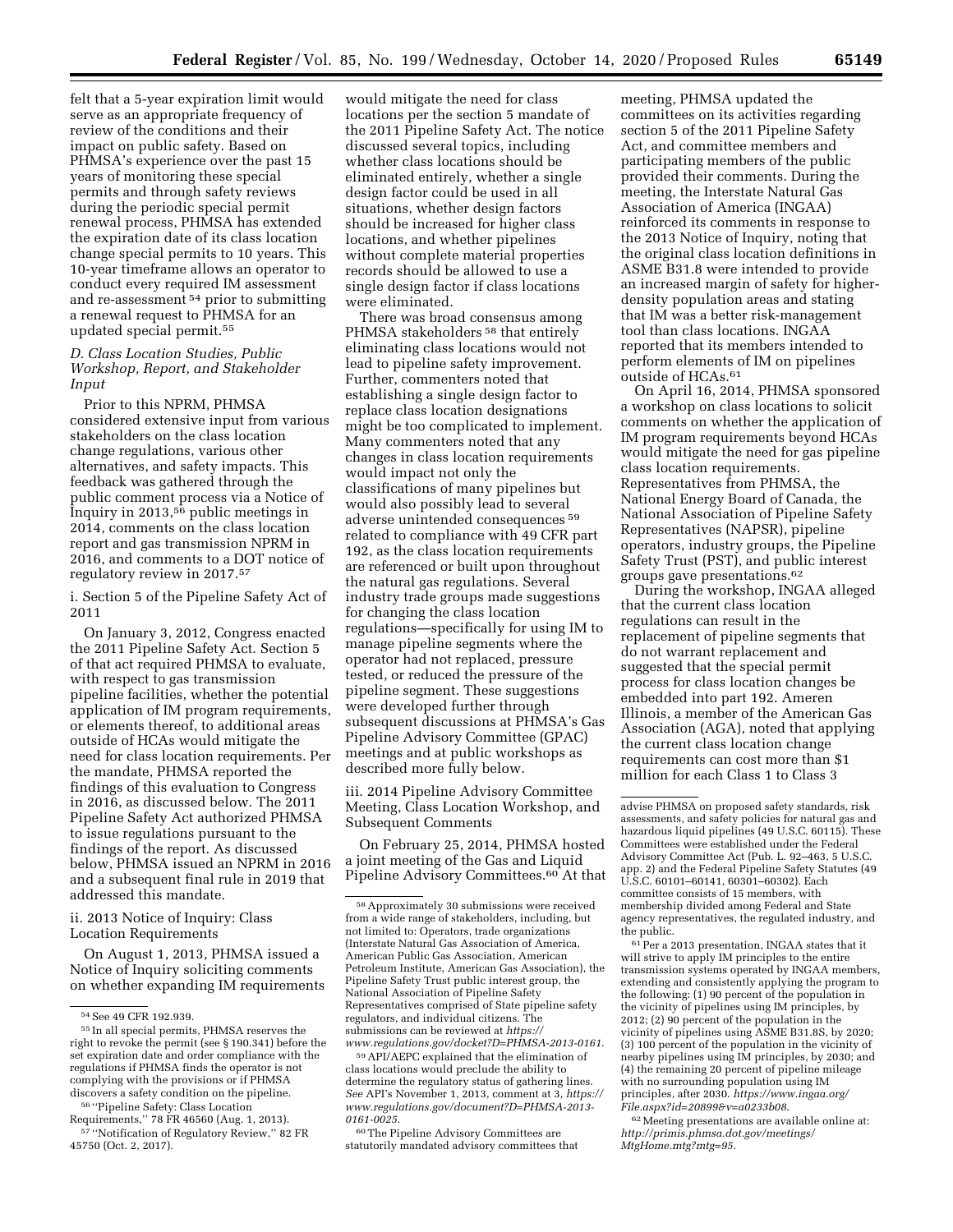location change. Therefore, AGA suggested eliminating the special permit process for class location changes and incorporating the specific requirements for special permits into 49 CFR part 192 as part of the regulations. AGA recommended two alternative approaches. The first would allow operators to continue to implement the class location approach as it exists and apply for special permits, if needed. The second would allow operators to implement a risk-based approach using additional IM actions.

Accufacts and the PST pointed out how deeply the concept of class locations is embedded in part 192 and stated that IM requirements and class locations overlap in densely populated areas to provide a redundant, but necessary, safety regime. The PST also suggested that, in time, the older class location method potentially could be replaced with an IM method for regulation. However, the PST noted that incidents and other data suggest there is room for improvement in the IM regulations, as data shows higher incident rates in HCAs than in non-HCAs and that pipe installed after 2010 has a higher incident rate than pipe installed a decade earlier. Similarly, Accufacts noted that the 2010 Pacific Gas and Electric Company (PG&E) incident at San Bruno, CA, exposed weaknesses in the operator's IM program and demonstrated that the consequences resulting from the incident spread far beyond the expected potential impact radius (PIR).63 Therefore, Accufacts suggested that shifting the class location approach solely to an IM approach might decrease the protection of public safety.

Following the workshop on class locations, INGAA submitted additional comments to the docket, stating that advancements in IM technology and processes have superseded the need for mandatory pipe replacement following a class location change. INGAA noted that in the past, it was logical to replace a pipeline when class locations changed because of the widespread belief that thicker pipe would take longer to corrode and would withstand greater external forces, such as damage from excavators, before failure. However, INGAA stated that given improvements in technology, advances in pipe quality, and ongoing regulatory processes such as IM, it believes that operators can

mitigate most threats without the need for pipe replacement. Therefore, INGAA offered an approach to class location changes that would not require pipe replacement if pipeline segments met certain requirements that were in line with the current special permit conditions PHMSA established in the 2004 **Federal Register** Notice and that are currently in Class 1 to Class 3 location change special permits.64 Specifically, INGAA suggested that pipelines meeting a ''fitness for service'' standard in 18 categories could address potential safety concerns and preclude the need for pipe replacement.<sup>65</sup>

iv. 2016 Class Location Report and Gas Transmission NPRM

Based on the 2011 congressional mandate discussed above, PHMSA submitted a report to Congress in April 2016 titled, ''Evaluation of Expanding Pipeline Integrity Management Beyond High-Consequence Areas and Whether Such Expansion Would Mitigate the Need for Gas Pipeline Class Location Requirements,'' which outlined PHMSA's findings on the issue.<sup>66</sup> The report also summarized operator comments and concerns regarding class location changes and subsequent pipe replacement, noting that operators said they could operate pipelines constructed in Class 1 locations that later change to Class 3 locations safely by using current IM practices.

Concurrently, PHMSA published an NPRM titled, ''Safety of Gas Transmission and Gathering Pipelines'' (2016 Gas Transmission NPRM),67 in which PHMSA noted that the proposed application of IM program elements, such as assessment and remediation timeframes, beyond HCAs would not warrant the elimination of class locations.

65Those 18 categories were as follows: (1) Baseline Engineering and Record Assessments— Girth Weld Assessment, (2) Casing Assessment, (3) Pipe Seam Assessment, (4) Field Coating Assessment, (5) Cathodic Protection, (6) Interference Currents Control, (7) Close Interval Survey (CIS), (8) SCC Assessments, (9) In-line Inspection Assessments, (10) Metal Loss Anomaly Management, (11) Dent Anomaly Management, (12) Hard Spots Anomaly Management and Ongoing Requirements, (13) Integrity Management Program, (14) Root Cause Analysis for Failure or Leak, Line Markers, (15) Patrols, (16) Damage Prevention Best Practices, (17) Recordkeeping, and (18) Documentation.

66*[https://www.phmsa.dot.gov/sites/](https://www.phmsa.dot.gov/sites/phmsa.dot.gov/files/docs/news/55521/report-congress-evaluation-expanding-pipeline-imp-hcas-full.pdf)  [phmsa.dot.gov/files/docs/news/55521/report](https://www.phmsa.dot.gov/sites/phmsa.dot.gov/files/docs/news/55521/report-congress-evaluation-expanding-pipeline-imp-hcas-full.pdf)[congress-evaluation-expanding-pipeline-imp-hcas](https://www.phmsa.dot.gov/sites/phmsa.dot.gov/files/docs/news/55521/report-congress-evaluation-expanding-pipeline-imp-hcas-full.pdf)[full.pdf](https://www.phmsa.dot.gov/sites/phmsa.dot.gov/files/docs/news/55521/report-congress-evaluation-expanding-pipeline-imp-hcas-full.pdf)*.

67 ''Pipeline Safety: Safety of Gas Transmission and Gathering Pipelines,'' 81 FR 20722 (Apr. 8, 2016).

In those documents, PHMSA noted that class locations affect all gas transmission pipelines and are integral to determining the appropriate MAOP, design pressure, pipe wall thickness, valve spacing, HCA designation,<sup>68</sup> O&M inspections, surveillance, and for evaluating anomalies for repair using ASME B31G 69 and AGA Pipeline Research Committee Project PR 3–805 (RSTRENG).70 While IM measures are critical to risk mitigation and pipeline safety, the assessment and remediation of defects alone does not compensate for these other aspects of class locations adequately. Thus, as PHMSA outlined in the Class Location Report, it determined that the existing class location requirements are appropriate for maintaining pipeline safety and should be retained. Consequently, any revisions to the class location requirements would have to be forwardlooking (*i.e.,* applying to pipelines constructed after a certain effective date) and would have to provide commensurate safety as the existing regulatory regime.71

As part of the continuing discussion on class location changes and subsequent pipe replacement, PHMSA summarized at the end of the 2016 Class Location Report the concerns operators expressed regarding the cost of replacing pipe in locations that change from a Class 1 to a Class 3 location or a Class 2 to a Class 4 location. PHMSA noted in the 2016 Class Location Report that, over the past decade, it had observed problems with pipe and fitting manufacturing quality, including low-

69ASME B31G, ''Manual for Determining the Remaining Strength of Corroded Pipelines,'' provides guidance for the evaluation of metal loss in pressurized pipelines and piping systems, and it applies to all pipelines and piping systems that are a part of the ASME B31 Code for Pressure Piping.

70For procedures to determine the remaining strength of pipelines, see §§ 192.485(c) and 192.933(d). RSTRENG is a computer program developed to perform the procedure called ''A Modified Criterion for Evaluating the Remaining Strength of Corroded Pipe.'' This procedure was developed by Battelle Memorial Institute for the American Gas Association as an alternative to the ASME B31G procedures.

71 In comments following the public workshop on class locations in 2014, INGAA noted that, after further analysis, it appears that applying the PIR method to existing pipelines may be unworkable, which is detailed in: *[https://www.regulations.gov/](https://www.regulations.gov/document?D=PHMSA-2013-0161-0037) [document?D=PHMSA-2013-0161-0037](https://www.regulations.gov/document?D=PHMSA-2013-0161-0037)*.

<sup>63</sup>The PIR for the ruptured pipeline segment involved in the PG&E incident at San Bruno, CA, was calculated at 414 feet. However, the National Transportation Safety Board (NTSB), in its accident report (NTSB/PAR–11/01) noted that the subsequent fire damage extended to a radius of about 600 feet from the blast center.

<sup>64</sup>See also *[http://primis.phmsa.dot.gov/classloc/](http://primis.phmsa.dot.gov/classloc/index.htm)  [index.htm](http://primis.phmsa.dot.gov/classloc/index.htm)*.

<sup>68</sup>Per § 192.903, under Method 1, an HCA is an area defined as a Class 3 location, a Class 4 location, any area in a Class 1 or Class 2 location where the potential impact radius is greater than 660 feet and the area within the impact circle, which is defined by the potential impact radius for the pipeline, contains 20 or more buildings intended for human occupancy, or any area in a Class 1 or Class 2 location where the potential impact circle contains an "identified site.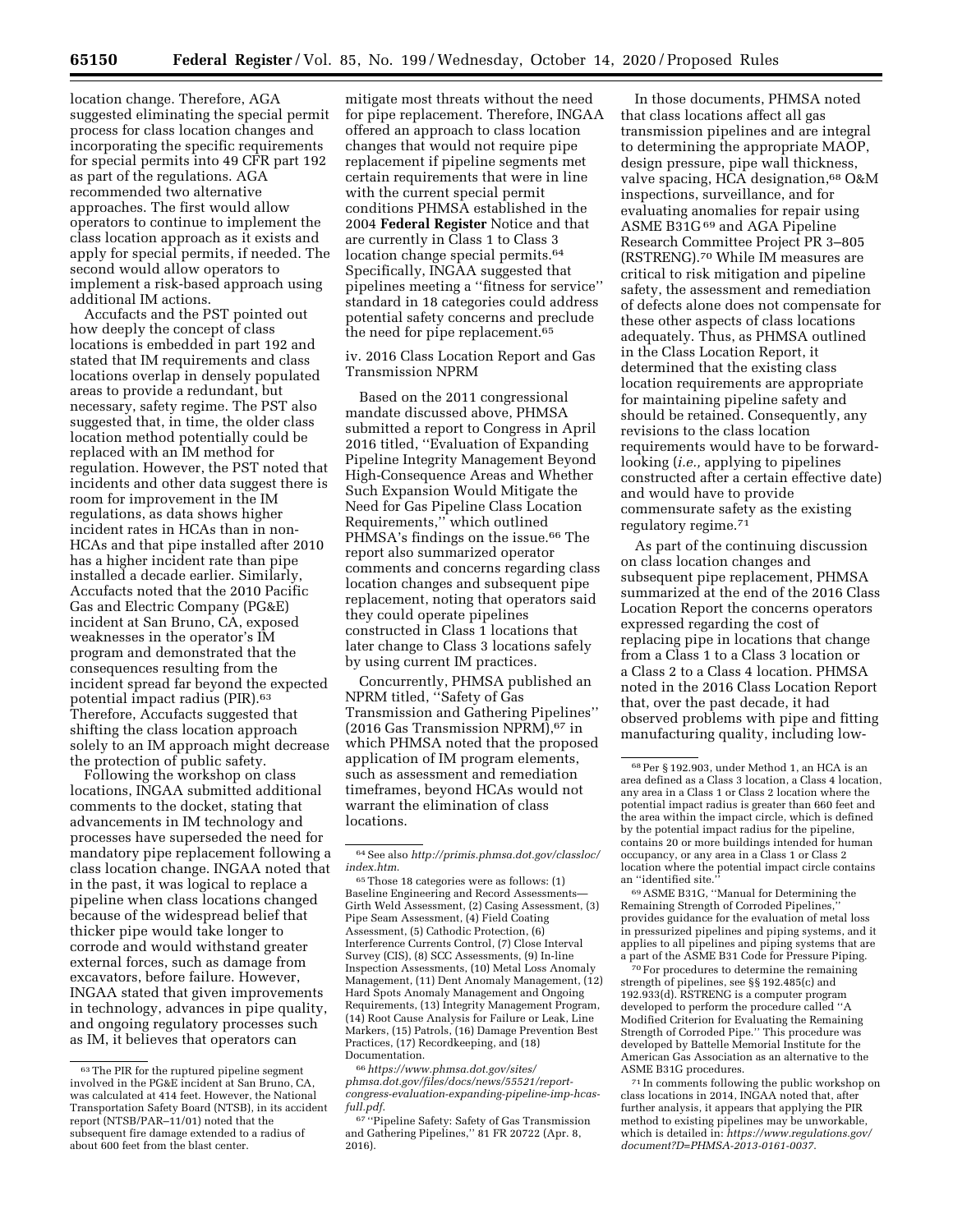strength material; 72 low-frequency and high-frequency electric resistance welded pipe seam quality; construction practices; welding and the nondestructive testing of welds; pipe denting; field coating practices; IM assessments and reassessment practices; 73 and record documentation practices.74 Based on incidents resulting from these problems, PHMSA believes it is necessary to consider additional safety measures if allowing a ''two-class bump'' from a Class 1 location to a Class 3 location without requiring pipe replacement, especially for higherpressure gas transmission pipelines.75

PHMSA stated in the conclusion of the 2016 Class Location Report that it would further evaluate the feasibility and the appropriateness of alternatives to address issues pertaining to pipe replacement requirements, continue to reach out to and consider input from all stakeholders, and consider future rulemaking if a cost-effective and safetyfocused approach to adjusting specific aspects of class location requirements could be developed to address the issues raised by pipeline operators. In doing so, PHMSA noted it would evaluate class-location-change alternatives in the context of other issues it was addressing related to new construction quality and safety management systems and would also consider inspection findings, IM assessment results, and lessons learned from past incidents.

74PHMSA issued Advisory Bulletin ''Pipeline Safety: Verification of Records,'' ADB–12–06, 77 FR 26822 (May 7, 2012) concerning the documentation of MAOP, which can be reviewed at: *[https://](https://www.phmsa.dot.gov/regulations-fr/notices) [www.phmsa.dot.gov/regulations-fr/notices](https://www.phmsa.dot.gov/regulations-fr/notices)*. Also note PHMSA's Advisory Bulletin ''Pipeline Safety: Deactivation of Threats,'' ADB–2017–01, 82 FR 14106 (Mar. 16, 2017).

v. *The AGA/API/INGAA Submission on Regulatory Reform—Proposal To Perform Integrity Management Measures In Lieu of Pipe Replacement When Class Locations Change* 

On October 2, 2017, DOT issued a Notification of Regulatory Review seeking comment from the public on existing rules and other agency actions that would be good candidates for repeal, replacement, suspension, or modification. On November 9, 2017, AGA, API, and INGAA submitted joint comments to the corresponding docket.76 The joint comments asserted that gas transmission pipeline operators incur annual costs of \$200 to \$300 million nationwide replacing pipe solely to satisfy the class location change regulations. The joint commenters requested that PHMSA consider revising the current class location change regulations to include an alternative beyond pressure reduction, pressure testing, or pipe replacement, and provided a suggested approach for doing so.

The joint commenters proposed an alternative approach for class location changes that focused on operators performing ''recurring [IM] assessments . . . [that] leverage advanced assessment technologies to determine whether [the] actual pipe condition warrants replacement'' in areas where the class location has changed. The commenters stated that such an approach would further promote IM processes and principles throughout the Nation's gas transmission pipeline network, improve economic efficiency by reducing a regulatory burden, and help fulfill the purposes of section 5 of the 2011 Pipeline Safety Act.

The joint comments from AGA/API/ INGAA asserted that the current alternatives to pipe replacement following a class location change do not reflect the substantial developments in IM processes, technologies, and regulations over the past 15 years since the initial IM regulations were first codified. The commenters suggested that advanced ILI technologies, such as HR–MFL tools, can assess the presence of corrosion and other potential defects, which can allow an operator to establish whether a pipeline segment needs remediation or replacement.

The joint comments further noted that the 2016 Gas Transmission NPRM would expand IM assessments to newly

defined ''moderate consequence areas,'' 77 and that such an expansion would provide a framework for developing an alternative means of managing class location changes. The commenters supported the publication of the proposed provisions, as endorsed by the GPAC, to help provide such a framework. They suggested that the costs saved from avoiding pipe replacement using such an alternative could mitigate, to some degree, part of the costs of the 2016 Gas Transmission NPRM. In addition, they noted that the gas transmission NPRM contained several new provisions that would require operators to manage the integrity of their pipelines better by implementing more P&M measures to manage the threat of corrosion. The joint comments from AGA/API/INGAA stated that including such corrosion control measures as a part of a program for managing the integrity of pipeline segments, including ones that have experienced class location changes, would further justify the development of an IM-focused alternative to class location changes.

Based on those statements, AGA, API, and INGAA recommended that PHMSA develop an alternative approach to § 192.611 that would leverage specific provisions in the 2016 Gas Transmission NPRM at its proposed § 192.710 for assessing areas outside of HCAs and apply the proposed IM requirements at § 192.921 to those assessed segments. Further, they suggested that operators could reconfirm a pipeline segment's MAOP in a changed class location if the pipeline segment in question did not have traceable, verifiable, and complete (TVC) records of a hydrostatic pressure test that supported the previous MAOP.

## *E. Class Location ANPRM*

On July 31, 2018, PHMSA published an ANPRM in the **Federal Register**  seeking public comment on its existing class location requirements for natural gas transmission pipelines as they pertain to the actions that operators are required to take following class location changes due to population growth near pipelines.78

In the ANPRM, PHMSA requested comments and information to determine whether revisions should be made to the PSR regarding the current requirements that operators must meet when class locations change. PHMSA also welcomed any additional information that would be beneficial to the rulemaking process.

<sup>72</sup>PHMSA has documented low-strength pipe material issues in an advisory bulletin and the following website link: *[https://www.phmsa.dot.gov/](https://www.phmsa.dot.gov/pipeline/low-strength-pipe/low-strength-pipe-overview)  [pipeline/low-strength-pipe/low-strength-pipe](https://www.phmsa.dot.gov/pipeline/low-strength-pipe/low-strength-pipe-overview)[overview](https://www.phmsa.dot.gov/pipeline/low-strength-pipe/low-strength-pipe-overview)*.

<sup>73</sup> IM and operational procedures and practices were issues in PG&E's incident at San Bruno, CA, in September 2010 and the Enbridge hazardous liquid pipeline rupture near Marshall, MI, in July 2010. PHMSA issued Advisory Bulletins: ''Pipeline Safety: Establishing Maximum Allowable Operating Pressure or Maximum Operating Pressure Using Record Evidence, and Integrity Management Risk Identification, Assessment, Prevention, and Mitigation,'' ADB–11–01, 76 FR 1504 (Jan. 10, 2011) and ''Pipeline Safety: Using Meaningful Metrics in Conducting Integrity Management Program Evaluations,'' ADB–2012–10, 77 FR 72435 (Dec. 5, 2012) to operators regarding IM meaningful metrics and assessments, which can be reviewed at: *[https://](https://www.phmsa.dot.gov/regulations-fr/notices) [www.phmsa.dot.gov/regulations-fr/notices](https://www.phmsa.dot.gov/regulations-fr/notices)*.

<sup>75</sup>Section 192.611 allows a ''one-class bump'' based upon pressure test.

<sup>76</sup>PHMSA notes that INGAA, individually, submitted nearly identical comments on the topic of class location on July 24, 2017 in response to a previous request for input by DOT. ''Transportation Infrastructure: Notice of Review of Policy, Guidance, and Regulation,'' 82 FR 26734 (June 8, 2017).

<sup>77</sup> 81 FR at 20825, 20838.

<sup>78</sup> 83 FR 36861.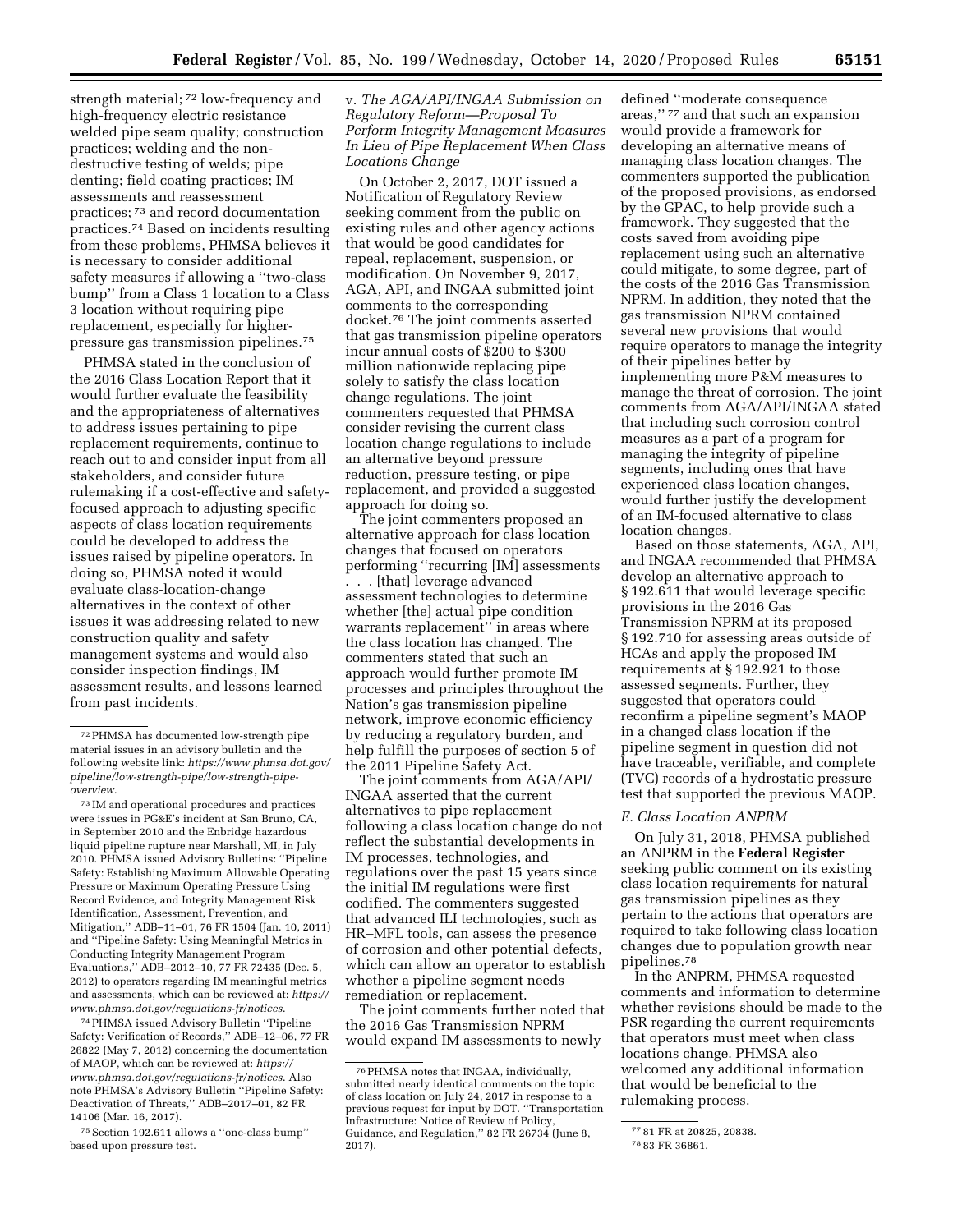## *F. 2019 Gas Transmission Final Rule*

Following the publication of the 2016 Gas Transmission NPRM, PHMSA determined it could more quickly move a rulemaking that focused on the mandates from the 2011 Pipeline Safety Act by splitting out the other provisions contained in the NPRM into two other, separate rules. Accordingly, on October 1, 2019, PHMSA published a final rule titled ''Safety of Gas Transmission Pipelines: MAOP Reconfirmation, Expansion of Assessment Requirements, and Other Related Amendments.'' 79 PHMSA discusses the effects of that final rule on this proposal and any of the pertinent comments received on the ANPRM in the appropriate sections below.

# **III. Analysis of ANPRM Comments and PHMSA's Response**

The deadline for submitting written comments on the ANPRM was October 1, 2018. PHMSA received comments from entities consisting of citizen groups; pipeline industry consulting groups; government agencies, including representatives from the State of New Jersey and an association of State pipeline regulators; pipeline operators; and pipeline industry trade associations. PHMSA also received comments from approximately 4,800 individuals. PHMSA has considered the feedback received to the ANPRM and has taken the information submitted into account in formulating this proposal.

The comments submitted by the approximately 4,800 individuals were similar to one another and urged PHMSA to keep the class change rules as they are now until PHMSA completes gas safety rules to ensure that operators have TVC records of their systems, as recommended by NTSB. Further, these commenters noted that the existing special permit application process and NEPA requirements ensure that there is a review of the characteristics of pipe being proposed to be left in the ground and that the public has notice of those times when an operator is seeking to be exempted from strength or testing regulations, and that the current rules provide operators options other than pipe replacement, while assuring that pipe that stays in the ground is of known strength and that the public is made aware of proposed exemptions.

The following subsections summarize the questions and proposals contained in the ANPRM, each of the relevant issues raised by the commenters, and PHMSA's responses to the comments.

The comments, in their original form, and corresponding rulemaking materials can be viewed at *[www.regulations.gov](http://www.regulations.gov)*  under Docket ID: PHMSA–2017–0151.

# *A. Comments Related to the 2016 Proposed Gas Transmission Rule*

PHMSA received several comments on the class location ANPRM regarding the gas transmission NPRM that was issued in April 2016 and how provisions within that proposed rule would relate to potential changes to the class location regulations. There was broad agreement and support across all PHMSA's stakeholders, from public interest groups to the industry trade associations, for finalizing the 2016 Gas Transmission NPRM 80 to implement important safety initiatives, provide regulatory certainty, and promote pipeline safety technology development. The PST, representatives from the State of New Jersey, and over 4,800 members of the public commented that any consideration of changes to the current class location regulations should be postponed until after the 2016 Gas Transmission NPRM went into effect to address critical safety issues that could influence this rulemaking.

In a combined submission, AGA, the American Public Gas Association (APGA), API, and INGAA (collectively, the ''Associations'') specified that any regulations regarding class locations should align with the 2016 Gas Transmission NPRM. This statement was supported by many pipeline operators. Members of the pipeline industry and the Associations commented that the repair requirements detailed in the 2016 Gas Transmission NPRM would be appropriate for managing the integrity of pipeline segments where the class location has changed.

1. PHMSA's Response to General Comments Related to the 2016 Proposed Gas Transmission Integrity Rule

PHMSA is managing the potential changes to the class location regulations in this NPRM independently and based on their own merits. PHMSA acknowledges that many of the technical requirements previously proposed in the 2016 Gas Transmission NPRM are pertinent and applicable to the issues surrounding class location changes. In some cases, provisions that were proposed in the 2016 Gas Transmission NPRM were finalized in the 2019 Gas Transmission Final Rule. Comments that pertain to any of the provisions of the Class Location

ANPRM referencing proposed changes in the 2016 Gas Transmission NPRM are addressed in the specific topic areas below.

# *B. Requiring Pipe Integrity Upgrades and Allowing Other Options for Class Location Changes*

1. Summary of ANPRM Questions 1, 1a, and 2

PHMSA requested comments on whether it should allow operators to upgrade the integrity of pipeline segments undergoing class location changes by using methods other than the existing methods of pressure reduction, pressure testing, pipe replacement, or special permits. For clarification, the ''pipe integrity upgrades'' referred to in the ANPRM are synonymous with the existing methods that operators must use (*i.e.,* pressure reduction, pressure test, or pipe replacement) to confirm or revise MAOP in accordance with § 192.611. PHMSA also asked whether it should require pipe integrity upgrades for areas where the class location has changed from a Class 1 to a Class 3 or from a Class 2 to a Class 4.

Similarly, in question 2, PHMSA asked whether it should provide operators with the option of performing certain IM measures, in lieu of the existing measures, when class locations change from Class 1 to Class 3.

#### 2. Summary of Comments

The California Public Advocates Office commented that pipeline segments with adequate material properties records and a successful subpart J pressure test could be managed with the existing pipe integrity upgrades per § 192.611. It said that, in areas where the class location has changed and the pipeline segment is missing material properties records and does not have documentation of a successful subpart J pressure test, either those pipeline segments should be replaced or the operator should be required to apply for a special permit. Finally, it said that if a pipeline segment undergoing a class location change is missing records but does have documentation of a previous successful subpart J pressure test, that segment could be managed with a new pressure test, pipe replacement, or a special permit.

NAPSR and the PST remarked that the best way to ensure public safety is to continue to encourage pipe replacements and to allow PHMSA to issue special permits for class location changes. These commenters were skeptical that relying on operational

<sup>79</sup> 84 FR 52180.

<sup>80</sup>The Final Rule based on this NPRM was published on October 1, 2019.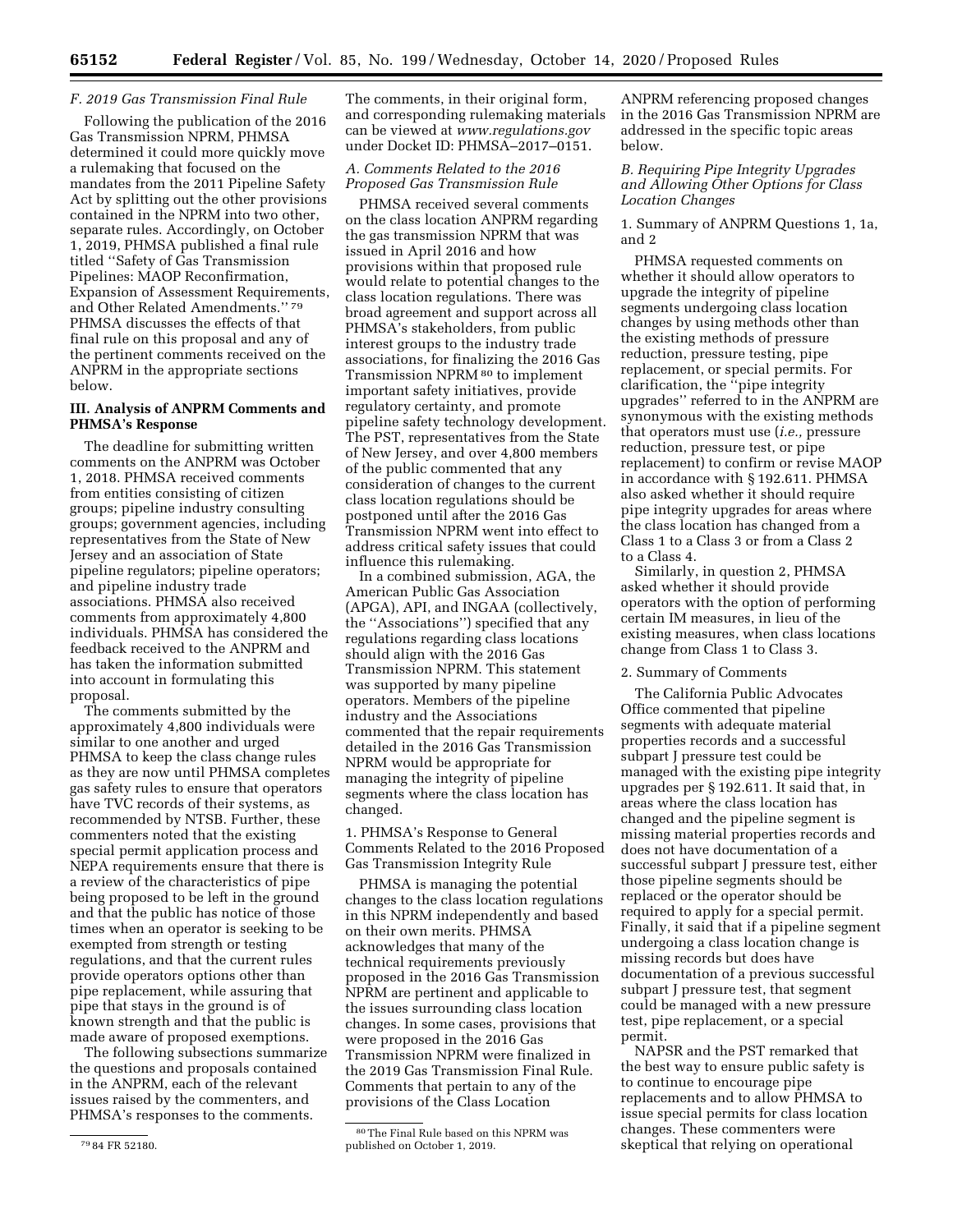practices, including IM, would be sufficient to ensure public safety, given that many accidents have been linked to operators mismanaging IM. These commenters also noted that the combination of prescribed design factors and IM better ensures safety through redundancy, and that this redundancy is good for public safety.

NAPSR and the PST also noted that, if IM concepts are used in lieu of pipe replacement, operators should be required to demonstrate improved safety levels through using IM program techniques or pressure test documentation.

Comments received from TransCanada Corporation (now TC Energy), Kinder Morgan, the Associations, GPA Midstream Association (GPA Midstream), and a member of the public expressed the view that PHMSA should allow operators to have the option of managing changes in class location with integrity assessments. The Associations stated that PHMSA should encourage operators to adopt IM measures, including those in the existing IM regulations and the regulations proposed in the 2016 Gas Transmission NPRM, to address threats posed by class location changes. In doing so, the Associations suggested, operators would gain knowledge about their systems that they would not have otherwise obtained. In addition, Enbridge noted that landowner disturbance and customer impact would be greatly reduced by reducing the amount of pipe replacements or hydrostatic tests conducted when class locations change.

Further, both Enbridge and the Associations suggested that PHMSA should allow operators to use integrity assessments as an MAOP confirmation (or revision) when class locations change, both from Class 1 to Class 3 and from Class 2 to Class 4. These commenters noted that pipeline technology has advanced since PHMSA promulgated the class location regulations. Commenters from the industry further stated that these technological advancements are feasible methods of ensuring operational integrity while managing class location changes. Therefore, operators and the Associations requested that PHMSA consider updating the class location regulations by allowing operators to perform aspects of IM when class locations change. These commenters suggested that operators would be able to analyze the condition of their pipelines through site-specific assessments and make sound pipe replacement determinations rather than follow prescriptive requirements.

Kinder Morgan added that regardless of the reason a class location changes, managing a class location change with IM principles is a more holistic approach than a ''one-time'' pipe replacement.

GPA Midstream suggested that PHMSA ''should not impose arbitrary restrictions on an operator's ability to address class location changes with appropriate operations, maintenance, and integrity measures,'' as operators can conduct risk assessments to determine the potential threats to a pipeline segment where the class location has changed. GPA Midstream further suggested that PHMSA's focus should be on making sure that operators complete such risk assessments within a reasonable amount of time and that appropriate documentation is maintained to substantiate compliance.

The Pennsylvania Grade Crude Oil Coalition (PGCOC), which represents small producers and refiners, stated that its members generally have limited resources compared with large pipeline operators. While the PGCOC supports an alternative to the current ways of managing class location changes, it requested that such an alternative not follow the framework of special permits. From its perspective, special permits contain numerous conditions that go beyond IM requirements and are unrelated to the change in class location. Furthermore, it suggested that the class-location regulations should provide certain exemptions or alternatives for small pipeline operators. Specifically, it suggested that PHMSA consider establishing minimal IM requirements for small operators.

An individual citizen noted that when comparing the failures in San Bruno, CA, and Carlsbad, NM, neither was associated with the operating stress of the pipeline. Rather, both incidents were caused by defects in the pipe itself and that these incidents were preventable using IM tools and methods. Further, this individual suggested that arbitrary pipe replacement when class locations change is not necessary, and these decisions should be made based on well-understood pipe conditions.

## 3. PHMSA Response

PHMSA agrees with many of the commenters that IM principles can serve as a useful and effective means of addressing the increased safety risks that accompany higher population densities near gas transmission pipelines. For this reason, in developing this proposed rule, PHMSA considered the ability of operators to demonstrate effectiveness and safety enhancements

using IM performance metrics and methods. PHMSA also considered operators' recordkeeping practices and the documentation of previous pressure tests, as well as their ability to perform risk assessments. PHMSA's experience with class location change special permits demonstrates that IM methods can be appropriate for managing class location changes when implemented properly. Therefore, PHMSA is proposing to add an IM alternative to the existing class location change requirements for pipeline segments changing from a Class 1 to a Class 3 location.

On the other hand, the existing IM program is not a panacea for managing such risks. Class locations provide safety throughout the Nation's pipeline network by specifying stronger minimum safety standards for MAOP and design, construction, testing, and O&M requirements in higher class locations. The IM regulations provide a separate structure by which operators can focus their resources on managing and improving pipeline integrity in areas where a failure would have the greatest impact on public safety. Over time, pipelines can degrade due to integrity threats such as corrosion and cracking. IM provides minimum safety margins for more densely populated areas by requiring operators to assess their pipelines at a minimum of every 7 years, or more frequently, based on threat assessments or the predicted growth of anomalies found in HCAs.

For these reasons, this NPRM would not change the existing requirements for class location changes for pipelines that do not meet the proposed eligibility conditions but would instead provide an additional alternative for compliance. Newly constructed pipelines would still be required to be constructed based on part 192 class location requirements. Based on PHMSA's experience with class location special permits, as well as inspection results and incident history, the agency does not believe that IM, as it exists in subpart O, is suitable as the only appropriate method for class location change management. The IM regulations were crafted for pipe that was designed to a higher safety factor, and were not crafted for Class 1 pipe. Because the IM alternative proposed in this rule would allow operators to leave Class 1 pipe in the ground in locations where the population has increased to a Class 3 level, PHMSA is not confident that IM requirements, alone, would be adequate for protecting the population in those locations.

As a result, PHMSA is not proposing to allow pipe with higher-risk attributes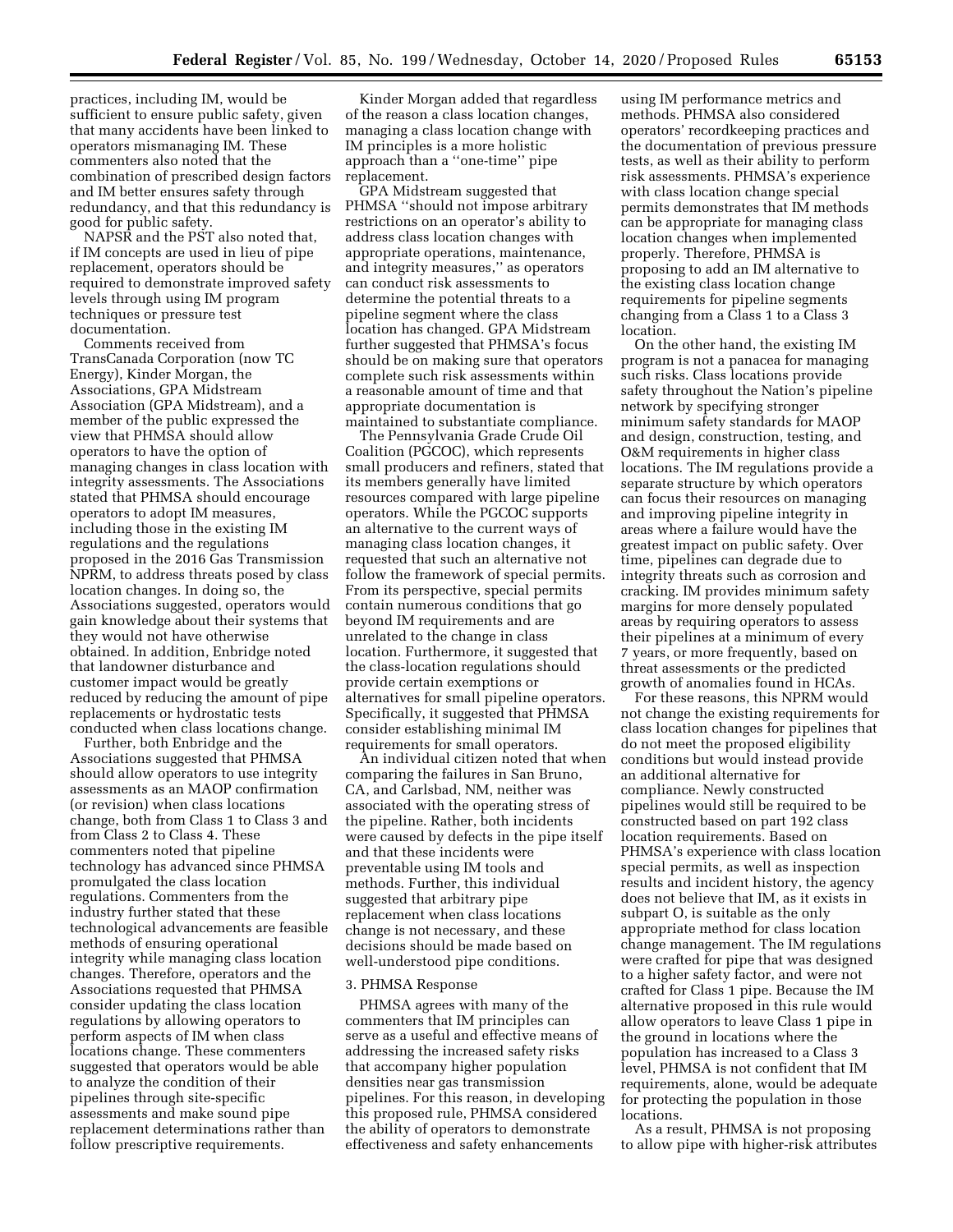to be eligible for the proposed IM alternative, including: Bare pipe; pipe with wrinkle bends; pipe with certain weld seams (*e.g.,* direct-current (DC), low-frequency electric resistance welded (LF–ERW), electric flash-welded (EFW), lap-welded seams, or seams where the longitudinal joint factor is below 1.0); and pipe with SCC, selective seam weld corrosion, or girth weld cracking (pipe body or weld cracking) corrosion. In addition, PHMSA is imposing additional mitigation requirements beyond those currently required under IM. Operators with higher-risk attribute pipe could continue to apply for special permits to manage class location changes.

PHMSA is also not proposing exceptions to the proposed IM alternative, as suggested by some commenters, because the existing options for class location change compliance and the special permit process would remain. Operators unable or unwilling to perform the IM alternative can achieve compliance through one of the existing options at § 192.611 or via a special permit.

PHMSA has not issued a special permit to manage locations changing from a Class 2 to a Class 4, because there is not an adequate basis for applying IM measures and concepts to these higherrisk pipeline segments. Though inspection technologies have advanced from earlier iterations, PHMSA does not have the operational data to confirm that the use of such technology on pipe designed to Class 2 standards would provide an adequate margin of safety in very densely populated Class 4 locations with multi-story buildings. PHMSA is concerned that there would not be adequate, feasible measures that could be prescribed to provide Class 4 locations with an equivalent level of safety in lieu of replacing pipe.

# *C. Integrity Upgrades and Integrity Management Options for Clustered Areas*

1. Summary of ANPRM Questions 1b, 3, 3a, and 3b

In question 1b of the ANPRM, PHMSA asked whether part 192 should continue to require operators to upgrade pipeline integrity where the class location has changed from a Class 1 to a Class 3 due to the ''cluster rule.'' 81 In

question 3, PHMSA asked whether the agency should give operators the option of performing certain IM measures in lieu of the existing measures when class locations change due to additional structures being built outside of an existing ''clustered'' areas within the sliding mile and operators are using the cluster adjustment to class locations per § 192.5(c)(2).<sup>82</sup> In sub-questions 3a and 3b, PHMSA asked whether, if alternative IM measures are permitted for pipelines, then what additional IM and maintenance measures should be applied to offset the safety impact of additional structures being built outside of clustered areas and at what intervals and in what timeframes operators should be required to assess these pipelines and perform remediation measures.

#### 2. Summary of Comments

Multiple commenters expressed the view that options for actions taken in response to class location changes should not depend on whether clustering was used in determining the class location designation.

More specifically, the Associations strongly disagreed with PHMSA's statement in the ANPRM of a cluster being ''even a single house.'' They stated that in no prior class location rulemaking has the term ''cluster'' ever been defined. The Associations noted that in 1992, PHMSA, in response to an ANPRM question, specified that the word ''cluster'' was ''used in the ordinary dictionary sense,'' but, according to the Associations, the dictionary definition does not support the interpretation of one structure constituting a ''cluster.'' The Associations contended that the ordinary meaning of a cluster should continue to apply and each operator should be able to determine the scope of a cluster. Individual operator comments supported this view.

TransCanada Corporation suggested that PHMSA revise the ''cluster rule'' in § 192.5(c)(2) to cover only those situations where there are more than 10 buildings in close proximity, claiming that such a definition would be closer to the original intent of using class locations as a risk-mitigation tool and would be supported by a Class 1 location being defined as one with fewer than 10 buildings. Further, TransCanada noted that this proposed definition is supported by PHMSA's recent issuance

of a class location special permit that distinguished between two differently sized clusters (*i.e.,* Type A and Type B), one with more and one with fewer than 10 buildings. Finally, it stated that categorizing low-population-density areas due to PHMSA's interpretation of the cluster rule as Class 3 locations artificially manipulates pipeline risk characterizations, in that small clusters of buildings (*e.g.,* 3) near larger clusters of buildings (*e.g.,* 50) would share the same risk profile. TransCanada stated that this approach results in outcomes that are inconsistent from the perspective of risk because a cluster with 50 buildings would have a higher activity rate, which would increase the likelihood of failure, and any failures would have higher consequences due to the denser population, whereas a cluster of 3 buildings would have less.

GPA Midstream also disagreed with assigning a single building as a defined cluster. It suggested that operators should determine the class location for the cluster specifically and determine the class location for the rest of the class location unit solely by considering the number of buildings outside of the clustered area. In this way, population density would drive class location determinations more accurately.

#### 3. PHMSA Response

The ''cluster rule'' only applies when an operator has identified a class location unit that meets the criteria for a Class 2, Class 3, or Class 4 location. Once the Class 2, Class 3, or Class 4 location has been identified, the operator may adjust the endpoints of that Class 2, Class 3, or Class 4 location by using the cluster rule.<sup>83</sup> The purpose of this requirement is to allow operators to avoid replacing or pressure testing segments that have no buildings intended for human occupancy in the sliding mile and outside the ''cluster.''

PHMSA is not proposing any revisions to the clustering methodology in this NPRM. However, this proposed rule would address areas that might be affected by clustering by requiring that operators assess pipe with ILI tools and implement P&M measures for the entire segment.

*D. Using an Integrity Management Option To Manage Safety When Class Locations Change From a Class 1 to a Class 3* 

1. Summary of ANPRM Question 2a

In question 2a of the ANPRM, PHMSA asked whether it should allow operators to use certain IM measures in

<sup>81</sup>See § 192.5(c)(2) and section I.B. of the ANPRM background for more details on the ''cluster rule.'' Operators can adjust the length of a Class 2, Class 3, or Class 4 location based on the presence of a ''cluster of buildings.'' Clustering reduces the amount of pipe that is subject to the safety requirements of higher class locations. Clustering does not change the length of the class location units themselves (*i.e.,* the ''sliding mile'').

<sup>82</sup>Under § 192.5(c)(2), the length of Class locations 2 and 3 may be adjusted as follows: When a cluster of buildings intended for human occupancy requires a Class 2 or 3 location, the class location ends 220 yards (200 meters) from the nearest building in the cluster.  $83$  See § 192.5(c).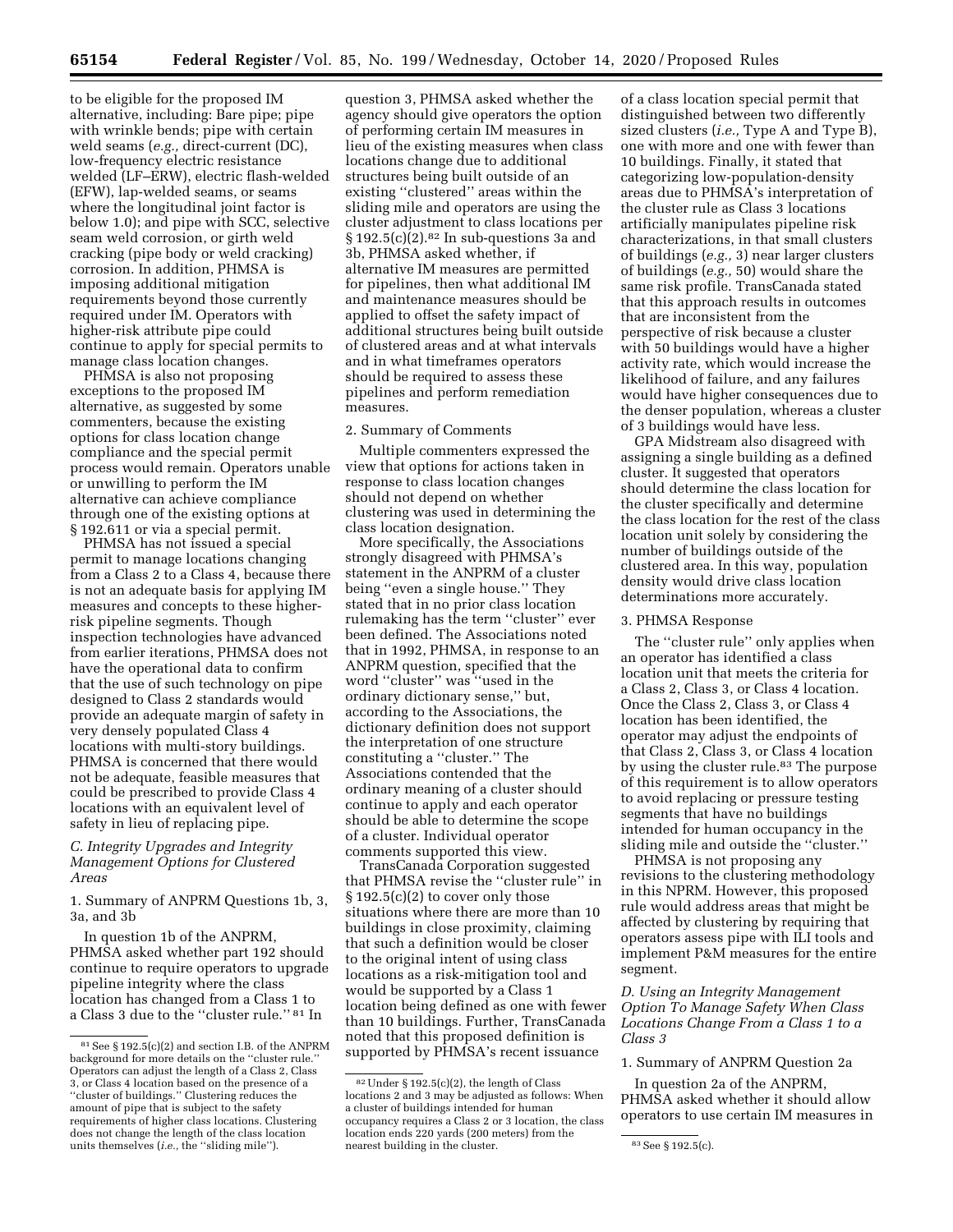lieu of the existing measures to ensure safety when class locations change from a Class 1 to a Class 3, and if so, what additional IM and maintenance approaches or safety measures should be applied to offset any potential impact to safety. PHMSA also asked at what intervals operators should be required to assess such pipelines and perform the necessary remediation measures.

#### 2. Summary of Comments

NAPSR and the PST commented that specific design measures are more effective and consistently implemented than IM, as several recent failures have been attributed to IM implementation issues. Should PHMSA allow operators to use IM measures to manage class location changes, these commenters suggested that PHMSA should consider requiring more frequent integrity assessments, multiple tool type runs, more stringent repair requirements, and additional damage prevention activities.

Members of the pipeline industry recommended that PHMSA allow operators to use IM principles for managing class location changes, noting such an approach would allow operators to determine the threats associated with each pipeline segment and appropriate actions. Industry commenters also suggested that operators could implement the integrity assessment option for class location change management similarly to how it is implemented in subpart O, with at least one commenter noting that they could classify class location change segments as HCAs and manage the segments as a part of a broader IM program. Therefore, these commenters suggested that for both covered and noncovered segments that experience a class location change, operators could complete an initial assessment within 24 months of the class change, with reassessments to occur within 7 years or 10 years, depending on where the segment is located and the status of the 2016 Gas Transmission NPRM. Operators could complete the initial assessments using, at a minimum, ILI or comparable technology capable of assessing corrosion and dents. To ensure all identified threats would be addressed, operators could use additional assessment methods.

Certain industry commenters requested that PHMSA consider allowing operators to file for an extension if it is not practicable to complete an initial integrity assessment and MAOP reconfirmation, if required, within 24 months of a class change.

## 3. PHMSA Response

PHMSA agrees with NAPSR and the PST that if IM is used to manage class location changes, additional and enhanced requirements would be necessary to ensure pipeline safety. PHMSA also agrees that the timing of the initial integrity assessment should correspond with the current class location change requirement of 24 months. PHMSA is proposing reassessment intervals for the IM alternative of class location change management equivalent to the reassessment intervals in subpart O. As proposed in this NPRM, any segments managed through this IM alternative would need to be classified as HCAs, which are subject to subpart O; therefore, such a requirement would be consistent with the current regulations. Operators that do not identify the Class 1 to Class 3 location change in accordance with §§ 192.609 and 192.611(d) would not be able to use the class location change alternative proposed in this NPRM.

PHMSA agrees with commenters that IM is not suitable for class location change management in every situation. Under PHMSA's proposal, an operator would perform an analysis to identify those pipeline segments where the class location has changed, and identify those segments where it would be inappropriate to manage Class 1 to Class 3 location changes with IM. PHMSA notes that even if a pipeline segment meets the proposed minimum criteria discussed later in this NPRM, it does not mean that IM would be the best option for managing that pipeline segment. Based on their knowledge of their own pipeline systems, operators would ultimately determine whether an eligible pipeline segment should be managed with the IM alternative.

As a condition of using the IM alternative proposed in this rule, operators must notify PHMSA of their intent to use the alternative to allow PHMSA to review and inspect for compliance. PHMSA has learned through its inspections that many operators fail to assess and mitigate integrity problems properly, including poor construction practices 84 and

operational maintenance threats, whether due to a lack of appropriate technologies, cost, or other reasons, threats that ultimately lead to pipeline failures. IM programs can fail to account for broadly recognized safety issues, such as bare pipe, wrinkle bends, lap welds, cracking, and pipe that has other potential construction or manufacturing issues. ILI technology does not effectively identify all integrity threats that may have been created through construction or manufacturing processes and that have not been tested for stability with a subpart J pressure test. Therefore, PHMSA believes such segments should not be managed using the IM alternative when class locations change.

Further, as the 2010 PG&E incident at San Bruno, CA, revealed, some operators may not have TVC records of certain pipe properties, such as pipe material yield strength, pipe wall thickness, pipe seam type, pipe and seam toughness, and coating type or quality. Data on these pipe properties are critical and necessary for the effective implementation of IM processes and pipeline safety measures in populated areas. PHMSA is concerned that operators may not have this pipe material property data for Class 1 pipe segments in locations that later become Class 3, especially if the pipe has been operated in accordance with  $\S 192.619(c).$ <sup>85</sup> This data is necessary for making important pipeline safety judgments, including technical evaluations of anomalies.

PHMSA also notes that there may be instances where a pipeline appears to be in ''good condition'' from a visual standpoint, but may not have the initial pipe manufacturing, pipe body and seam strength, construction quality, coating, and CP effectiveness to prevent corrosion and cracking, and therefore lack the O&M history necessary for the effective management of class location changes using IM.

<sup>84</sup>On several occasions in recent years, PHMSA has met with operators to discuss safety issues related to new construction. For example, PHMSA hosted a public workshop in collaboration with its State partners, the Federal Energy Regulatory Commission (FERC), and Canada's National Energy Board in April 2009. The objective of the public workshop was to inform the public, alert the industry, review lessons learned from inspections, and improve new pipeline construction practices prior to the 2009 construction season. The following website contains information discussed at the workshop and provides a forum in which to

share additional information about pipeline construction concerns: *[https://](https://primis.phmsa.dot.gov/construction/index.htm) [primis.phmsa.dot.gov/construction/index.htm](https://primis.phmsa.dot.gov/construction/index.htm)*.

<sup>85</sup>Pipeline segments operated in accordance with § 192.619(c) were installed prior to adoption of the PSR and likely do not meet  $\S 192.619(a)(1)$ , (2), or (4), or they operate above 72 percent of SMYS. These pipeline segments may not have pressure test or material properties records. Section 192.619(c) allows pipelines put into service before July 1, 1970, that were found to be in satisfactory condition, to be operated in Class 1 locations at the highest actual operating pressure they achieved during the 5 years preceding July 1, 1970, regardless of the level of hoop stress on the pipe. Pipelines in Class 1 locations that are designed and operated to part 192 standards are otherwise limited to a maximum operating hoop stress of 72 percent of SMYS.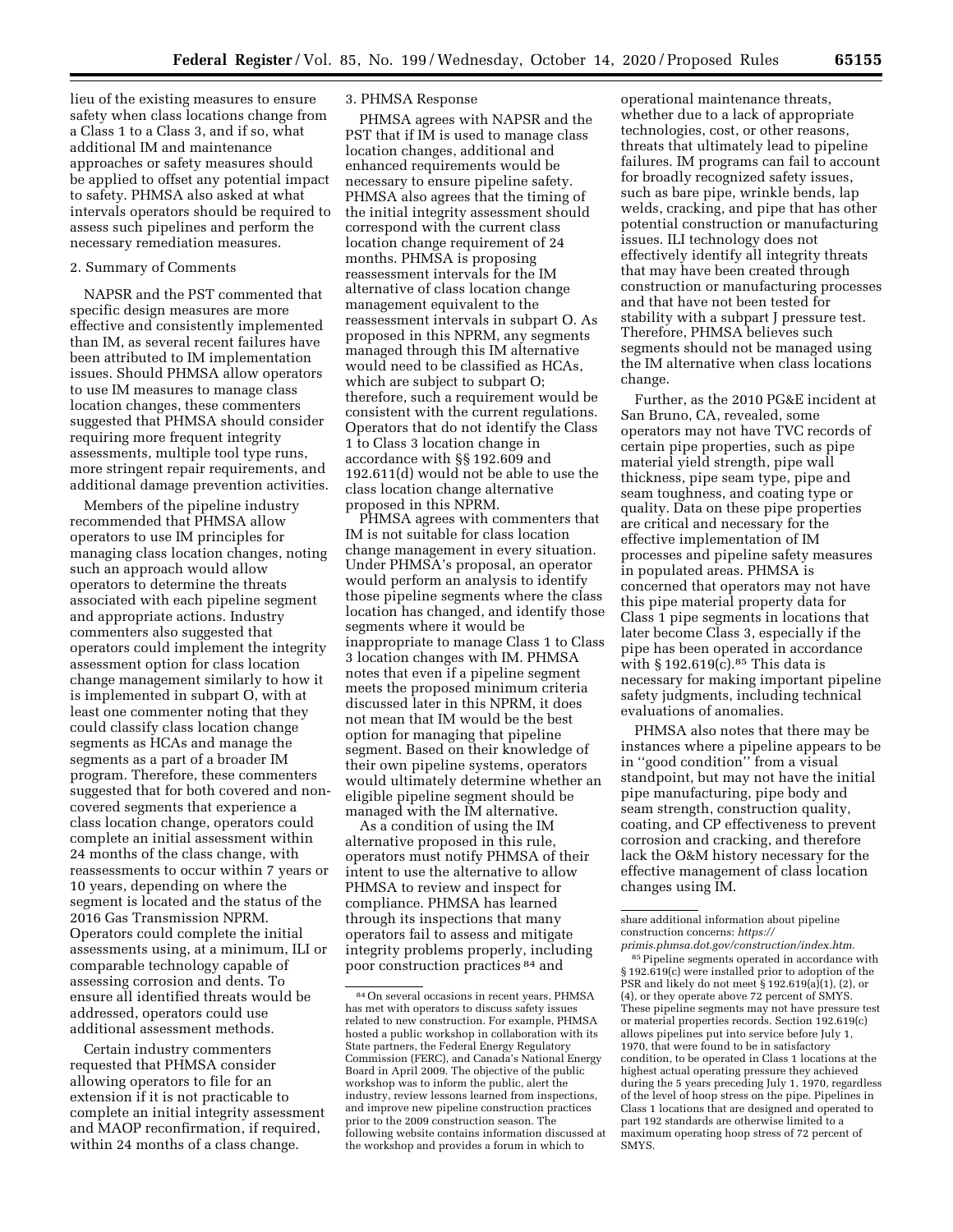Therefore, PHMSA proposes to exclude pipe with certain pipe attributes and O&M parameters from the proposed IM alternative of managing class locations. PHMSA is concerned that some operators have not adequately identified and mitigated these integrity threats at a consistent and reliable level. Excluding these segments from the proposed IM alternative would ensure a higher level of safety. Operators would still be allowed to apply for special permits to manage such pipeline segments, but PHMSA would be able to evaluate them, and the public would be able to comment on them, on a case-bycase basis. PHMSA requests comment as to whether these proposed pipe eligibility conditions could be modified or eliminated, and if so, what the impacts to safety and the environment would be as well as the net benefits of this proposed rule.

In addition, PHMSA's experience with operator IM programs indicates that some operators do not have an IMP in place that includes sufficiently robust P&M measures in HCAs to address the various risks posed by changes in class locations. Therefore, PHMSA concludes that, while applying modern IM assessments and processes can be an appropriate way to manage certain class location changes, the addition of specific prescriptive, additional P&M measures to such a method is needed to ensure a level of safety comparable to pipe replacement or derating the pipeline MAOP for pipeline segments that change from a Class 1 to Class 3 location. PHMSA requests comment as to whether modification or elimination of any of the proposed P&M measures, beyond the current IM requirements, is feasible and what the impacts to safety and the environment would be and whether such a change would maximize nets benefits to society.

Regarding the request that PHMSA allow operators to file for an extension to the 24-month assessment timeframe, PHMSA is not proposing to adopt that suggestion. PHMSA believes that 24 months is sufficient time to complete an initial IM assessment and that longer time frames would introduce undue risk to public safety by allowing Class 1 pipe to operate untested for more than 2 years in a Class 3 location. Currently, under § 192.611, if a class location change requires pipe replacement, MAOP reduction, or pressure tests to confirm a class location upgrade to be conducted, operators must complete those actions within 24 months of the class location change. PHMSA notes that the timeframe for this requirement was established at 24 months because it provides operators with enough time to

order pipe, if necessary, and make changes from one season to the next. For example, if a class location change occurs in the spring, an operator would be able to order and receive pipe before replacing the pipe in the following summer season.

# *E. General Eligibility for Managing Class Location Changes With Integrity Management*

1. Summary of ANPRM Questions 4, 4a, 4b, and 4c

In question 4 of the ANPRM, PHMSA requested comment on whether an operator should use a ''fitness-forservice" 86 standard to determine which pipelines should be eligible for using IM measures to manage segments changing from a Class 1 to a Class 3 location, and what factors should make a pipeline eligible or ineligible for doing so.

PHMSA also asked whether it should base a proposed class location change management IM on the alternative criteria it uses when considering class location change waivers, including the pipe's age, the manufacturing and construction processes of the pipe, and the pipe's O&M history.

In addition, PHMSA asked whether it should require operators and pipelines to meet eligibility conditions outlined in the 2004 **Federal Register** Notice, including no bare pipe or pipe with wrinkle bends, records of a hydrostatic test to at least 1.25 times MAOP, records of ILI runs with no significant anomalies that would indicate systemic problems, and an agreement that up to 25 miles of pipe both upstream and downstream of the waiver location must be periodically inspected using ILI technology.

## 2. Summary of Comments

NAPSR and the PST stated that the existing § 192.609 serves as a fitness-forservice determination and suggested that operators should complete a fitnessfor-service study for all pipeline segments, not just those impacted by a class location change. NAPSR and the PST further suggested that such a study should then be updated every 3 years, noting that the study results could assist in pipe replacement determinations when a class location change occurs. Pipeline industry commenters stated that a fitness-for-service standard should be established from the integrity assessments, enhanced repair criteria, and MAOP reconfirmation requirements

proposed in the 2016 Gas Transmission NPRM. They stated that the initial MAOP establishment (or an MAOP reconfirmation where a pressure test record is not available) sets a physical safety margin that is then maintained for the life of the pipeline using integrity assessment, anomaly evaluation, and repair or replacement, where required based on pipe condition.

NAPSR, the PST, and the California Public Advocates Office commented that the criteria for class location change special permits that PHMSA published in the 2004 **Federal Register** Notice are all aspects of fitness-for-service, and PHMSA should use these factors as a basis for any proposed class location change requirements. Similarly, NAPSR and the PST commented that PHMSA should approve, on a case-by-case basis, an operator's request to utilize IM measures for class location changes taking into account a fitness-for-service study. The PST also said that PHMSA should not issue class location change special permits if the applicable pipeline segment cannot be assessed with ILI tools or does not have accurate and verifiable design records.

The Associations and supporting operators broadly commented that threshold conditions should not be required and that PHMSA should allow operators to use IM measures in lieu of pipeline replacement on all segments undergoing class location changes, stating that no individual pipe attribute should determine eligibility for a class location change alternative. Instead, these commenters suggested that PHMSA should encourage operators to utilize IM measures exclusively in lieu of the current requirements for managing these segments of pipelines where the class location has changed, including addressing threats as detailed in existing regulations and as proposed in the 2016 Gas Transmission NPRM. In doing so, these commenters argued, operators would gain knowledge about their systems that they would not have obtained otherwise.

Some operators, including TransCanada Corporation, proposed that operators should be allowed to conduct site-specific assessments to determine if pipeline segments should be eligible for using IM measures in lieu of pipe replacements or pressure reductions. Such an assessment would need to assess all applicable threats and their interactions to ensure that operators can manage safety at acceptable levels. An individual citizen noted that the acceptable current fitness-for-service standards are in ASME B31.8S, ASME B31G, RSTRENG, and their equivalents. This citizen further stated that

<sup>86</sup> ''Fitness for service'' refers to a pipeline's ability to operate and deliver product safely while protecting the people and environment around the pipeline. Fitness for service has been a part of industry consensus standards since the mid-1980s, and PHMSA has incorporated elements of these standards into the PSR.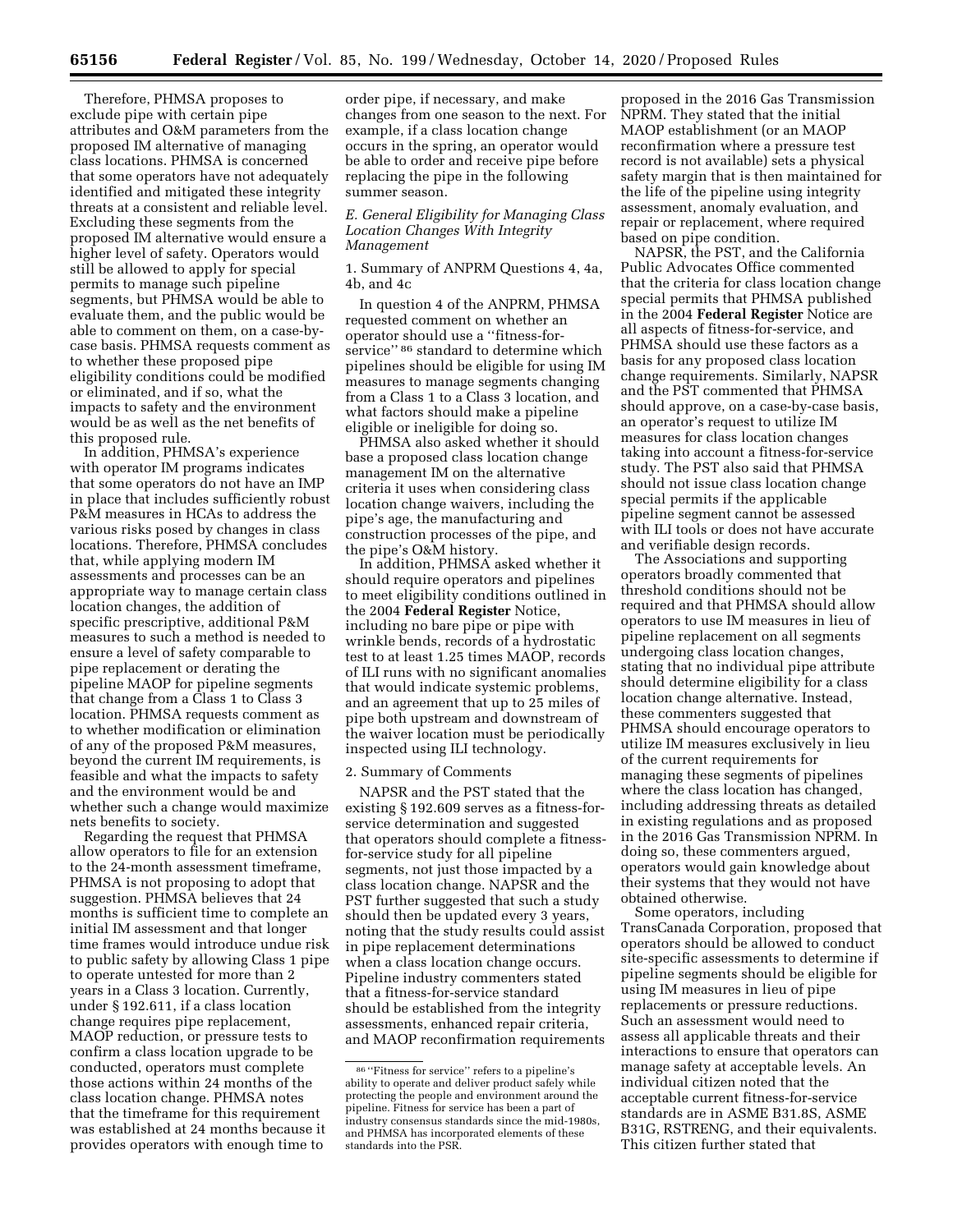reassessment is the key to assuring continued safety, and that lower stress does not assure public safety. The commenter further suggested that pipe segments should not be changed out if its condition is well understood and judged to be acceptable.

In addition, the Associations and supporting pipeline operators claimed that PHMSA's special permit requirement for assessing a prescribed amount of mileage upstream and downstream from the pipeline segment undergoing a class location change is not technically justified. They said that depending on the design of a pipeline system, such an assessment may require multiple tool runs or the analysis of pipe completely unrelated to the segment in which the class location has changed. Because PHMSA proposed to extend integrity assessments outside of HCAs in the 2016 Gas Transmission NPRM, these commenters suggested that special permit inspection areas are no longer appropriate or necessary to ensure pipeline safety. Similarly, Kinder Morgan stated that IM measures address segment threats, and the additional requirements detailed in the 2016 Gas Transmission NPRM will cover pipeline segments up and downstream of the class-location change.

An individual citizen commented that prescribing mileage to be assessed is not appropriate, as it could potentially exempt from the requirements pipeline segments that do not have 50 miles of pipe between ILI tool launcher and receivers.

Another individual citizen recommended that, if PHMSA were to allow an IM alternative for class location changes, operators should have to inform PHMSA and affiliated State agencies of their intent to apply IM measures for managing a pipeline segment changing from a Class 1 to a Class 3 location.

#### 3. PHMSA Response

To the PST's comment that class location change special permits should not be issued if the applicable pipeline segment cannot be assessed with ILI tools or does not have accurate and verifiable design records, PHMSA is proposing to require in this NPRM that the segment must be ''piggable'' to be eligible for the IM alternative to the class location change requirements. Operators must also have pipe material property records for the segment to be eligible.

PHMSA does not believe that assessments and repairs alone are adequate to demonstrate the eligibility and fitness-for-service of pipe manufactured to Class 1 location

standards to be used in Class 3 locations. In addition, PHMSA has elected to finalize the provisions proposed in the 2016 Gas Transmission NPRM in three separate final rules—the 2019 Gas Transmission Final Rule was published October 1, 2019, and the other two are in development. While the 2019 Gas Transmission Final Rule did include updated assessment requirements for ''moderate consequence areas,'' PHMSA intends to finalize the corresponding repair criteria in a draft final rule currently titled ''Pipeline Safety: Safety of Gas Transmission Pipelines, Repair Criteria, Integrity Management Improvements, Cathodic Protection, Management of Change, and Other Related Amendments.'' PHMSA does not believe that managing Class 1 to Class 3 location changes using an updated assessment schedule with the existing repair criteria would provide an equivalent level of safety when compared to pipe replacement without additional P&M requirements being applied to the eligible pipe. ASME B31.8S allows anomalies to grow until only a 10 percent safety factor remains before they need to be remediated. In this NPRM, PHMSA is proposing that operators remediate anomalies that have a predicted failure pressure of less than 1.39 or a depth of less than 40 percent of the pipe wall thickness. This safety factor of 1.39 would be similar to the installation of new Class 1 pipe.

Further, PHMSA agrees with NAPSR and the PST that the study performed under the requirements at § 192.609, when a pipeline's class location changes is, in many ways, a type of fitness-forservice study. PHMSA is hesitant to incorporate a general requirement for operators to perform a fitness-for-service evaluation because PHMSA is concerned that such an evaluation would not result in a consistently applied minimum safety standard across the industry. Therefore, the specific eligibility conditions PHMSA is proposing in the IM alternative for threat identification in this NPRM would be akin to prescribing a fitnessfor-service standard that operators would have to meet to use the IM alternative.

For the purposes of an operator determining if a segment would be ''fit for service'' to apply IM measures for managing pipeline segments changing from a Class 1 to a Class 3 location, PHMSA is proposing a set of pipe attributes that would disqualify a segment from using the IM alternative based on threats and their higher risks. Those attributes, and the corresponding threats, are:

(1) Bare pipe, which cannot maintain proper CP currents;

(2) Pipe with wrinkle bends, which can be prone to cracking;

(3) Pipe without records reflecting key attributes, including diameter, wall thickness, grade, seam type, yield strength, and tensile strength, which do not allow for proper anomaly evaluation;

(4) Pipe uprated in accordance with subpart K but without a pressure test to at least 1.39 times MAOP, unless the segment passes a subpart J pressure test for a minimum of 8 hours at a minimum pressure of 1.39 times MAOP within 24 months after the Class 1 to Class 3 location segment change and prior to uprating the MAOP. PHMSA believes that allowing pipe that has been operated for years at a lower pressure to be uprated without additional requirements presents undue risk;

(5) Pipe that has not been pressure tested in accordance with subpart J for 8 hours at a minimum test pressure of 1.25 times MAOP, unless the segment passes a subpart J pressure test for a minimum of 8 hours at a minimum pressure of 1.25 times MAOP within 24 months after the Class 1 to Class 3 segment change. The treatment of this attribute is consistent with the current regulatory requirements and will not allow pipeline segments that have been operating in accordance with § 192.619(c), which may lack material records or be operated above 72 percent SMYS, to be managed under the IM alternative;

(6) Pipe with DC, LF–ERW, EFW, or lap-welded seams, or with a longitudinal joint factor below 1.0, which are prone to seam failure due to cracking and improper jointing that results in lower-strength joints;

(7) Pipe, in or within 5 miles of the Class 1 to Class 3 location segment, with cracking in the pipe body, seam, or girth welds that is over 20 percent of the pipe wall thickness; 87 has a predicted failure pressure less than 100 percent of SMYS; has a predicted failure pressure less than 1.5 times MAOP; 88 has experienced a leak or rupture due to pipe cracking; or for which an analysis indicates the pipe could fail in brittle mode. Cracking leads to ruptures on pipe segments with poor toughness properties;

<sup>87</sup> In PHMSA's experience, current ILI tool detection effectiveness for cracks is at approximately 10 to 20 percent depth.

<sup>88</sup>This threshold is based on a related recommendation from the Gas Pipeline Advisory Committee on repair criteria. See *[https://](https://primis.phmsa.dot.gov/meetings/MtgHome.mtg?mtg=132) [primis.phmsa.dot.gov/meetings/](https://primis.phmsa.dot.gov/meetings/MtgHome.mtg?mtg=132)  [MtgHome.mtg?mtg=132](https://primis.phmsa.dot.gov/meetings/MtgHome.mtg?mtg=132)* for more details.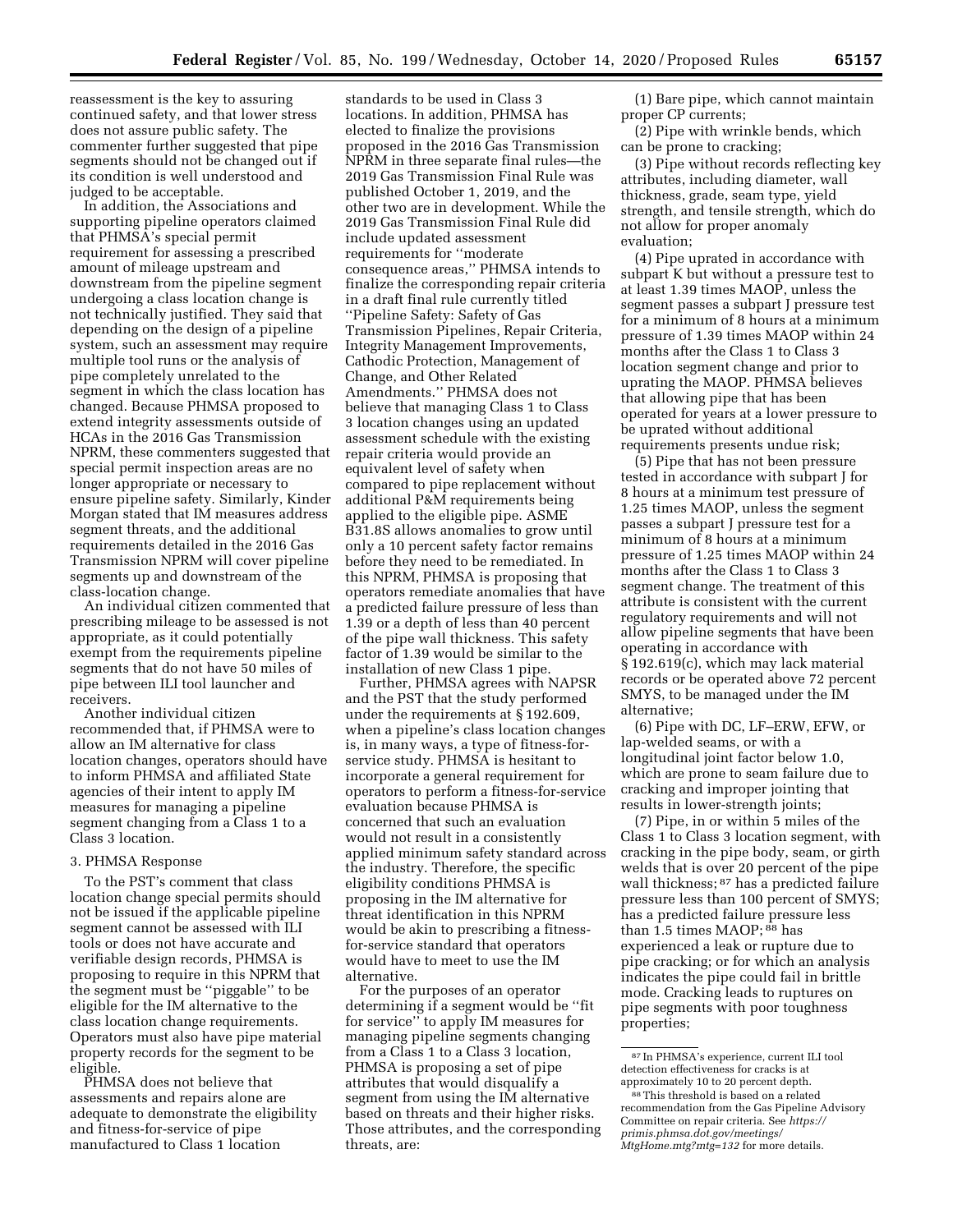(8) Pipe with poor external coating that requires negative cathodic polarization voltage shifts of 100 millivolts or more,89 or linear anodes to maintain cathodic protection, or pipe with tape wraps or shrink sleeves. The treatment of this attribute is consistent with Appendix D to part 192, which is referenced at § 192.463. Such pipe may have issues with corrosion control or cracking;

(9) Pipe transporting gas that is not of a suitable composition quality for sale to gas distribution customers, such as sour gas, which can lead to issues with corrosion; and

(10) Pipe that operates in accordance with § 192.619 (c) or (d).

Operators with such higher-risk pipeline segments would still be able to apply for a special permit for class location change management. Operators with pipeline segments that do not have any of the listed disqualifying attributes could use the IM alternative. PHMSA believes this proposed approach is a way to establish if Class 1 pipe is suitable (''fit for service'') for operators to use IM methods to verify MAOP in a Class 3 location, while providing an equivalent level of safety, over the life of a pipeline, as pipe replacement. As the majority of these disqualifying attributes have been used to ensure safety in class location special permits for several years, incorporating these disqualifying attributes into this rulemaking should provide an equivalent level of safety compared to the special permits. PHMSA requests comment as to whether these eligibility conditions are appropriate, and whether the elimination or modification of them would impact safety, and how. Is there an alternative approach PHMSA could take that would modify or eliminate these eligibility conditions that would

maintain safety and increase the net benefits of this rulemaking?

PHMSA agrees with commenters that requiring operators to assess an additional 25 miles upstream and downstream from the class location change is unnecessary. When the general special permit conditions were drafted in 2004, PHMSA used the 25 mile inspection area as a sort of proxy for the length of pipeline between an ILI tool launcher and receiver. PHMSA is proposing to require instead that operators assess the length of pipeline between the ILI tool launcher and receiver containing the Class 1 to Class 3 location segment without prescribing a specific numeric value for the mileage to be assessed. The ILI tool launchers and receivers are the natural beginning and endpoints for an inspection area rather than an arbitrary amount of mileage.

PHMSA believes that approving each case in which an operator uses the proposed IM alternative for managing class location changes in lieu of pipe replacement is unnecessary for public safety and would not be significantly more efficient than the current approach of operators applying for special permits. However, PHMSA is proposing a notification requirement so that PHMSA and applicable State agencies are aware of each instance in which an operator uses the proposed IM alternative. This notification requirement will allow PHMSA and State regulators to know where these pipeline segments are located and can consider them when conducting inspections.

# *F. Eligibility for Pipe Operating in Accordance With § 192.619(c)*

1. Summary of ANPRM Questions 1c and 4a(i)

In the ANPRM, PHMSA requested comments on whether pipe operating in accordance with § 192.619(c) (*e.g.,*  pipeline segments with operating pressures above 72 percent SMYS, pipeline segments without a pressure test or with an inadequate pressure test, or pipeline segments with inadequate or missing material properties records), should be eligible for class location change management using IM principles. PHMSA also asked if part 192 should continue to require pipe integrity upgrades for pipeline segments operating in accordance with § 192.619(c).

## 2. Summary of Comments

for cracking."  $\overline{\phantom{0}}$  accordance with § 192.619(c) that lack  $\overline{\phantom{0}}$   $\overline{\phantom{0}}$  See 84 FR 52196 and 84 FR 52247. NAPSR and the PST commented that pipeline segments operating in

design, material, or pressure test records should be required to follow the existing class location change requirements. They also seemed to suggest that, if PHMSA moved towards providing an IM alternative to class location changes, operators could incorporate pipeline segments operating in accordance with § 192.619(c) that have undergone a class location change into their IM programs if they performed more robust integrity assessments and mitigation measures on those segments.

The California Public Advocates Office requested that PHMSA confirm pipeline segments operating in accordance with § 192.619(c) will not be allowed to continue operating in accordance with § 192.619(c) after a class change, consistent with current regulations and interpretations. Specifically, they noted that PHMSA interpretation PI–14–0005 states:

If an operator uses § 192.619(c) to establish the MAOP, the operator must have documentation of the pipeline segment's condition and operating and maintenance history, including historical pressure records for the maximum operating pressure to which the entire pipeline segment was subjected during the 5 years prior to July 1, 1970. Section 192.619(c) cannot be used to determine the MAOP after a change in Class Location. Section 192.611 can be used to revise the MAOP within 24 months after a Class Location change; after that deadline, the MAOP must be revised according to § 192.619(a).

The Associations and supporting operators recommended an IM alternative that would include hoop stress limitations as follows: 80 percent of the SMYS in Class 2 locations; 72 percent of SMYS in Class 3 locations; and 60 percent of SMYS in Class 4 locations. These commenters noted that a hoop stress limitation of 80 percent for Class 2 locations is supported by several existing special permits.

The Associations and supporting operators also noted that the 2016 Gas Transmission NPRM provides a means for reconfirmation of MAOP for pipeline segments operating in accordance with  $§ 192.619(c).<sup>90</sup> So long as operators$ complete MAOP reconfirmation within 24 months of the class change, these commenters believed pipeline segments operating in accordance with § 192.619(c) should be eligible for the class location change alternative. However, these commenters also stated that the MAOP reconfirmation test factor used should correspond with the class location and installation date at the time of construction, claiming that if PHMSA enforced the use of current

<sup>89</sup>A.W. Peabody, ''Peabody's Control of Pipeline Corrosion,'' second edition, ''Criteria for Cathodic Protection.'' ''The 100 mV polarization criterion should not be used in areas subject to stray current because 100 mV of polarization may not be sufficient to mitigate corrosion in these areas. It is generally not possible to interrupt the source of the stray currents to accurately measure the depolarization. To apply this criterion, all DC current sources affecting the structure, including rectifiers, sacrificial anodes, and bonds must be interrupted. In many instances, this is not possible, especially on the older structures for which the criterion is most likely to be used. The 100 mV polarization criterion should not be used on structures that contain dissimilar metal couples because 100 mV of polarization may not be adequate to protect the active metal in the couple. This criterion also should not be used in areas where the intergranular form of external SCC, also referred to as high-pH or classical SCC is suspected. The potential range for cracking lies between the native potential and –850 mV (CSE) such that application of the 100 mV polarization criterion may place the potential of the structure in the range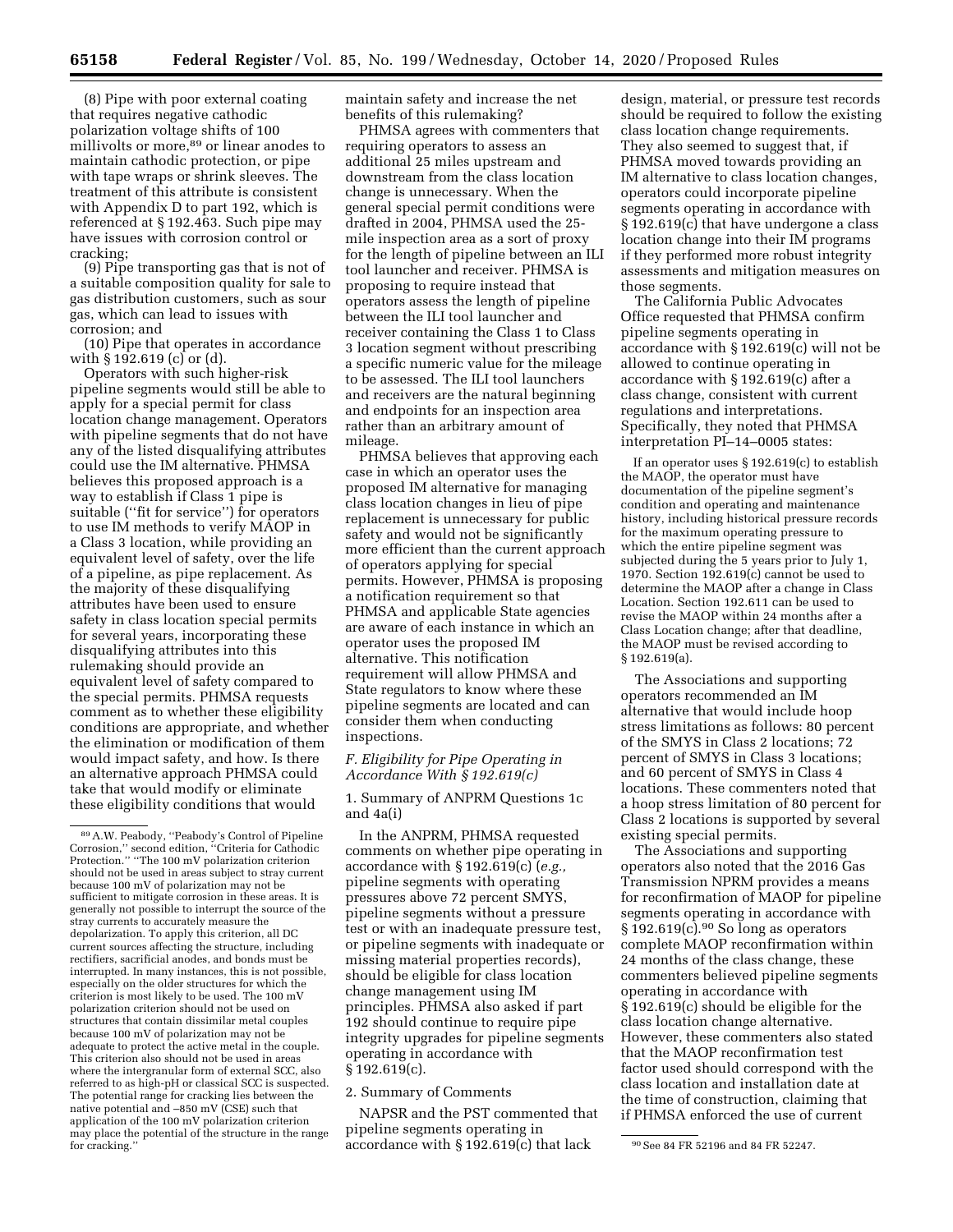class location test factors, it would likely result in pipe replacements or pressure reductions that undermine the application of IM principles due to the class location change segment not being designed to meet the Class 3 pressure test factors.

An individual citizen commented that the hoop stress of a pipeline segment cannot be determined if it has an unknown outside diameter, wall thickness, and SMYS. This commenter asked how an operator would be able to comply with class location change requirements if these values were unknown. If these variables were known, this commenter stated, then a multi-tool ILI inspection program in conjunction with chemical and physical sample tests would provide comparable assurance of compliance and safety.

## 3. PHMSA Response

Commenters are divided on whether pipeline segments operating in accordance with § 192.619(c) should be eligible for being managed with an IM alternative when class locations change. Pipeline segments operating in accordance with § 192.619(c) were installed prior to adoption of the PSR and that do not meet § 192.619(a)(1), (2), or (4), or they operate above 72 percent of SMYS. These pipeline segments may not have pressure test or material properties records.91 Section 192.619(c) requires that an operator must still comply with § 192.611 should a class location change occur. This, in effect, precludes pipeline segments that operate in accordance with § 192.619(c) from continuing to operate without a pressure test or pressure reduction and records of pipe material properties when the class location changes. Given that pipeline segments operating in accordance with § 192.619(c) tend to be higher risk,<sup>92</sup> PHMSA's proposal states that pipeline segments operating at greater than 72 percent SMYS and pipeline segments that are missing pipe material properties records are not candidates for the proposed IM alternative to class location change management.

However, in this NPRM, PHMSA proposes that operators of pipelines that were previously operating in accordance with § 192.619(c) that operate at or below 72 percent SMYS be eligible for the IM alternative only if the operator pressure tests any of those pipelines that do not have a record of a previous pressure test within 24 months after the class location change and have pipe material records for the segment. PHMSA proposes such a pressure test must meet current subpart J requirements for a new segment installed in a Class 2 location (the test pressure must be at least 1.25 times MAOP for 8 continuous hours). Operators would need to test such pipeline segments to Class 2 standards rather than Class 3 standards because testing Class 1 pipe to Class 3 standards would result in a rupture and would require the operator to replace the pipe. This approach is consistent with the special permit conditions PHMSA has imposed on pipelines previously operating in accordance with § 192.619(c).

PHMSA is also proposing that this pressure-testing approach would apply to pipeline segments uprated in accordance with subpart K, except the pressure test for uprating the MAOP on a pipeline segment where the operator lowered the MAOP for a Class 1 to Class 3 location change would require a subpart J pressure test of 1.39 times the uprated MAOP for 8 continuous hours. Under this approach, operators would still be allowed to apply for a special permit for pipeline segments with the MAOP established in accordance with § 192.619(c) that would not meet the proposed requirements. Typically, an operator will downrate the pressure of a pipeline segment because the segment is not meeting regulatory standards and the contractual flow volumes have diminished (*i.e.,* they have lost customers). PHMSA is adding this requirement because if a pipeline is being uprated, it means that it has been operating at a lower pressure than to what the operator wants to raise the MAOP. Therefore, an operator must conduct a pressure test to a level that will justify the new, higher MAOP.

To the Associations' point regarding hoop stress limitations, class location change special permits have been limited to Class 1 to Class 3 location changes only. With the publication of the alternate MAOP rule in 2008,<sup>93</sup> PHMSA allowed pipelines to operate up to 80 percent SMYS in Class 1 locations

if those pipelines were built to certain specifications and are operated with procedures that are additional (*e.g.,* 49 CFR 192.112, 192.328, and 192.620) to the normal procedures for pipelines operated at 72 percent SMYS. Pipelines built for Class 1 and Class 2 locations were not designed or constructed to operate at a hoop stress up to 80 percent SMYS. Should operators conclude that their design, construction, and operation procedures fulfill the standards of the Alternate MAOP rule at §§ 192.112, 192.328, and 192.620, then they can apply for a special permit in accordance with § 190.341.

## *G. Eligibility for Pipe With Specific Conditions and Attributes*

1. Summary of ANPRM Questions 4a(ii), 4a(iii), 4a(vii), and 4a(viii)

In question 4 of the ANPRM, PHMSA requested comments on whether specific pipe conditions should affect a pipeline segment's eligibility for an IM alternative for class location management.

Specifically, PHMSA requested comments on whether pipeline segments that have a failure or leak history, were manufactured with a material or seam welding process during a time or by a manufacturer that has been shown over time to experience known integrity issues, or have lower toughness in the pipe and weld seam (*e.g.,* Charpy impact value 94), should be eligible for an IM alternative. PHMSA also asked whether pipeline segments that contain or are susceptible to cracking, including in the body, seam, or girth weld, or pipeline segments that have disbonded coating or CP shielding coatings, should be eligible for the IM alternative. Further, PHMSA asked whether pipe with seams that are lapwelded, flash-welded, low-frequency electric resistance welded; are of ''unknown'' type; have a history of seam failure due to poor manufacturing properties; or have a derating factor below 1.0, should be eligible for an IM alternative.

#### 2. Summary of Comments

The California Public Advocates Office stated that pipeline segments should not be eligible for the IM alternative for class location change management if they have experienced an in-service failure, have manufacturing issues, or have a lower toughness in the weld seam. It proposed that PHMSA consider holding a

<sup>91</sup>This data is included in PHMSA's annual reports. Pipeline operators are required to report which pipelines operate at greater than 72% SMYS, which method of MAOP determination was used for the pipeline, and whether the pipeline has incomplete records.

<sup>&</sup>lt;sup>92</sup> Operators may know the material properties of pipeline segments operating in accordance with § 192.619(c). However, many pipeline segments operating in accordance with § 192.619(c) lack adequate material records, and may be operating at higher stress levels (above 72 percent SMYS) than what the pipe design would allow, if the pipe were to be constructed to today's standards.

<sup>93</sup> ''Standards for Increasing the Maximum Allowable Operating Pressure for Gas Transmission Pipelines,'' 73 FR 62148 (Oct. 17, 2008).

<sup>94</sup>A Charpy V-notch impact test and its values indicate the toughness of a given material at a specified temperature and is used in fracture mechanics analysis.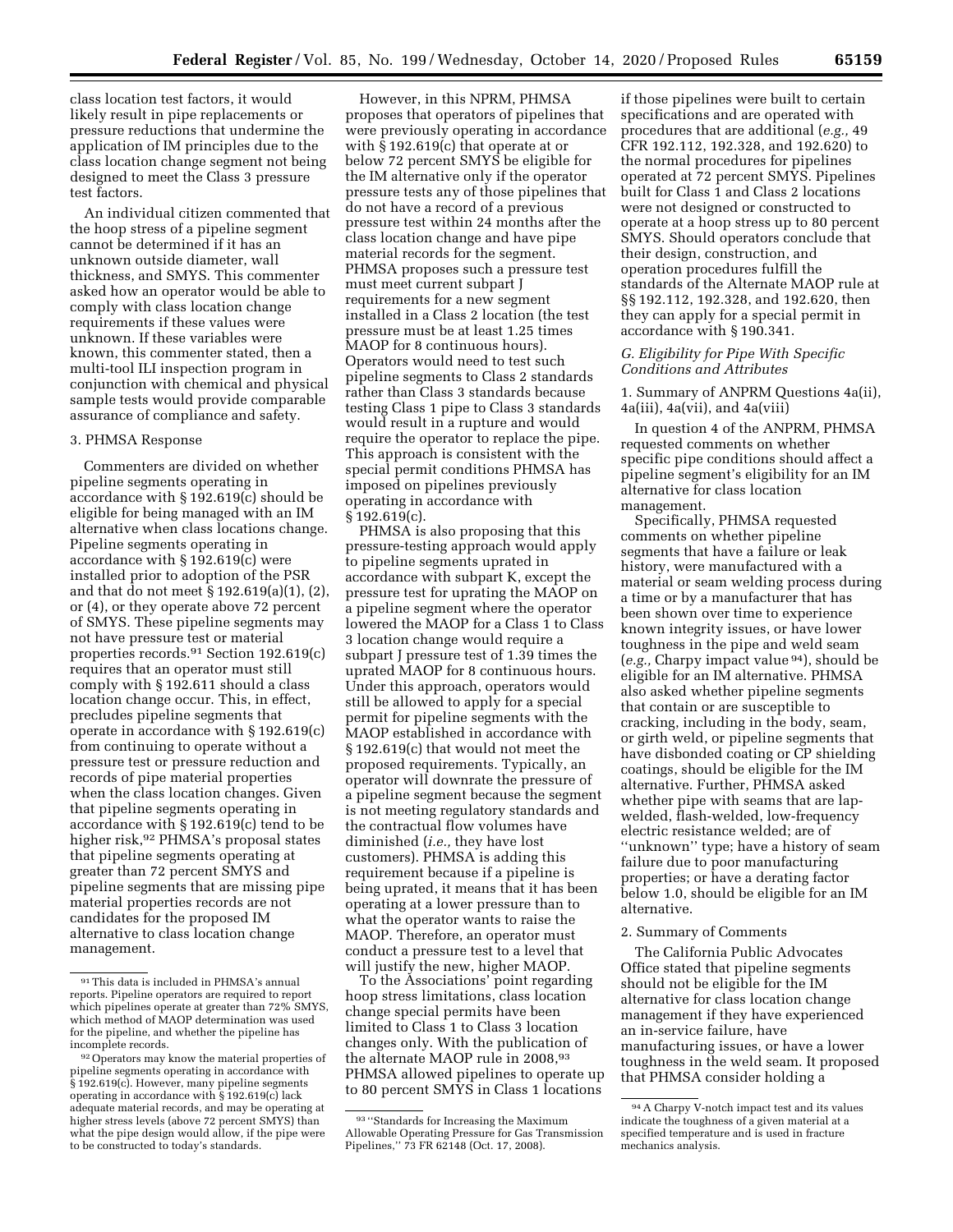workshop to determine appropriate leak history thresholds and prescribe the eligibility of pipe with known integrity issues. It also commented that, if the operator does not know the seam type, the operator must determine the seam type or be required to use a longitudinal joint factor of 0.8 in any design calculations, even if the operator asserts all possible seam types merit a value of 1.0. It also expressed that, regardless of whether IM measures are deemed appropriate, the derating factor should be the more conservative of either the derating factor used at the time of construction or current design factors.

TransCanada Corporation commented that operators should conduct a sitespecific assessment taking into consideration pipe design, history, and environmental factors to determine whether particular pipeline segments should be eligible for an IM alternative when class locations change. It argued that pipeline segments should be eligible if operators can use integrity measures to manage any associated threats effectively. It noted that lapwelded pipe was an exception and should not be eligible for IM measures, as current inspection technology is not sufficient in determining lap-weld seam integrity.

NAPSR and the PST expressed the view that PHMSA should consider all the factors listed in Question 4 of the ANPRM, including whether a pipeline is operating in accordance with § 192.619(c), has experienced an inservice failure, or has significant corrosion or other damage; the age of the pipe; manufacturing and construction history; O&M history; and the criteria listed in the 2004 **Federal Register**  Notice for determining which pipeline segments would be eligible for operators to apply IM measures when managing class location changes in lieu of replacing pipe.

An individual citizen commented that pipe that has experienced an in-service failure should not be excluded so long as all comparable remaining defects in the segment have been remediated. This commenter suggested that pipeline segments with manufacturing defects should not be excluded from using an IM alternative when class locations change, so long as the operator has conducted a successful pressure test at 1.25 times the MAOP. Such a pressure test would demonstrate that the manufacturing defect should be considered stable and will not grow while the pipeline is in service. This commenter stated that while the Charpy impact value is shown to be related to crack growth, it is not a factor in corrosion and pressure stress cycles in

gas pipelines are not a concern. This citizen also noted that, for unknown seam type, an ILI tool should be able to identify seam type given each seam type's distinct magnetic signature.

#### 3. PHMSA Response

Based on the input provided and PHMSA's experience with special permits and incident investigations, PHMSA is persuaded that some of the attributes discussed, such as past incident history and toughness properties, can be effectively managed through an operator's IM program with mandatory P&M measures. In an operator's IM program, an operator addresses pipeline segments with an incident history through assessing and repairing or remediating the threats and causes associated with those past incidents. In this NPRM, PHMSA is proposing that operators would identify in their IM programs the specific Class 1 to Class 3 location segments being managed under that program. In doing so, operators would be required to conduct a data integration and risk assessment on these segments, including an evaluation of past incident history, for all threats and establish an integrity assessment program to find and remediate applicable threats.

This proposed rule specifies requirements for operators to maintain a comparable level of safety for the life of the pipeline segment that changed from a Class 1 to a Class 3 location. In response to the California Public Advocates Office's comment regarding derating factors, PHMSA believes that these requirements, including the IM principles and eligibility criteria prescribed in this NPRM, will provide the equivalent of conservative derating factors. PHMSA has issued several special permits over the past 15 years containing conditions identical to or similar to the conditions being proposed in this rulemaking for managing class location change waivers. Those special permits that PHMSA has issued have not resulted in any decrease in pipeline safety in the areas where they are implemented and in fact have resulted in no incidents on the applicable pipe. PHMSA, therefore, has confidence that the IM principles and eligibility criteria being proposed in this rulemaking will provide an equivalent level of safety consistent with the regulations.

PHMSA believes that pipeline segments with known cracking issues are problematic and is proposing that operators would not be allowed to use the IM alternative for class location change management for those pipeline segments with cracks that exceed 20 percent of wall thickness. PHMSA

reached this threshold by considering the current state of ILI technology and its tolerance for finding crack indications; current ILI tools can consistently evaluate crack depth and length at this level. A 20 percent through-wall defect of the pipe, whether from cracking or corrosion, has a minimal effect on a pipeline's failure pressure ratio based on any of the approved defect analysis methods, such as R–STRENG or API 579. Operators of pipelines with cracking issues would continue to be eligible for class location change special permits.

Material toughness is important when evaluating cracks and crack-like defects, as cracking can weaken a pipe to the point where it might rupture.95 Since PHMSA is proposing to exclude pipe with known, non-trivial cracking issues, PHMSA does not propose to include material toughness as an eligibility criterion for managing class location changes through IM. However, operators of pipeline segments that change from a Class 1 to a Class 3 location that identify cracking issues after implementing the proposed IM alternative for class location changes must evaluate the significance of those crack anomalies. PHMSA proposes to require crack evaluation procedures for that purpose. With respect to pipeline segments with unknown material toughness, the proposed crack evaluation procedures would require the operator to use conservative toughness values to evaluate predicted failure pressures in response to discovered crack anomalies and the threat of cracks. PHMSA proposes to define a ''predicted failure pressure'' as the calculated pipeline anomaly failure pressure based on the use of an appropriate engineering evaluation method for the type of anomaly being assessed. A predicted failure pressure does not include a safety factor, and PHMSA believes defining ''predicted failure pressure'' will help bring clarity to the regulations and improve compliance.

PHMSA also believes that operators of pipeline segments with certain seam attributes should not be allowed to manage class location changes with an IM alternative. Even the current and most state-of-the-art ILI technology, with respect to evaluating seams, is not yet reliable enough to warrant including such pipeline segments in this NPRM. PHMSA notes that, at this time, ILI tools cannot reliably identify or differentiate

<sup>95</sup>Material toughness is the ability of a material to absorb energy and plastically deform without fracturing. Technical evaluations, including anomaly evaluations, require material toughness as an input. If material toughness is low, then the safe pressure of the anomaly will also be low.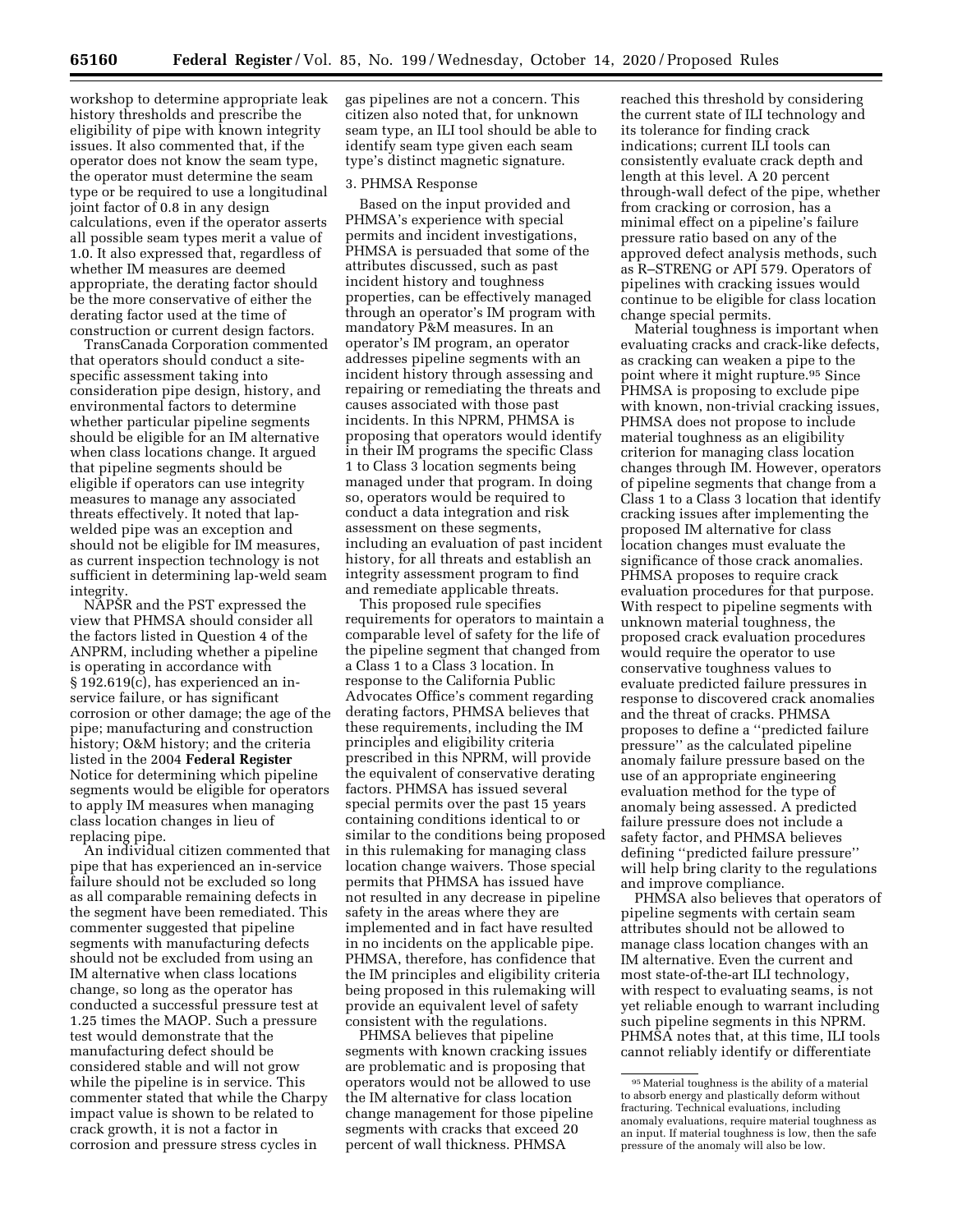LF–ERW, HF–ERW, or lap-welded seam pipe. The pipeline would need to be excavated to observe pipe seam types and use appropriate destructive or nondestructive methods. Therefore, the proposed rule would not allow the use of the proposed IM alternative for pipeline segments with DC, LF–ERW, EFW, or lap-welded seams; or pipe with a longitudinal joint factor below 1.0.

# *H. Eligibility for Pipe With Significant Corrosion*

1. Summary of ANPRM Questions 4a(iv) and 4a(v)

In question 4 of the ANPRM, PHMSA requested comments on whether operators should be eligible to use IM to manage class location changes if the pipeline segment has experienced corrosion greater than 40 percent of wall thickness,96 or whether operators should replace such segments. PHMSA also requested comments regarding whether anomalies in pipeline segments in an IM-managed class location change segment should use similar repair criteria as subpart O, and whether the current class location-specific design factor was appropriate or if it should be increased for a Class 1 to a Class 3 location change.

#### 2. Summary of Comments

The California Public Advocates Office commented that pipelines with significant corrosion should be replaced and should not be eligible for an IM alternative. It also suggested that PHMSA codify a definition of ''significant corrosion.''

The Associations, pipeline operators, and an individual commenter agreed that the current IM regulatory measures and those proposed in the 2016 Gas Transmission NPRM would identify ''significant corrosion'' through integrity assessments, and those areas would be remediated accordingly. In addition, the Associations noted that the GPAC and PHMSA discussed an appropriate response to wall loss anomalies during the March 2018 GPAC meeting.

Further, the Associations and supporting operators commented that 70 percent of corrosion incidents occurred on pipeline segments that were not previously assessed with ILI, which they suggested is evidence that the current industry practice to remediate corrosion anomalies based on ASME B31.8S for those lines that are assessed is an effective practice.

TransCanada Corporation proposed that anomalies, including corrosion anomalies, ''should be repaired to criteria greater than or equal to MAOP times the reciprocal of the design factor of the installed pipe.'' 97

#### 3. PHMSA Response

Based on the input provided and PHMSA's experience with special permits and incident investigations, PHMSA proposes to allow operators with pipe with past corrosion to use the IM alternative for Class 1 to Class 3 location changes. ILI technology for the detection of corrosion metal loss is very mature, and PHMSA believes it is reliable to manage the threat of corrosion in pipeline segments that have changed from a Class 1 to a Class 3 location if operators perform a corrosion assessment properly and validate the results. However, pipeline segments would not be eligible if they do not meet the requirements of § 192.463 and need linear anodes to maintain adequate levels of CP due to poor coating conditions.

To help ensure pipeline safety, PHMSA proposes enhanced repair criteria that would be performed in addition to the repair criteria for HCAs in subpart O and would be implemented if operators manage a Class 1 to Class 3 location segment through IM. This repair criteria would be consistent with the repair criteria per the typical class location change special permit conditions and includes immediate repair conditions 98 for certain anomalies that are at or near the point of failure. The repair criteria would also contain ''scheduled'' conditions that would require an operator to repair them within 1 year. These scheduled repairs would be for anomalies that are not an immediate threat to integrity but that would need to be repaired promptly before they grew further. PHMSA also proposes ''monitored'' conditions that are not severe enough to need prompt repair but that the operator would have to monitor further. The enhanced repair criteria would not only apply to the pipeline segment that has changed from a Class 1 to a Class 3 location, but would also apply to the surrounding

Class 2, Class 3, and Class 4 locations contained within the in-line inspection segment (*i.e.,* the segment of pipe between the closest upstream launcher and downstream receiver that contains the Class 1 to Class 3 location segment). PHMSA believes that these enhanced repair criteria are necessary for pipe around the Class 1 to Class 3 segment because it is likely that there would be nearby populations that could be affected by an incident involving the inline inspection segment. Regarding pipe segments with corrosion, implementing these enhanced repair criteria would manage pipeline segments with prior significant corrosion appropriately, which is needed to compensate for operators not installing new pipe to Class 3 design standards in the changed class location.

PHMSA is also proposing to exclude those pipeline segments that are not transporting distribution customerquality gas from the IM alternative proposed in this rulemaking due to the impact contaminates have on corrosion. Such a proposal would prevent Class 1 to Class 3 location segments that transport gas with deleterious contaminates from being transported in segments near areas with higher populations. This criterion would also exclude pipeline segments transporting gas with free-flowing water or hydrocarbons, gas with higher levels of hydrogen sulfide (sour gas), gas with higher levels of carbon dioxide, or gas with unacceptable water content, specifically, as these segments would be at a higher risk of internal corrosion. Further, contaminants like hydrogen sulfide and carbon dioxide would be asphyxiation risks if a Class 1 to Class 3 location segment carrying significant percentages or volumes of these gases leaked or ruptured in a populated area.

Regarding TransCanada's comment, PHMSA is not proposing to require operators repair the reciprocal of the design factor of the pipe. PHMSA is proposing to require operators repair anomalies based on a 1.39 predicted failure pressure, which is the reciprocal of the 0.72 design factor for class 1 pipe, and a wall loss of 40 percent of the pipe wall thickness.

## *I. Eligibility for Damaged Pipe, Dented Pipe, or Pipe That Has Lost Ground Cover*

# 1. Summary of ANPRM Question 4a(vi)

In question 4 of the ANPRM, PHMSA requested comments on whether operators should be eligible to use IM to manage class location changes if the pipeline segment has been damaged, dented, or has lost ground cover due to

<sup>96</sup>Corrosion greater than 40 percent of wall thickness is considered significant. This threshold is consistent with PHMSA's typical class location change special permit conditions.

<sup>97</sup>An example would be a pipeline segment in a Class 1 location with a § 192.111 design safety factor of 0.72. The reciprocal of 0.72 would be 1.39 (1/0.72), which is a safety factor of 39 percent over MAOP.

<sup>98</sup>Per ASME B31.8S, section 7.2, an ''immediate'' condition is one where an indication shows a defect is at a failure point. As such, PHMSA believes that any indication of a pipe that is at the point of failure needs to be addressed immediately. In addressing ''immediate'' conditions, operators must reduce operating pressure and immediately remediate the anomaly.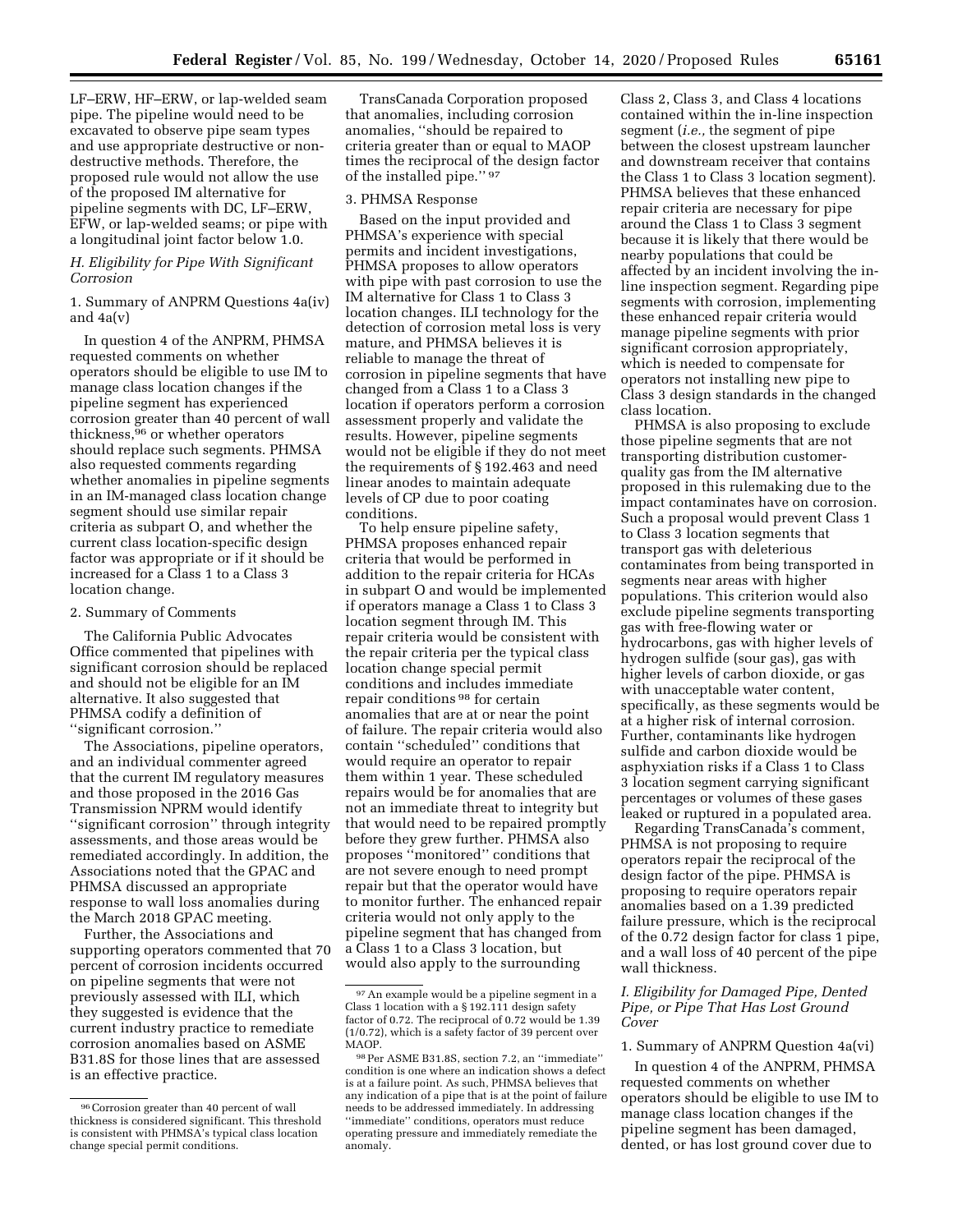third-party excavation or environmental factors.

#### 2. Summary of Comments

Regarding environmental factors, the Associations noted that operators are already required to conduct patrols with increasing frequency in Class 3 and Class 4 areas, and that the 2016 Gas Transmission NPRM, if finalized, will require operators to implement additional inspections following extreme weather events. Such events are the most likely cause of a sudden change in the depth of cover. The commenters suggested these existing and pending requirements are sufficient to monitor depth of cover changes to ensure pipeline safety, regardless of whether a class change has occurred.

An individual citizen commented that damaged pipe should be addressed as detailed in subpart O.

#### 3. PHMSA Response

PHMSA does not propose to limit the eligibility of pipeline segments that have been damaged, dented, or have lost ground cover. ILI technology for the detection of dents is very mature, and PHMSA believes it is reliable to manage the threat of dents and mechanical damage in conjunction with the proposed additional repair criteria and existing dent repair criteria for HCAs in subpart O for pipeline segments where the class locations have changed from Class 1 to Class 3. PHMSA also added additional prescriptive P&M actions in the proposed provisions, including the addition of line markers or an increase in the depth of cover, to address cases where a pipeline segment that has changed class location from a Class 1 to a Class 3 location has experienced a reduction in the depth of cover.

# *J. Eligibility Factors Based on Diameter, Operating Pressure, or Potential Impact Radius Size*

#### 1. Summary of ANPRM Question 10

In question 10 of the ANPRM, PHMSA requested comments on whether operators should be eligible to use IM to manage class location changes based on the pipeline segment's diameter, operating pressure, or PIR size.

#### 2. Summary of Comments

Pipeline industry operators and trade associations contended that applying diameter, pressure, or PIR limits are not necessary for determining the eligibility of pipeline segments for using IM principles in place of the existing class location requirements, specifically noting that there is currently no technical standard or regulation that

limits an operator's decision-making based on the PIR size, and that the intent of the PIR concept was not to limit where integrity assessments could be applied.

GPA Midstream, in a comment that was echoed by other operators, stated that a ''one size fits all'' approach is not appropriate and suggested each operator should be allowed to determine the appropriate IM measures and actions to ensure safe asset management. It further suggested PHMSA should focus on ensuring operators appropriately apply IM measures.

NAPSR stated that any allowances or exceptions to the current regulations should be determined on a case-by-case basis. It suggested PHMSA should continue to encourage operators to operate pipelines at lower stresses, but operators that install pipe that is rated for a higher class location than what currently exists should not be punished.

The California Public Advocates Office suggested that PHMSA consider more conservative requirements for any IM-based class location change management based on the pipeline segment's PIR and that PHMSA should host a workshop to determine appropriate values or actions. It also suggested PHMSA consider looped, colocated pipelines as additional factors for any PIR-based adjustments.

An individual citizen noted that while diameter and pressure limitations are not necessary for pipeline segments where operators would use the IM alternative for managing class location changes, PHMSA should impose stricter repair criteria on those segments. The commenter also noted that immediate repair condition requirements are specified in the current regulations, and remediation requirements, if performed properly, for all areas, should provide safety beyond the next assessment.

# 3. PHMSA Response

PHMSA acknowledges that the PIR and class location concepts are both used to identify physical locations at which higher consequences could result from a pipeline incident by virtue of higher population density.99 PHMSA believes that, for the purposes of managing class location changes, adding PIR-based exclusion criteria would be

unnecessary. PHMSA believes the requirements it has proposed for pipeline segments where the class location has changed from a Class 1 to a Class 3 location are appropriate for all Class 3 locations regardless of the PIR at that location. Therefore, PHMSA is not proposing to limit eligibility or impose more stringent requirements based on pipe diameter, operating pressure, or PIR.

Furthermore, while PHMSA appreciates the feedback regarding changing the method for determining PIR and class location to include additional factors such as, looped, colocated pipelines, but this comment is outside the scope of this NPRM.

PHMSA considered the suggestion of more stringent repair criteria and included such criteria, in addition to the repair criteria in subpart O, for all Class 1 to Class 3 location segments operators would choose to manage with the IM alternative in this NPRM. The more stringent repair criteria that PHMSA proposes in this rule are designed to provide equivalent integrity compared to replacement pipe where a class location has changed from a Class 1 to a Class 3 location. Existing pipe in these locations is more likely than not to be pre-Code, vintage pipe where the steel pipe properties do not have the toughness properties necessary to mitigate ruptures versus leaks when the pipe is corroded, dented, or has any cracking in the pipe body or pipe seam.

## *K. Codifying Current Special Permit Conditions*

# 1. Summary of ANPRM Questions 6 and 6a

In question 6 of the ANPRM, PHMSA requested comments on whether it should codify any or all the current special permit conditions for class location changes,<sup>100</sup> asking whether doing so would satisfy the need for alternative approaches. PHMSA also asked what special permit conditions could be codified to provide regulatory certainty and additional public safety in higher-population areas.

# 2. Summary of Comments

NAPSR and the PST commented that, if the current, typical special permit requirements are codified, they should be the minimum guidelines and should require multiple tool type assessments, an increased inspection frequency, more stringent remediation requirements, and enhanced damage prevention activities. They also recommended that PHMSA

<sup>99</sup>Per § 192.903, a PIR means the radius of a circle within which the potential failure of a pipeline could have significant impact on people or property. PIR is used to determine whether an area is an HCA per the HCA definition at § 192.903. If, for the purposes of determining an HCA, a PIR in a certain class location is greater than 660 feet and the area within the potential impact circle contains 20 or more buildings intended for human occupancy or contain an identified site, as that term is defined at § 192.903, then the area is an HCA.

<sup>100</sup>Examples of typical PHMSA class location special permit conditions can be found at *[https://](https://primis.phmsa.dot.gov/classloc/documents.htm)  [primis.phmsa.dot.gov/classloc/documents.htm](https://primis.phmsa.dot.gov/classloc/documents.htm)*.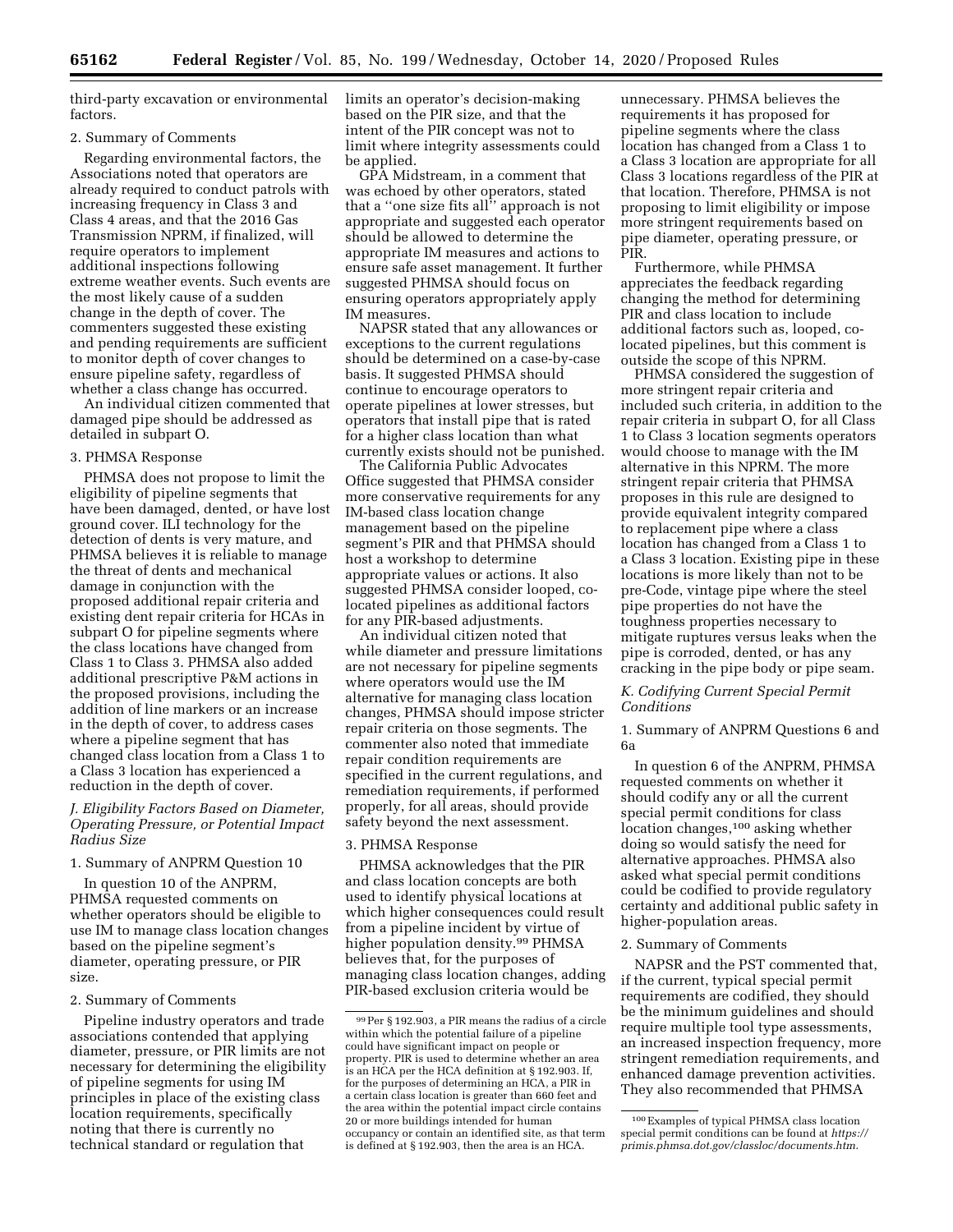require expedited timeframes and more restrictive remediation criteria specific to each class location.

The Associations, GPA Midstream, and operators commented that the current special permit conditions were not designed for broad application and should not be codified as written. The Associations stated that no additional requirements beyond those proposed in the 2016 Gas Transmission NPRM were necessary for operators to use IM to manage pipeline segments properly where the class location has changed. TransCanada Corporation added that implementing these ''broad-brush'' conditions would not allow for segmentspecific risk considerations, which is the basis of an IM approach. GPA Midstream asserted that there are no indications the current special permit conditions would satisfy statutory considerations in a rulemaking proceeding, or that the cost of compliance is justified by the level of public safety benefit.

An individual citizen stated that certain aspects of current special permits are outdated given technological advancements and regulatory updates in the 14 years since the initial criteria for considering waivers was published. This citizen suggested that class location changes from a Class 1 to a Class 3 location should be treated as a change in land use, and the pipe in question should be considered an identified site, thus triggering HCA requirements.101

## 3. PHMSA Response

PHMSA agrees with certain commenters that including Class 1 to Class 3 location segments in operator IM programs in accordance with subpart O is appropriate for allowing operators to use IM to manage class location changes. However, PHMSA also believes that simply requiring operators to implement IM on pipeline segments

where the class location has changed from a Class 1 to a Class 3 location, without undertaking additional safety requirements, does not provide an equivalent level of safety as the current system of pipe replacement, pressure testing, or pressure reduction. Thus, to provide public safety where the pipe has not been upgraded to current Class 3 location standards when the class location changes, PHMSA proposes to require that operators implement IM in accordance with subpart O and supplement that IM with additional standards that have been successfully applied in previous special permits. These additional activities would include close interval surveys (CIS),102 the installation of CP test stations, and interference surveys to ensure the maintenance of coatings and reduce the numbers of immediate and scheduled repairs. These additional measures address specific threats to pipelines, including corrosion, and are necessary to account for the lack of additional pipe wall thickness in lieu of pipe replacement. Without thicker-walled pipe, these conditions will help to provide for a consistent level of safety over the lifecycle of the pipeline.

PHMSA is also proposing specific repair criteria for the Class 1 to Class 3 location segment that would be applied in addition to the existing repair criteria in subpart O. This additional repair criteria would also be applicable to the Class 2, Class 3, and Class 4 locations located within the entire in-line inspection segment. With these proposed changes, operators would categorize more anomalies as ''immediate'' conditions, which would help ensure an expedited repair schedule. Furthermore, the updated repair requirements of this proposal essentially provide an approximately 26 percent increase in safety factor for the pipe strength given that the NPRM would require the repair of conditions reaching a 1.39 safety ratio whereas the current IM regulations require the repair of conditions reaching a 1.1 safety ratio. The proposed repair criteria will also help to ensure safety where there is thinner-walled pipe in the ground by requiring the repair of anomalies where there is 40 percent of pipe wall loss, rather than the 80 percent that currently exists under IM.

Based on PHMSA's experience with existing Class 1 to Class 3 location change special permits and the feedback from the ANPRM, PHMSA proposes to incorporate the following special permit conditions into the regulations for those pipeline segments changing from a Class 1 to a Class 3 location that operators will manage using the IM alternative. PHMSA proposes to require the following conditions to help ensure that the level of safety achieved is equivalent to pipe replacement for the life of the pipeline:

• Perform an initial integrity assessment within 24 months of the Class 1 to Class 3 location change, which is consistent with the requirements at §§ 192.609 and 192.611.

• Use high-resolution ILI metal loss and deformation, electromagnetic acoustic transducer (EMAT), and inertial measurement unit (IMU) tools where appropriate for the pipeline integrity threat, which would be consistent with the current IM requirements. To help ensure that operators address cracking threats and ground movement, if an operator chooses not to conduct EMAT or IMU inspections on pipeline segments with a history of cracking or pipe movement, then the operator would be required to notify PHMSA in accordance with § 192.18.

• Perform periodic reassessments using ILI, which would be consistent with the current IM requirements.

• Validate ILI tool results, which would be consistent with the current IM requirements.

• Repair anomalies using more stringent repair criteria than the existing repair criteria under the current IM requirements, which will maintain equivalent safety, compared to pipe replacement, over the life of the pipeline.

• Replace pipeline segments: (1) With discovered cracks that exceed 20 percent of wall thickness, or (2) with a predicted failure pressure less than 100 percent of SMYS, or (3) with a predicted failure pressure less than 1.5 times MAOP, or (4) that could fail in the brittle failure mode. This requirement is based on PHMSA research and API's Recommended Practice 1176, ''Assessment and Management of Pipeline Cracking'' and would go beyond the current IM repair criteria.

• Until the pipeline segment can be replaced per the requirement above, cracks must be remediated using additional crack repair criteria. This requirement is consistent with the current IM requirements.

• Evaluate for pipe cracking, such as SCC, when the pipe is exposed for IM

<sup>101</sup>Under the current IM regulations at § 192.903, an ''identified site'' means ''one of the following 3 sites: (a) An outside area or open structure that is occupied by 20 or more persons on at least 50 days in any 12-month period. The days need not be consecutive. Examples include, but are not limited to, beaches, playgrounds, recreational facilities, camping grounds, outdoor theaters, stadiums, recreational areas near a body of water, or areas outside a rural building such as a religious facility. (b) A building that is occupied by 20 or more persons on at least 5 days a week for 10 weeks in any 12-month period. The days and weeks need not be consecutive. Examples include, but are not limited to, religious facilities, office buildings, community centers, general stores, 4–H facilities, or roller skating rinks. (c) A facility occupied by persons who are confined, are of impaired mobility, or would be difficult to evacuate. Examples include, but are not limited to, hospitals, prisons, schools, day-care facilities, retirement facilities, or assistedliving facilities.''

<sup>102</sup>CIS are a series of closely and properly spaced pipe-to-electrolyte potential measurements taken over the pipe to assess the adequacy of cathodic protection or to identify locations where a current may be leaving the pipeline that may cause corrosion and for the purpose of quantifying voltage (IR) drops other than those across the structure electrolyte boundary, such as when performed as a current interrupted, depolarized or native survey.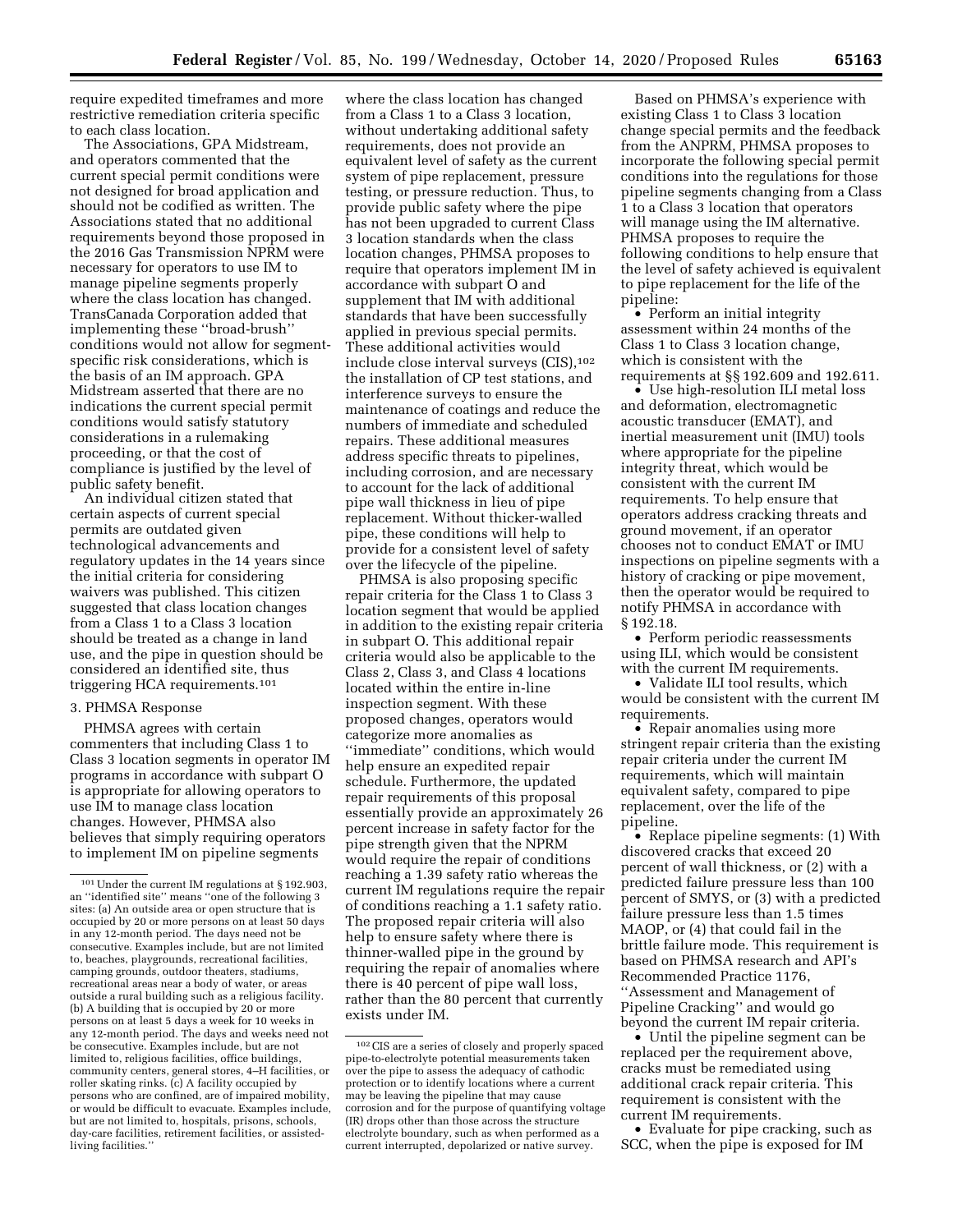**65164 Federal Register** / Vol. 85, No. 199 / Wednesday, October 14, 2020 / Proposed Rules

or the proposed regulation activities and is found with disbonded or previously repaired coating. Pipe excavated for damage prevention program activities under § 192.614 would not require pipe cracking inspections so as not to delay those activities. This treatment is consistent with the current IM requirements.

• Conduct close interval surveys (CIS) at intervals at least once every 7 years and not exceeding 90 months. Operators should be performing these surveys under the IM regulations, so this condition would be consistent with that requirement.

• Ensure that at least one CP pipe-tosoil test station is within the pipeline segment that changed from a Class 1 to a Class 3 location, with a maximum spacing interval of one-half mile. This condition will meet the current requirements at subpart I for corrosion control.

• Install line-of-sight markers at defined points, which is consistent with elements of the current requirement at § 192.707 and PHMSA's current special permit conditions for class location change management. Line-of-sight markers would be line markers where each marker is visible from at least one other line-of-sight marker.

• Conduct interference surveys, which would be consistent with the current requirements at § 192.473. If operators are unable to receive the necessary permitting authority to complete surveys in time, they can apply to PHMSA for a special permit regarding that issue.

• Maintain depth of cover to Class 1 location standards or remediate areas with reduced cover. This condition keeps the original design standards for the affected pipe segment so as to avoid imposing retroactive design standards, which PHMSA cannot do.

• Conduct right-of-way patrols on a monthly basis and leakage surveys on a quarterly basis. This condition will help to ensure, on a more consistent basis, that the pipe segment is not damaged by third-party entities and that hazardous leaks do not occur where there are substantial populations. These requirements will also provide safety in that they are more stringent than the current Class 3 requirements.

• Clear shorted casings within 1 year, which operators are already required to do in accordance with § 192.467.

• Document and maintain records, for the life of the pipeline, of the actions required by the Class 1 to Class 3 location requirements. This documentation requirement is consistent with requirements in the

recently published 2019 Gas Transmission Final Rule.

PHMSA requests comment as to whether any of these P&M measures could be modified or otherwise eliminated, and if so, what the impacts of safety would be and if safety could be maintained, what alternative approach would maximize net benefits to society.

Per PHMSA's data over the last decade, there have been 699 ''significant'' incidents occurring on gas transmission pipelines, which are defined as ones involving (1) a fatality or in-patient hospitalization, (2) \$50,000 or more in property damage, or (3) incidents where over 3 million cubic feet of gas are lost. Of these incidents, 269 were caused by material, equipment, or weld failures (38 percent); 165 by corrosion (24 percent); 93 by excavation damage (13 percent); 61 by natural force damage (9 percent); 42 by other outside force damage (6 percent); 40 by incorrect operation (6 percent); and 29 by other causes (4 percent).

In many ways, the conditions that are consistent with IM outlined above are meant to mitigate many of these incident causes, including material failure and corrosion. Performing recurring integrity assessments helps operators understand the current condition of their pipe and reveals anomalies that, if left unchecked, could result in a serious rupture and incident.

Some of the additional surveys PHMSA is proposing to require are additional safeguards against corrosion threats. In the absence of new, thickerwalled pipe in a Class 3 location, performing CIS and interference surveys, as well as ensuring the proper placement of CP test stations, will help to provide assurance that a pipeline segment will not rapidly corrode prior to being discovered before the next integrity assessment.

PHMSA is proposing conditions for line-of-sight markers and depth of cover because these serve as mitigation measures for potential accidents involving excavation damage. Excavation damage is more likely to happen in more populated areas, as there are typically more utilities near pipelines and more people digging around those utilities. A strike from excavation equipment can cause a rupture, severely dent the pipe, or damage the pipe's protective coating. Even though PHMSA is not proposing to require more stringent depth-of-cover conditions beyond those designed for Class 1 locations, PHMSA believes the additional line-of-sight markers combined with additional patrolling and leak survey requirements will

provide a commensurate level of safety compared to the Class 3 depth of cover requirements.

PHMSA proposed including a condition for operators to clear shorted casings because shorted casings were major contributors in two major pipeline incidents. On December 14, 2007, a 30-inch gas transmission pipeline owned by Columbia Gulf Transmission Company ruptured near Delhi, LA, killing a man and injuring another man who were driving nearby on Interstate 20. On December 11, 2012, a 20-inch gas transmission pipeline operated by Columbia Gas Transmission Company ruptured about 100 feet west of Interstate 77 near Sissonville, WV. Three houses were destroyed by the fire, and several other houses were damaged. Interstate 77 was closed in both directions because of the fire and resulting damage to the road surface, causing delays to travelers and commercial freight. Both accidents were attributable to shorted casings that had not been properly addressed.

In addition to the above special permit conditions, PHMSA is also proposing to require operators use SCADA systems and install and use remote-control or automatic shutoff block valves upstream and downstream of the Class 1 to Class 3 segment. PHMSA believes that the additional P&M measures proposed in this NPRM, along with the higher standards for repairs and remediation, make an increased inspection frequency suggested by certain commenters unnecessary.

# *L. Additional Preventive and Mitigative Measures Needed for an Integrity Management Option for Class Location Change Management*

1. Summary of ANPRM Questions 9, 9a, and 9b

In question 9 of the ANPRM, PHMSA requested comments on whether operators would need to install additional pipeline safety equipment, P&M measures, or more conservative prescribed standard pipeline predicted failure pressures if using IM principles to manage pipeline segments where the class location has changed from a Class 1 to a Class 3. More specifically, PHMSA requested comments on whether the regulations should require rupture-mitigation valves or SCADA systems on IM-managed class location change pipeline segments.

#### 2. Summary of Comments

TransCanada Corporation proposed operators should perform site-specific assessments to determine the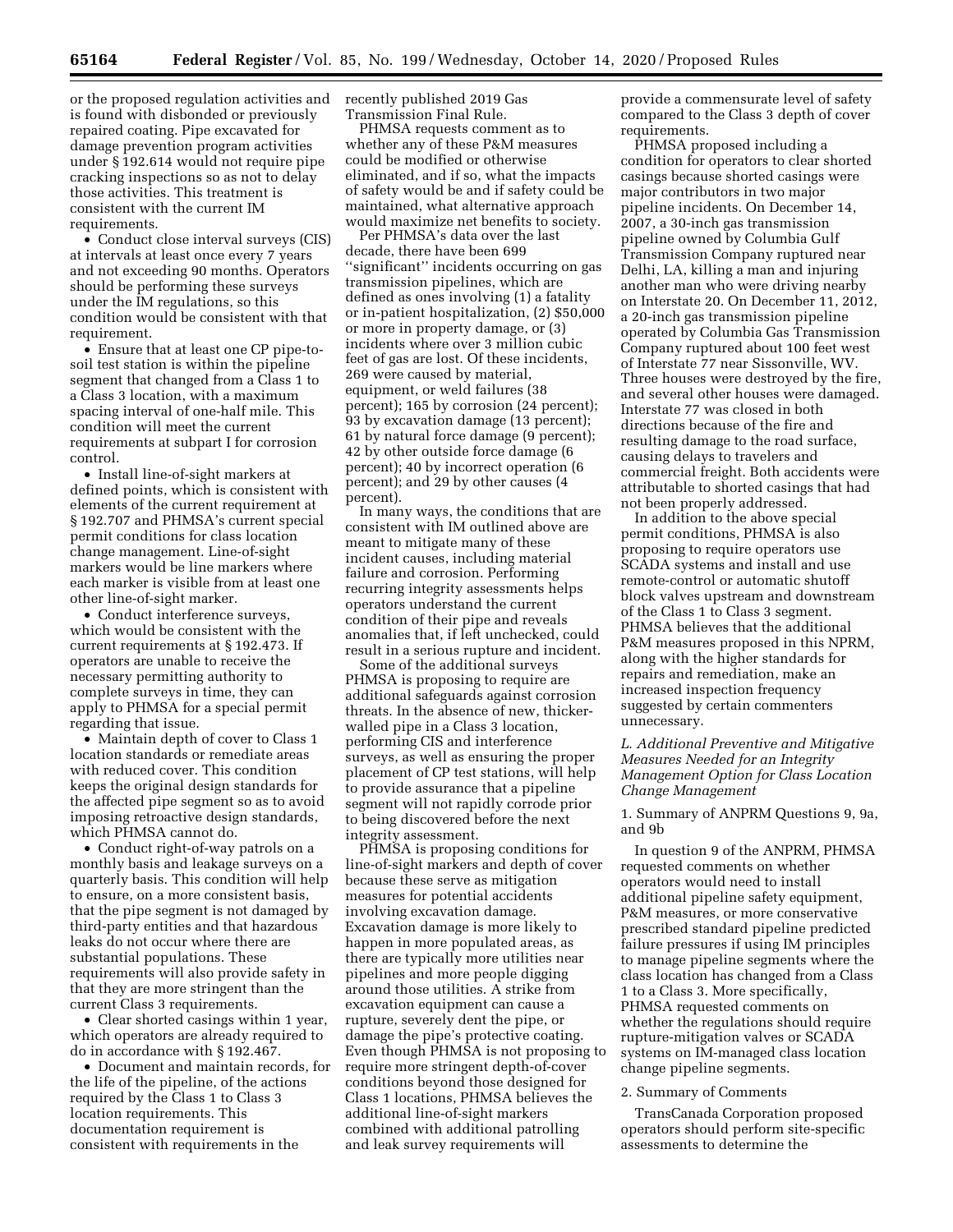appropriate safety equipment or mitigative measures to implement. GPA Midstream supported this concept in its comments.

NAPSR stated that if PHMSA does not require pipe replacement, PHMSA should specify additional safety and P&M measures. They suggested that rupture-mitigation valves or equivalent technology should be required if an operator does not replace pipe to manage a class location change, and SCADA systems should be required for large and complex pipeline systems. Further, NAPSR stated that IM should be a system-wide program, ''not a substitute'' for the additional safety provided by class-location requirements. Similarly, NAPSR also stated that pipe replacements are preventive measures while valves are mitigative measures, arguing the level of safety between the two is not equal.

Broadly speaking, the Associations and multiple operators stated that the requirements proposed in the 2016 Gas Transmission NPRM are more than sufficient in ensuring safety, and it is unnecessary for PHMSA to require additional P&M measures for pipeline segments changing class locations. Class location change requirements, they asserted, are just a few of many regulations that are applicable to any given pipeline segment. MidAmerican Energy Company, for instance, stated that the requirements proposed in the 2016 Gas Transmission NPRM are adequate for covering class location changes, and no additional safety equipment or P&M measures should be required beyond those regulations.

Further, the Associations and GPA Midstream commented that the installation of rupture-mitigation values has not been addressed historically in special permits nor any previous class location regulatory discussions. GPA Midstream did not feel that this would achieve the intended purpose of class location change requirements, and PHMSA has not provided evidence or discussion in support of this requirement.

Similarly, the Associations commented that SCADA systems have not been required compliance items in special permits historically, and most gas transmission pipelines already have SCADA systems in place. They argued that this requirement seems unnecessary given that PHMSA has not provided evidence or discussion in support of this requirement.

GPA Midstream noted that, as currently allowed in the IM regulations, the operator should be able to determine the necessity of a SCADA system. It noted that for short pipelines or simple

systems, it may be impractical. Other operators echoed this comment, noting that if a site-specific assessment determined that a SCADA system would be beneficial, the operator should have the option to add it.

Other operators provided a range of comments regarding SCADA systems, from supporting the viewpoint that impacted segments should be monitored with SCADA systems to general data indicating that large portions of their individual pipeline systems were managed with SCADA systems.

An individual citizen commented that the regulations currently do not require newly installed or previously installed pipe to have additional safety equipment or P&M measures. The commenter suggested that allowing operators to use ILI or similar technologies in a rigorous IM program would allow operators to know the pipeline segment's condition and remediate it appropriately, which would preclude the need for prescriptive P&M measures. In addition, this citizen commented that rupture-mitigation valves have limited efficacy and are not proven to be reliable technology. The commenter also noted that ''systems designed to react to ruptures will not be useful in detecting leaks.'' Further, the commenter noted that SCADA systems should not be required, as they only mitigate the consequences of an incident and will not prevent a rupture.

#### 3. PHMSA Response

PHMSA has observed that certain operators have not adopted additional P&M measures when implementing the IM regulations under subpart O.103 As a result, PHMSA has determined that proposing additional prescriptive mitigative measures are appropriate, including to install remote-control or automatic shutoff valves upstream and downstream of the segment changing from a Class 1 to a Class 3 location. While the installation of rupturemitigation valves has not previously been required when operators replace pipe, using IM to manage class locations that change from Class 1 to Class 3 would be fundamentally different in that operators would not be putting stronger pipe in the ground, thereby making additional safety measures necessary.

As proposed, the rupture-mitigation valve spacing would be consistent with existing Class 1 location mainline valve spacing requirements, with the explicit intent that this approach would not require the addition of any mainline valves, and assuming operators currently comply with the existing valve spacing requirements. However, if the valves in place are manual valves, PHMSA proposes that operators upgrade those valves to be operated by remote control or automatic shutoff as an additional mitigative measure. This approach would be consistent with NTSB recommendation P–11–11 to require automatic or remote control valves in HCAs and Class 3 and Class 4 locations,104 which was issued after the 2010 PG&E incident in San Bruno, C<sub>A</sub>

PHMSA is proposing that any remotecontrol or automatic shutoff valves installed in accordance with the additional P&M measures must be set so that, based on operating conditions, they will fully close within a maximum of 30 minutes following rupture identification. PHMSA's proposed 30 minute valve closure time would be consistent with conditions it has required operators to meet in special permits for class location changes. In addition, PHMSA requests comment on whether additional requirements and standards are needed for the installation of automatic shutoff valves in place of remote-control valves for the purposes of this rulemaking. If installing automatic shutoff valves in accordance with this proposed requirement, operators would be required to review their procedures and results for determining valve shutoff times on a calendar year basis, not to exceed 15 months. This approach is consistent with current requirements in § 192.745 where operators must inspect and partially operate each transmission line valve that might be required during any emergency, and take prompt remedial action to correct any valve found inoperable.

As noted by industry, most operators already have a SCADA system in place. Therefore, PHMSA is proposing that operators must have a SCADA system to implement IM measures for managing Class 1 to Class 3 location changes. A SCADA system will help operators detect leaks and other pressure loss situations more rapidly. In addition, PHMSA is proposing that remotecontrol valves and automatic shutoff

<sup>103</sup>For instance, following the PG&E incident at San Bruno, CA, PG&E rapidly installed automatic shutoff valves where possible and stated there was sufficient basis to deploy such valves. However, company documents from 2006 stated that the company had concluded that most of the damage from a rupture would take place in the first 30 seconds before shut-off valves could stop the flow of gas and declined to install the valves in the area.

<sup>104</sup>*[https://www.ntsb.gov/investigations/](https://www.ntsb.gov/investigations/AccidentReports/Reports/PAR1101.pdf) [AccidentReports/Reports/PAR1101.pdf](https://www.ntsb.gov/investigations/AccidentReports/Reports/PAR1101.pdf)*. ''Pacific Gas and Electric Company, Natural Gas Transmission Pipeline Rupture and Fire, San Bruno, CA, September 9, 2010.''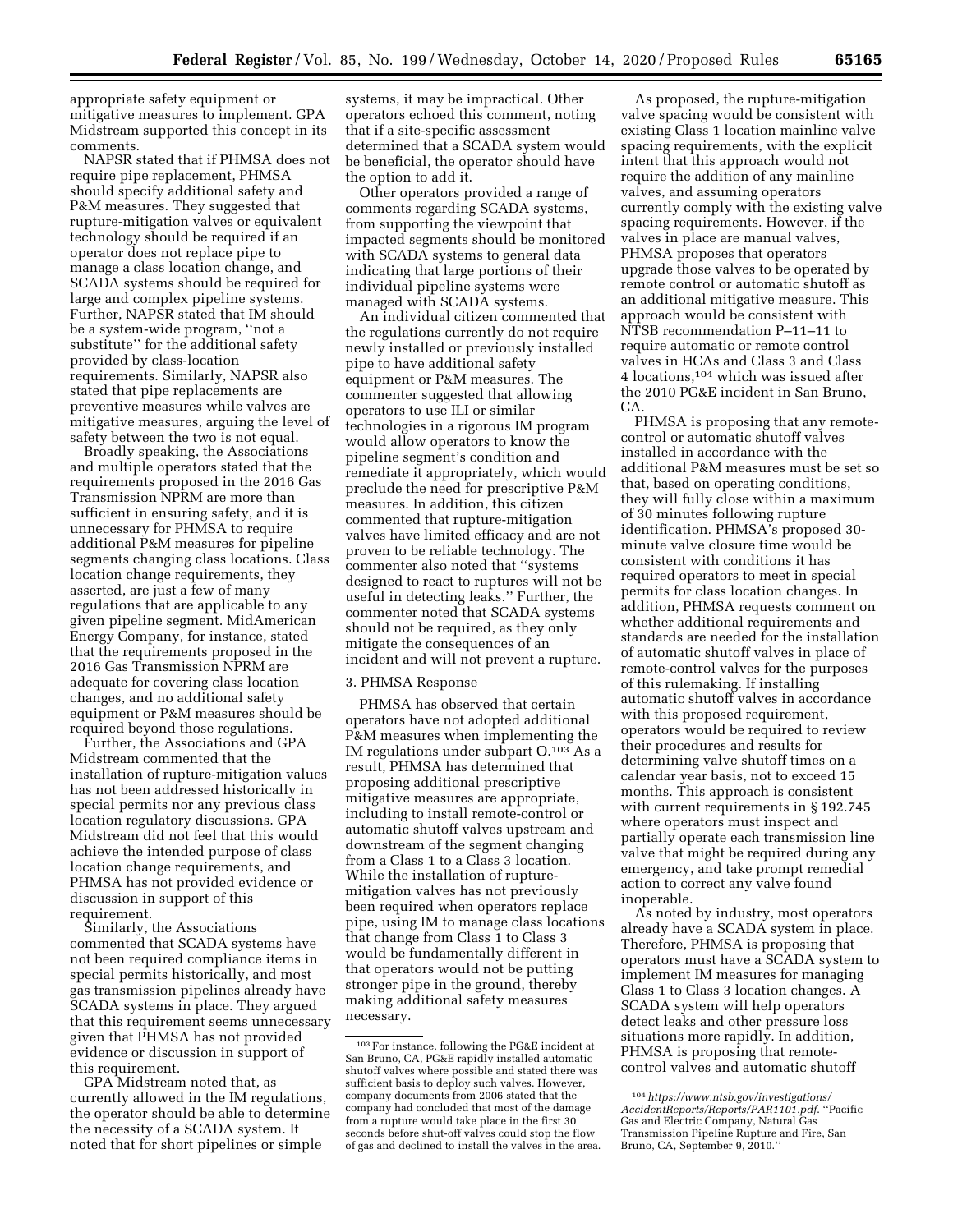valves installed per this NPRM must be controlled and monitored by a SCADA system and promptly closed to isolate the pipeline segment should a rupture occur. As such, and similar to how pipelines with exclusionary conditions would be handled, operators without a SCADA system could apply for a special permit to implement IM in lieu of pipe replacement when class locations change.

## *M. Traceable, Verifiable, and Complete Records for Supporting Class-Location-Change Integrity Management Measures*

1. Summary of ANPRM Questions 5, 5a, and 5b

In question 5 of the ANPRM, PHMSA requested comments on introducing requirements for TVC records, including what records would be required, and how and when they could be obtained, to support any IM measures that would be performed to manage class location changes. More specifically, PHMSA asked whether necessary TVC record should include pipe properties, including yield strength, seam type, and wall thickness; coating type; O&M history; leak and failure history; pressure test records; MAOP; class location; depth of cover; and ability to be in-line inspected.

#### 2. Summary of Comments

NAPSR, the PST, and the California Public Advocates Office supported requiring TVC records for segments where operators would like to manage class location changes by using IM measures. NAPSR also asserted, and PST agreed, that historically poor recordkeeping practices should be considered a potential indicator of risk, as mapping issues have often been found to be latent conditions or indicators of higher risk in pipeline accidents.

More specifically, the California Public Advocates Office supported the idea that PHMSA require in the regulation TVC records for yield strength, seam type, and wall thickness, and it suggested adding outside diameter as an additional pipe property to consider. It stated that records, if available, should be obtained by the operator within 2 years of the class location change. If these records were unavailable, the California Public Advocates Office supported allowing an operator to request a special permit from PHMSA.

NAPSR and the PST stated that, given that records can be acquired or created if necessary (*i.e.,* through a pressure test, pipe specification verification, and lab tests), if an operator does not have the

appropriate records, PHMSA should not allow an operator to use IM measures to manage class location changes. Both NAPSR and the PST noted that operators should be leveraging ILI technology to create records needed for regulatory compliance by, at a minimum, employing tools that can effectively identify corrosion, dents, gouges, cracks, and interactive defects.

The Associations, GPA Midstream, and multiple operators requested that TVC records only apply to MAOP verification, and that a lack of records should not make a pipeline segment ineligible for using IM to manage class location changes. They also noted that, should TVC records not be available for pipeline segments undergoing a class location change, the 2016 Gas Transmission NPRM provides a way for operators to obtain those records and take appropriate safety options within 24 months of the class location change. Further, they stated that additional records may be required for ILIidentified anomaly analysis and will be collected.

Kinder Morgan added that the TVC standard is not intended for many records used in IM processes. TransCanada Corporation stated that while TVC records are helpful and would improve site-specific assessments, they are not critical for an operator to perform IM measures given that adequate testing or conservative assumptions may be employed.

An individual citizen commented that for IM measures specifically, ILI technology implementation, design records, and pressure test records are necessary for anomaly assessment. As stated by this citizen, pressure test information is only required for assessing longitudinal seam anomalies and is only valuable if the test was conducted to at least 1.25 times MAOP. The commenter also asserted that record ''completeness'' should be determined based on the required use of the information. Given that design pressure is calculated with outside diameter, wall thickness, and SMYS, records that supply these values should be considered ''complete'' if the data is used to calculate design pressure, according to this individual. Finally, the commenter noted that coating type is not nearly as important as coating condition, and depth of cover is a practical concern, especially in agricultural areas, yet is not required in § 192.611 and was not required prior to the promulgation of the natural gas regulations in 1970.

# 3. PHMSA Response

PHMSA agrees with certain commenters that documentation and recordkeeping are very important and has included a proposed requirement that operators keep records of the pipeline assessments, surveys, remediations, maintenance, analyses, and any other action implemented to comply with the requirements proposed under this rulemaking for managing Class 1 to Class 3 location changes using the IM for the life of the pipeline.

Per this rulemaking, operators would need to have, or otherwise obtain, TVC material-properties records (*e.g.,*  diameter, wall thickness, yield strength, seam type, and coating type) to implement the proposed IM alternative for managing a pipeline segment that has changed from a Class 1 to a Class 3. These types of material properties records are necessary for a PSRcompliant IM program 105 and MAOP determination.106

As commenters noted, the 2019 Gas Transmission Final Rule provides a mechanism for operators to obtain TVC material property records if they are missing, and the 24-month compliance window of this NPRM provides operators with adequate time to obtain those records, if needed. As specified in the 2019 Gas Transmission Final Rule, if operators are missing any material property records needed when performing anomaly evaluations and repairs, operators must confirm those material properties under §§ 192.607 and 192.712(e) through (g). Records created in accordance with § 192.607 must be maintained for the life of the pipeline and must be TVC; therefore, if an operator would need to create material records prospectively to be eligible for the IM alternative, those records would be TVC.

# *N. Data on Class Location Pipe Replacement and Route Planning*

1. Summary of ANPRM Questions 7 and 8

In the ANPRM, PHMSA requested data regarding operators' compliance with current class change pipe replacement requirements, including the amount of pipe being replaced, the number of distinct locations where pipe

<sup>105</sup>Operators need TVC records to repair anomalies and for IM measures that depend on design properties.

<sup>106</sup>TVC records are required for MAOP determination. To be TVC, a record must be clearly linked to the original information about a pipeline segment or facility; confirmed by other complementary, but separate, documents; and finalized by a signature, date, or other appropriate marking.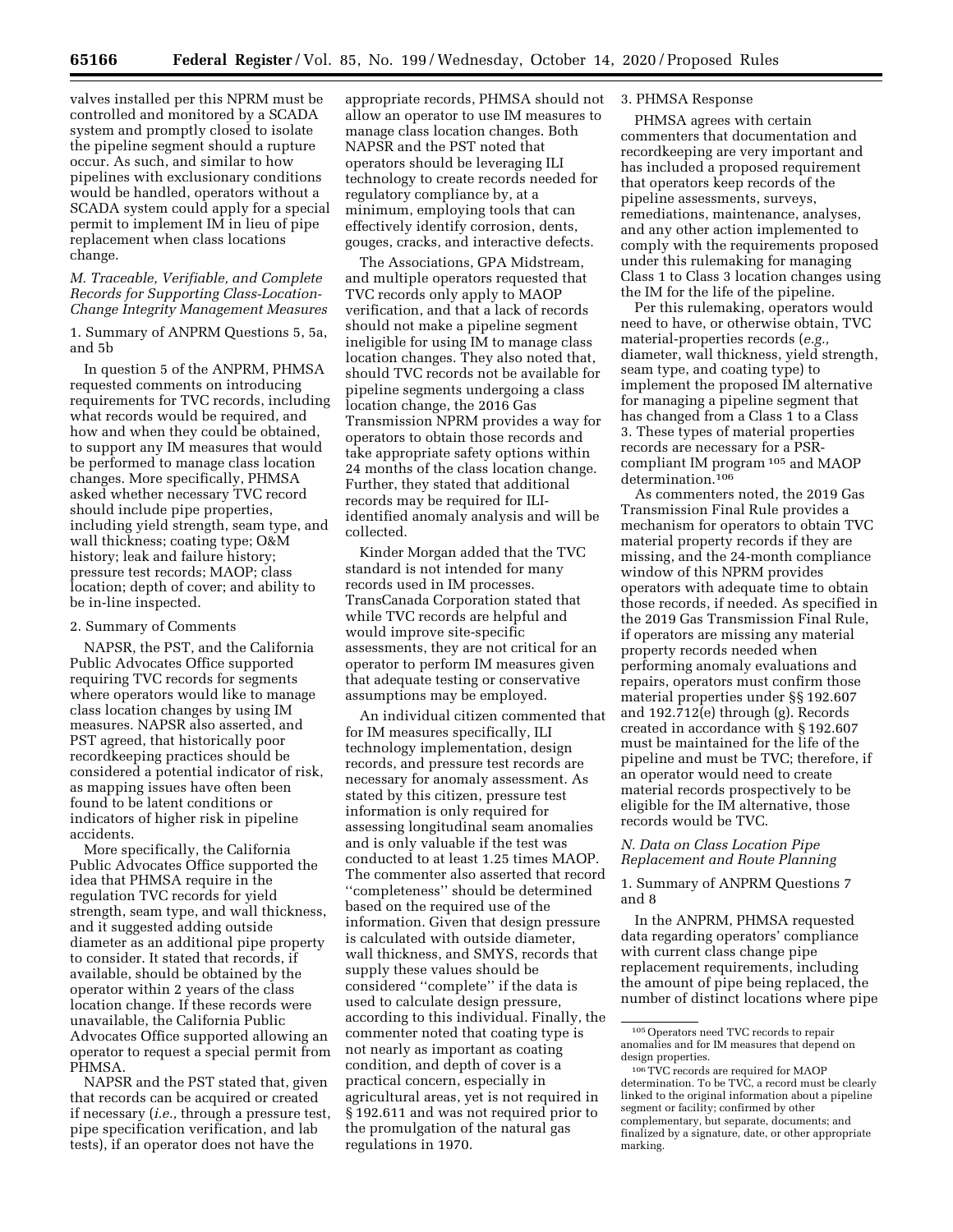was being replaced, and the associated costs.

PHMSA also requested comments on whether and to what extent operators consult growth and development plans during route planning.

#### 2. Summary of Comments

PHMSA received various technical data provided by individual operators and trade associations regarding the amount of pipe being replaced, the number of locations at which pipe was replaced, and the associated costs.

Pertaining to route planning, the responses PHMSA received from industry, individuals, and groups alike stated that operators consider future building plans along a proposed pipeline route when considering both the route and pipe materials. NAPSR asserted that most operators are currently defaulting to Class 3 requirements for all newly installed pipe. NAPSR also stated concern with allowing operators to use IM principles for managing class location changes in that it could discourage operators from continuing this conservative practice.

## 3. PHMSA Response

PHMSA considered the data it received on class location change pipe replacement when developing the PRIA; see that document for further discussion on the data received and the subsequent assumptions and analysis PHMSA made and performed.

Regarding operators considering growth and development plans when route planning, PHMSA will note that operators must monitor and implement class location changes based on the required study requirements of § 192.609 and confirm or revise MAOP based on the requirements in § 192.611. Pipeline segments that experienced a class change before the date of the rule would not be eligible to apply the IM approach to managing the class location change, but operators could still apply for a special permit to manage these pipeline segments with IM.

# *O. Other Topics—General Comments*

The following relevant comments received were of a general nature or did not pertain to questions considered in the ANPRM.

The PST and multiple individuals from the public requested that PHMSA host public meetings and webinars early in the rulemaking process to educate the public on the current and proposed class location change regulations. The Pipeline Safety Coalition stated that PHMSA doing so would facilitate a safety culture based on holistic participation from informed parties.

State representatives from the State of New Jersey's 14th, 15th, 16th, and 18th legislative districts commented that New Jersey requires that intrastate pipelines be constructed to Class 4 location design requirements, regardless of population density. They encouraged PHMSA to consider adopting New Jersey's stricter intrastate requirements for interstate assets.

The California Public Advocates Office supported PHMSA's effort to streamline the current class location regulations as it believed it would be advantageous to both operators and regulators. It also requested that PHMSA re-evaluate the definition of a Class 4 location to include stadiums or concert venues, which would not qualify currently but present significant public safety consequences.

Based on certain aspects of the ANPRM, GPA Midstream expressed concern about PHMSA's commitment to making meaningful improvements to the class location regulations, stating that PHMSA is suggesting ''unrelated issues identified in previous advisory bulletins or during routine inspections are relevant to the decision of whether to update the class location regulations'' and that the agency suggests ''topics that are already being addressed in a separate rulemaking proceeding should limit an operator's ability to obtain class location relief.'' They did, however, support adding more options for an operator to address class location changes.

The Associations and TransCanada Corporation suggested that currently issued special permits could be retired when an operator demonstrates that all conditions have been satisfied and that the class location change is managed to an acceptable level of safety.

As an additional consideration to the class location change regulations, the Associations suggested other regulations that would be affected, such as those at § 192.625 for odorization, should be adjusted. They specifically requested that PHMSA allow alternative P&M measures in lieu of odorization. Further, they also commented that an operator using integrity assessments for class location change management should also be allowed to uprate their MAOP in accordance with subpart K.

The Associations also requested that PHMSA implement an expedited interim process for class location changes, which would allow operators to manage class location changes through integrity assessments prior to implementation of the final rule. They contend that this regulatory update has been in the works for 15 years, and cost efficiencies realized by this change

would enhance operator ability to fund integrity assessment technology development.

The Associations expressed support for PHMSA including additional fields in the annual report to collect information on class location designation, integrity assessments, or data on other class change management operators use. Furthermore, they requested that PHMSA implement annual report changes to replace what they identified as excessive reporting and notifications required for special permits.

Finally, the Associations commented that PHMSA's singular focus on pipe stress is misplaced and outdated given that modern integrity assessment technology can provide equivalent safety factors to stress-reducing measures.

1. Response to General Comments

Regarding the New Jersey State legislators' comment, PHMSA recognizes that New Jersey may have more conservative design requirements for new intrastate gas transmission pipelines than what is being proposed in this NPRM; however, implementing these requirements would not support the NPRM focus of managing class location changes safely in existing pipelines.

PHMSA is proposing that segments uprated in accordance with subpart K may be allowed to use this proposed rule for class location change management, but only if the segment has had a subpart J pressure test to at least 1.39 times MAOP 107 and meets all the requirements of the proposed rule, including those regarding records. Segments uprated without a subpart J pressure test would be excluded under this proposed rule.

Regarding the comments from TransCanada and the Associations on the class location definitions, odorization requirements, and special permit ''retirement'' provisions, PHMSA has determined to propose alternative requirements to those currently imposed on pipeline segments experiencing a change in class location in this NPRM.

PHMSA is not proposing an expedited interim process for class location changes as a part of this NPRM. In the absence of these proposed regulatory

<sup>107</sup>PHMSA acknowledges that § 192.555 allows uprating based upon the highest pressure allowed in § 192.619, which would require a 1.50 times MAOP for a Class 3 location. Since Class 1 location pipe would only be tested to either 1.1 or 1.25 times MAOP based upon § 192.619, the proposed rule change would require a 1.39 times MAOP for uprating the MAOP where operating pressures of a segment have been lowered for other existing Class 1 to Class 3 location changes.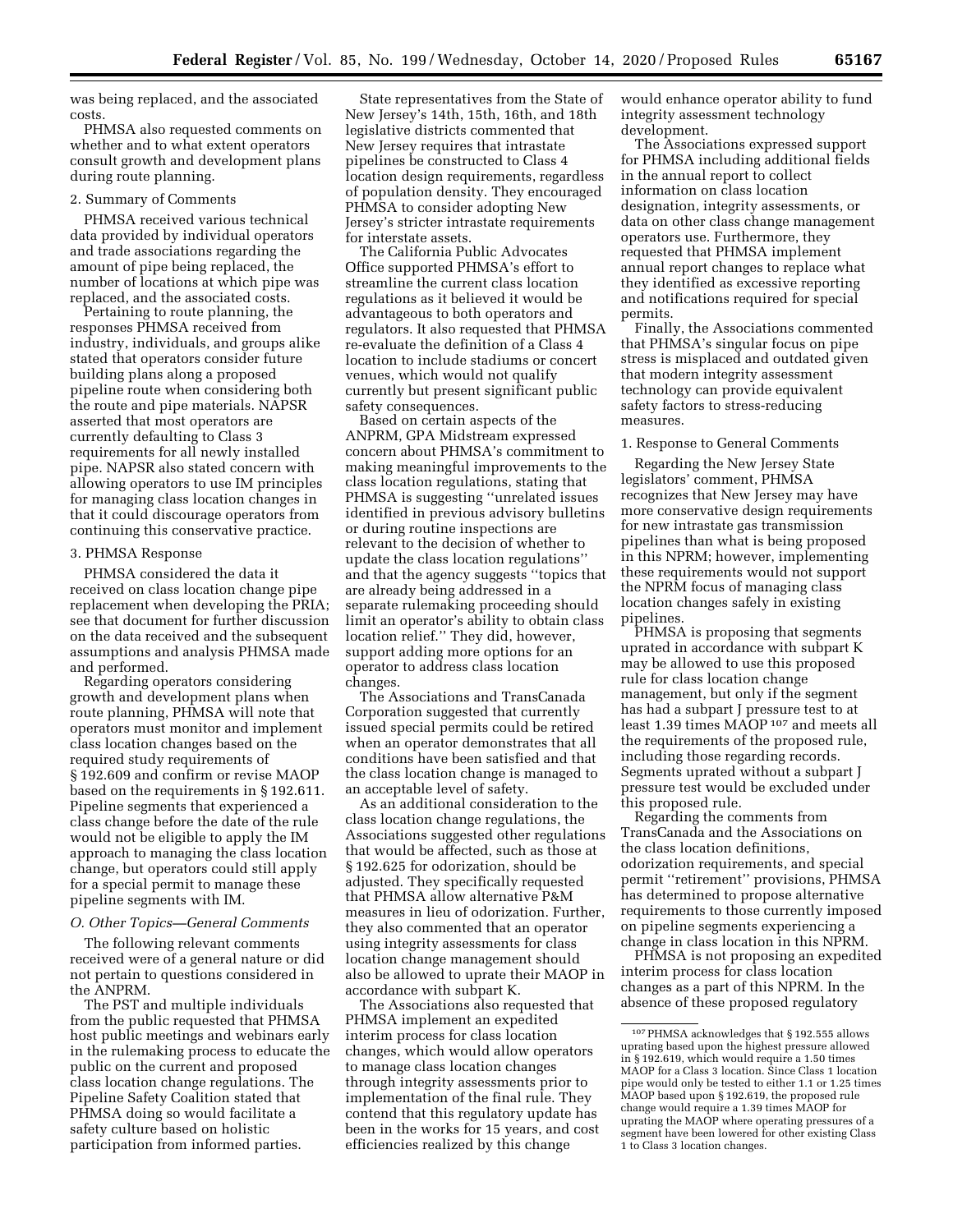changes, operators can currently apply for a special permit to manage class location changes in a similar manner. Part of the intent of this NPRM is to codify much of the current special permit process into the regulations, thereby providing greater regulatory certainty and a streamlined process for class location change management for eligible pipe segments.

PHMSA respectfully disagrees that a singular focus has been placed on pipe stress. PHMSA is concerned with every threat to pipeline integrity and how they can be remediated to maintain safety. PHMSA also disagrees that the reporting requirements for the current special permit process are excessive. The special permit process is an optional process that operators can opt into. If the requirements are excessive, operators can comply with the regulations as they are written. With that said, PHMSA may consider revising the annual report as needed when finalizing this rulemaking.

#### **IV. Section-by-Section Analysis**

# *§ 191.22 National Registry of Pipeline and LNG Operators*

Section 191.22 details events that require a notification to PHMSA. PHMSA has proposed the addition of requiring operators to notify PHMSA if they use IM to manage pipeline segments that have changed from a Class 1 to a Class 3 location. This prompt notification would provide PHMSA an opportunity to oversee the operator's implementation of the proposed Class 1 to Class 3 location segment regulations.

## *§ 192.3 Definitions*

Section 192.3 provides definitions for various terms used throughout part 192. In support of the regulations proposed in this NPRM, PHMSA is proposing new definitions for the terms ''Class 1 to Class 3 location segment'' and ''in-line inspection segment.'' These two terms define the segments to which the requirements of the proposed § 192.618 would apply.

A ''Class 1 to Class 3 location segment'' would be defined as the segment of pipe where the class location has changed from a Class 1 to a Class 3 location and where the operator intends to confirm or revise the MAOP by using the IM alternative in this proposed rulemaking. The Class 1 to Class 3 location segment will consist of the pipe that was designed to Class 1 specifications, per subpart C, that is in a newly identified Class 3 location.

An ''in-line inspection segment'' would be defined as including all pipe upstream and downstream of the Class 1 to Class 3 location segment that is between the nearest upstream ILI launcher and the nearest downstream ILI receiver and the Class 1 to Class 3 location segment.

PHMSA is also proposing a definition for ''predicted failure pressure'' to provide additional clarification to the regulations. A ''predicted failure pressure'' would be defined as the calculated pipeline anomaly failure pressure based on the use of an appropriate engineering evaluation method for the type of anomaly being assessed and without any safety factors.

# *§ 192.7 What documents are incorporated by reference partly or wholly in this part?*

Section 192.7 lists documents that are incorporated by reference in part 192. PHMSA is making conforming amendments to § 192.7 to reflect other changes adopted in this final rule.

API Standard 1163, which is already incorporated by reference into the regulations for natural gas transmission pipelines at § 192.493 and for hazardous liquid pipelines at § 195.591, covers the use of ILI systems for onshore and offshore gas and hazardous liquid pipelines. This standard includes, but is not limited to, tethered, self-propelled, or free-flowing systems for detecting metal loss, cracks, mechanical damage, pipeline geometries, and pipeline location or mapping. The standard applies to both existing and developing technologies, and it is an umbrella document that provides performancebased requirements for ILI systems, including procedures, personnel, equipment, and associated software.

In this NPRM, PHMSA is proposing to incorporate this standard by reference into the proposed IM alternative at § 192.618(b)(4) to require operators validate ILI results to Level 3 in accordance with API Standard 1163. Per API Standard 1163, a Level 3 validation is one where ''extensive validation measurements are available that allow stating the as-run tool performance. Validating to such a level allows an operator to establish a direct link between the ILI tool performance and the impact it has on IM decisions.'' PHMSA requests comment as to whether it should allow operators to validate ILI results to Level 2 or Level 3 per API Standard 1163. Per API Standard 1163, a Level 2 validation is ''where no definitive statement is made about the actual tool performance. Although it is possible to state with a high degree of confidence whether the tool performance is worse than the specification, the approach does not

allow one to state with confidence that the tool performance is within specification.''

Further, PHMSA is proposing to incorporate by reference ASME/ANSI B31.8S–2004 for proposed § 192.618. B31.8S is specifically designed to provide the operator with the information necessary to develop and implement an effective IM program utilizing proven industry practices and processes. Effective system management can decrease repair and replacement costs, prevent malfunctions, and minimize system downtime.

# *§ 192.611 Change in Class Location: Confirmation or Revision of Maximum Allowable Operating Pressure*

Section 192.611 prescribes requirements for operators when a change in class location has occurred. With the development of the IM alternative in proposed § 192.618, conforming changes would be needed to this section to specify that an operator may confirm or revise the MAOP of a Class 1 to Class 3 segment in accordance with proposed § 192.618. A pressure reduction taken in accordance with this section and after the effective date of this rule would not preclude an operator from implementing an integrity assessment program per paragraph (a)(4) of this section at a later date. Further, an operator would need to implement such a program prior to any future increases of MAOP. For the purposes of this section, operators will not be allowed to use pressure reductions taken prior to the effective date of the rule for Class 1 to Class 3 locations. Operators who wish to do so would be required to apply to PHMSA for a special permit.

# *§ 192.618 Class 1 to Class 3 Location Segment Requirements*

Section 192.618 establishes the proposed conditions an operator would implement in its O&M procedures if it chooses to manage pipeline segments where the class location has changed from a Class 1 to a Class 3 through the IM alternative. PHMSA notes that the approach outlined in this NPRM would apply only to those pipeline segments that have changed class location following the effective date of the rulemaking; operators would not be able to use the IM alternative retroactively for pipeline segments that have experienced a class location change prior to this rulemaking.

The proposed requirements in this NPRM are based on PHMSA's extensive experience with evaluating special permit applications and granting special permits that effectively apply specific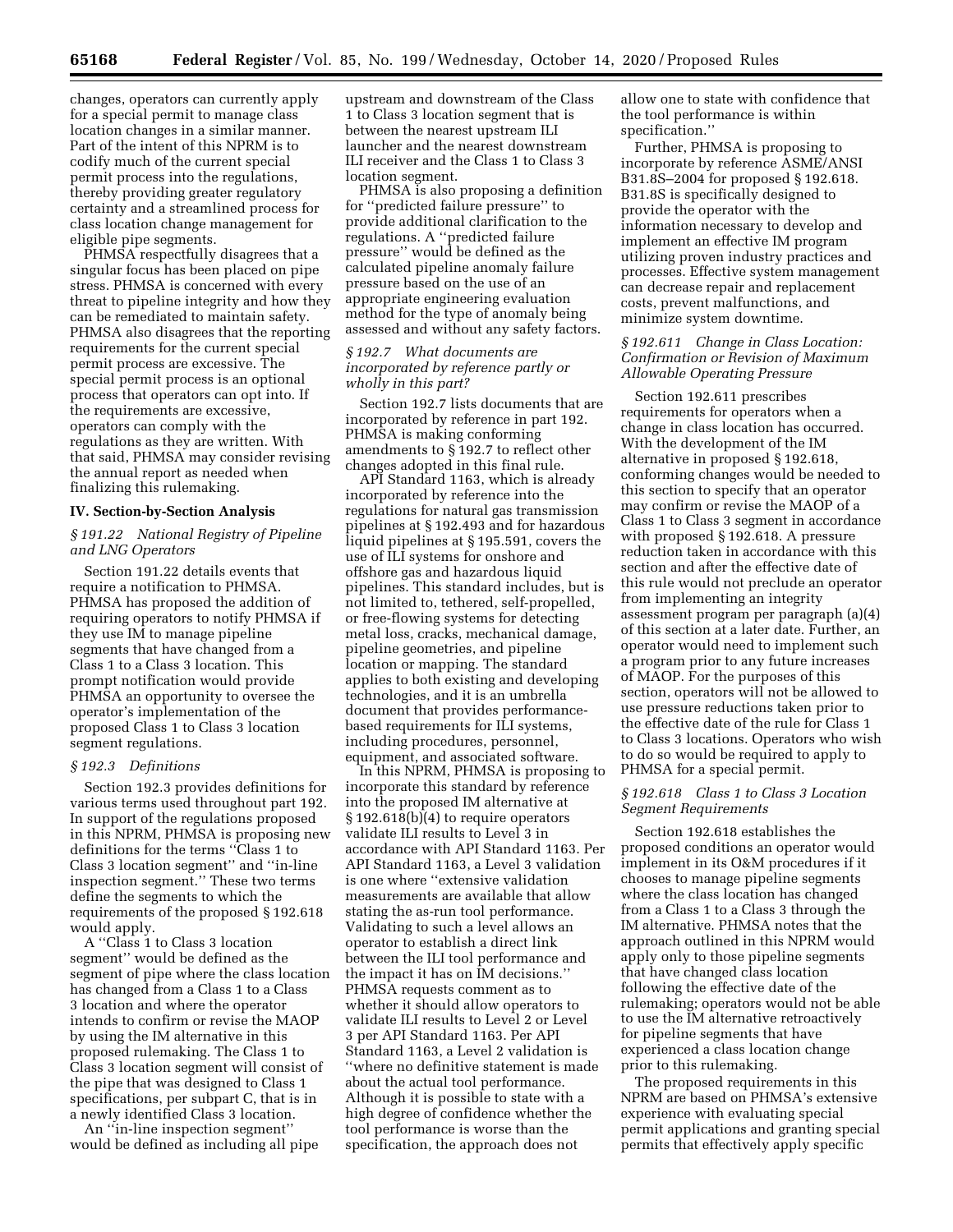safety requirements on a case-by-case basis.

Per this proposal, operators would designate the Class 1 to Class 3 location segment as an HCA, as that term is defined in § 192.903, and include the segment in its IM program in accordance with subpart O. Operators would also inspect all pipe between the nearest upstream ILI launcher and nearest downstream ILI receiver that contains the pipeline segment changing from a Class 1 to a Class 3 location when performing an ILI assessment of the Class 1 to Class 3 location segment.

PHMSA has proposed certain conditions, similar to its practice for special permits, that would preclude the use of this IM alternative for managing class location change segments for pipeline segments with certain higherrisk attributes. More specifically, the proposed minimum pipe eligibility criteria are based on the previously published guidance in the 2004 **Federal Register** Notice. As outlined in that criteria and this NPRM, certain pipeline segments would not be eligible for the IM alternative because they are higher risk and warrant a case-by-case review per the special permit process.

PHMSA proposes a pipeline segment would be ineligible to use the IM alternative if any of the following conditions exist on that segment:

• Pipeline segments that operate above 72 percent SMYS.

• Pipeline segments with bare pipe (*i.e.,* uncoated pipe).

• Pipeline segments with wrinkle bends.

• Pipeline segments that are missing records for diameter, wall thickness, grade, seam type, yield strength, and tensile strength.

• Pipeline segments without a hydrostatic test conducted with a test pressure of at least 1.25 times MAOP.

• Pipe with DC, LF–ERW, EFW, or lap-welded seams, or pipe with a longitudinal joint factor below 1.0.

• Pipe with cracking in the pipe body, seam, or girth welds in the segment, or within 5 miles of the segment, that is over 20 percent of the pipe wall thickness, has a predicted failure pressure less than either 100 percent of SMYS or 1.5 times MAOP, or has experienced a leak or a rupture due to brittle failure mode. Should a pipeline segment changing from a Class 1 to a Class 3 location at any time fail the requirements regarding cracking, that segment would no longer be eligible for the IM alternative for class location change management, and the operator would be required to replace the segment within 2 years of the ineligibility determination. Prior to the

replacement, the enhanced crack repair conditions as detailed below would apply.

• Pipeline segments with tape coatings or shrink sleeves, or with poor external coating that requires the use of a 100 millivolt shift or linear anodes to maintain required levels of CP.

• Pipeline segments that transport gas whose composition quality is not suitable for sale to gas distribution customers.

• Pipeline segments that operate under § 192.619 (c) or (d).

• Pipeline segments, or portions of pipeline segments, that have been denied a class location change special permit in the past.

This section also contains proposed requirements for operators to conduct their initial integrity assessment within 24 months of the Class 1 to Class 3 location segment change, which would be consistent with existing requirements for the deadline to reconfirm or revise a pipeline segment's MAOP when its class location changes; the specific ILI integrity assessment methodology, including ILI results validation, that operators must use; and additional repair criteria for these segments that supplements the existing repair criteria in subpart O.

For the purposes of ILI tool calibration and validating ILI results, an operator may use previously excavated anomalies or recent anomaly excavations with known dimensions that were field measured for length, depth, and width; externally re-coated; CP maintained; and documented for ILI calibrations prior to the ILI tool run. ILI tool calibrations must use ILI tool run results and anomaly calibrations from either the Class 1 to Class 3 location segment or from the complete ILI tool run in the in-line inspection area. A minimum of four calibration excavations should be used for unity plots.

Regarding the additional repair criteria, subpart O allows metal loss anomalies to grow until the predicted failure pressure is 1.1 times MAOP (*i.e.,*  a 10 percent safety factor). PHMSA believes the more stringent repair criteria proposed in this NPRM is needed to compensate for the lack of newly replaced pipe in locations changing from a Class 1 to a Class 3. The existing pipe in these locations could include pipelines that were built before design and construction standards were promulgated in 49 CFR part 192. Such existing pipe may not have the steel toughness to mitigate ruptures when the pipe is corroded, dented, or has any cracking in the pipe body or pipe seam.

As such, PHMSA is proposing additional anomaly inspection and repair criteria as follows:

• Operators must use high-resolution ILI methods for performing integrity assessments.

• Integrity assessments for pipeline segments where the class location has changed from Class 1 to Class 3 must also include all pipe upstream and downstream of the segment between the nearest upstream ILI launcher and the nearest downstream ILI receiver. This segment would be defined as the ''inline inspection segment.''

• Operators would conduct nondestructive SCC inspections any time pipe in the in-line inspection segment is exposed (except for times a pipe segment is exposed by a third party through a ''one-call'' excavation under § 192.614) and where the operator finds disbonded or repaired coating (except for pipe that is coated with fusionbonded or liquid-applied epoxy coatings).

For ILI anomalies identified in the inline inspection segment, PHMSA proposes the following repair criteria that is consistent with granted special permit conditions: Immediate repair conditions for pipe threats such as metal loss, denting, cracking, and other anomalies that are at or near the point of failure. These include metal loss with a predicted failure pressure less than or equal to 1.1 times the MAOP, crack-type defects with a predicted failure pressure less than 1.25 times the MAOP, and additional specified criteria dependent on anomaly type and size.

To ensure anomalies in the in-line inspection segment are repaired in a timely manner, PHMSA is proposing for operators to repair scheduled anomalies in 1 year regardless of whether the applicable pipeline segment is in an HCA. One-year scheduled conditions are for pipe threats such as metal loss, denting, cracking, and other anomalies that are not an immediate threat to integrity but that operators would need to repair promptly. PHMSA is also proposing to incorporate a tiered approach for the predicted failure pressure criteria for metal loss and crack anomalies based on the class location at the anomaly to make the criteria more stringent as the class location increases. In addition to repair criteria based on predicted failure pressure, PHMSA is basing the proposed dent repair criteria on anomaly size and location. For Class 1 to Class 3 location segments, PHMSA has also established monitored conditions for pipe threats such as metal loss denting, cracking, and other anomalies that are not severe enough to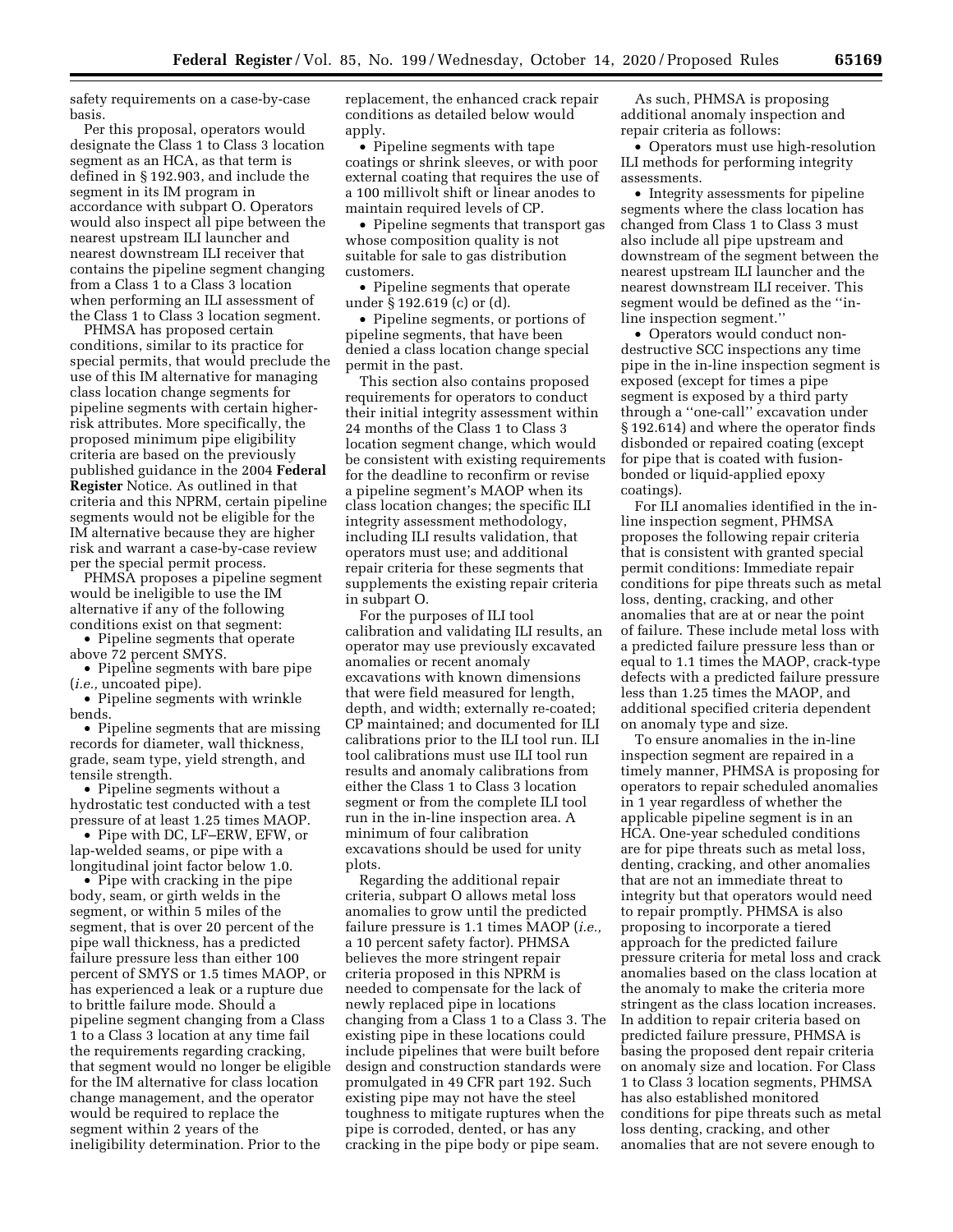need prompt repair but that the operator must monitor.

PHMSA is also proposing additional repair criteria for anomalies identified in the Class 1 to Class 3 location segment beyond the criteria proposed for the in-line inspection segment. These criteria include more conservative criteria for crack anomalies and a requirement for operators to repair discovered pipe wall thickness loss greater than 40 percent within 1 year. These criteria are based on PHMSA research and development projects and were developed in conjunction with the repair criteria that the GPAC discussed and voted to adopt in 2019.

In addition, PHMSA is proposing the following maintenance surveys to address threats not assessed by ILI and the findings remediated, as well as other P&M actions:

- CIS,
- CP test site survey,
- Line-of-sight markers,
- Interference survey,
- Depth-of-cover survey,
- Right-of-way patrols,
- Leakage survey, and
- Shorted casings survey.

PHMSA also proposes requiring operators install remote-control or automatic shutoff valves, or otherwise equip existing valves with remotecontrol or automatic shutoff capability for the mainline block valves both upstream and downstream of the class location upgrade segment. In this proposed rule, PHMSA is defining the timing for remote-control and automatic shutoff valve closure should there be a pipeline rupture and is requiring operators use a SCADA system if managing class location changes through IM. More specifically, PHMSA is proposing a 30-minute valve closure standard to be consistent with conditions it has required operators to meet in certain class location change special permits. This 30-minute standard would help protect populations where Class 1 pipe is not being upgraded and will remain in the ground. If operators determine they would not be able to meet this 30 minute valve closure standard as a part of the IM alternative in this NPRM, an operator could apply to PHMSA for a special permit for managing their class location change.

PHMSA is also requiring documentation for pipe properties, pressure tests, ILI assessments, surveys, and any other required action operators take to comply with this proposed rulemaking.

Finally, if an operator intends to use the IM alternative to manage a pipeline segment that has changed from a Class

1 to a Class 3 location, the operator must submit a notification to PHMSA within 60 days of the class location change, in accordance with § 191.22(c)(2). Such a notification must include details of each pipeline segment that experienced a class location change that the operator will manage using IM.

PHMSA requests comments on whether it should consider modifying or eliminating any of the O&M procedural requirements of this section, including:

(a) Program requirements, including the eligibility conditions, for a Class 1 to Class 3 location segment.

(b) Pipeline integrity assessments. (c) Remediation schedule (In-line

inspection segment).

(d) Special requirements for crack anomalies.

(e) Pipe and weld cracking inspections.

(f) Additional preventive and

mitigative measures. (g) Remote-control or automatic shutoff valves.

(h) Documentation.

(i) Notifications to PHMSA of integrity assessment program for class 1 to class 3 location segment changes.

If a commenter determines that any of the above requirements should be modified or eliminated, please explain how such a modification or elimination would maintain, increase, or decrease the current level of pipeline safety and environmental protection. Based on comments received, PHMSA may consider modifying or eliminating the above requirements if they are not necessary for maintaining pipeline safety or protecting the environment and another approach would maximize net benefits to society.

## *§ 192.712 Analysis of Predicted Failure Pressure and Critical Strain Levels*

In the ''Safety of Gas Transmission Pipelines: MAOP Reconfirmation, Expansion of Assessment Requirements, and Other Related Amendments'' final rule published on October 1, 2019, PHMSA updated and codified minimum standards for determining the predicted failure pressure of pipelines containing anomalies or defects associated with corrosion metal loss and cracks. In this NPRM, PHMSA is proposing repair criteria for the in-line inspection segment and the Class 1 to Class 3 location segment, which include repair criteria for dents. Some of the proposed dent repair criteria allows operators to determine critical strain levels for dents and defer repairs if critical strain levels are not exceeded. In this section, PHMSA has established minimum standards for calculating critical strain levels in pipe with dent anomalies or

defects and has included those standards in a new paragraph (c). These standards are based off of the dent ECA method discussed and voted on as part of the repair criteria discussion at the Gas Pipeline Advisory Committee meetings during March 26–28, 2018. The title of this section has also been updated to reflect this addition.

# *§ 192.903 What definitions apply to this subpart?*

Section 192.903 provides definitions for various terms used throughout part 192 subpart O. In support of the regulations proposed in this NPRM, PHMSA is proposing to amend the definition of ''high consequence area.'' The revised definition would require operators to incorporate any Class 1 to Class 3 location segment, as defined in proposed § 192.3, into their IM programs as an HCA.

#### **V. Regulatory Analysis and Notices**

## *A. Statutory/Legal Authority for This Rulemaking*

This proposed rule is published under the authority of the Federal Pipeline Safety Law (49 U.S.C. 60101 *et seq.*). Section 60102 authorizes the Secretary of Transportation to issue regulations governing the design, installation, inspection, emergency plans and procedures, testing, construction, extension, operation, replacement, and maintenance of pipeline facilities. Further, section 60102(*l*) requires the Secretary, to the extent appropriate and practicable, to update incorporated industry standards that have been adopted as a part of the pipeline safety regulations. The Secretary has delegated the authority vested in the Secretary by the Pipeline Safety Law to the PHMSA Administrator under 49 CFR 1.97.

# *B. Executive Order 12866 and DOT Regulatory Policies and Procedures*

Executive Order 12866, Regulatory Planning and Review, (58 FR 51735; Oct. 4, 1993), requires agencies to regulate in the ''most cost-effective manner,'' to make a ''reasoned determination that the benefits of the intended regulation justify its costs,'' and to develop regulations that ''impose the least burden on society.'' The Executive Order and DOT regulations governing rulemaking procedures (49 CFR part 5) require that PHMSA submit ''significant regulatory actions'' to OMB for review. The proposed rulemaking is a ''significant regulatory action'' under section 3(f) of Executive Order 12866 and DOT rulemaking regulations. The proposed rulemaking has been reviewed by the Office of Management and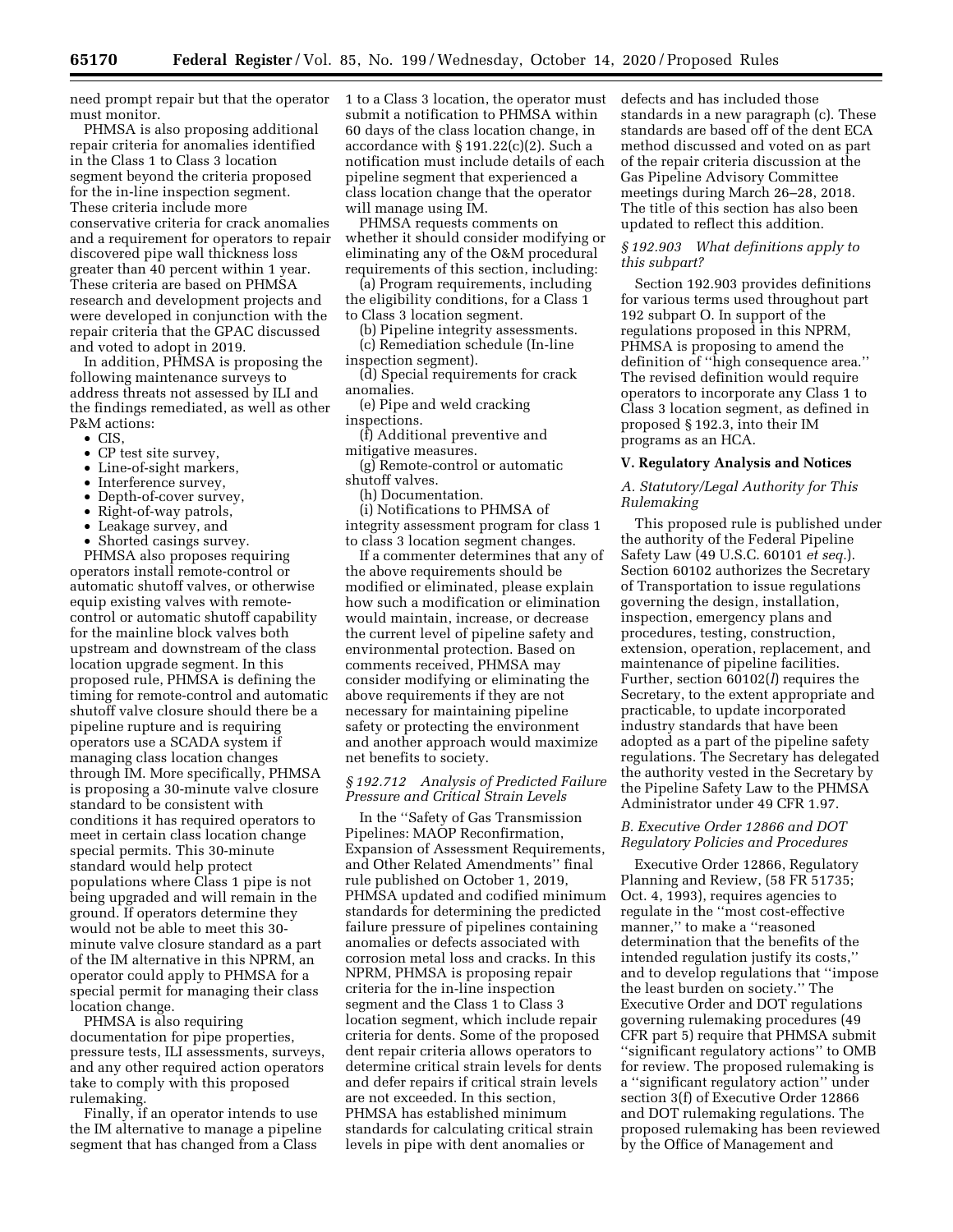Budget in accordance with Executive Order 12866 and is consistent with the Executive Order 12866 requirements and 49 U.S.C. 60102(b)(5)–(6).

The tables below summarize the annualized cost savings for the provisions in the proposed rule. PHMSA anticipates that, if promulgated, the proposals in this NPRM would have economic benefits to the public and the

regulated community by reducing cost burdens without increasing risks to public safety or the environment. These estimates reflect the assumption that the IM alternative for managing class location changes proposed in this rule will be a less-costly alternative to the current regulatory requirements.

PHMSA estimates that the proposed rule will result in annualized cost

savings of approximately \$55 to \$86 million per year, based on its analysis of two different scenarios and at a 7 percent discount rate.108 The tables below present the annualized costs for the baseline and this proposed rule, for both scenarios examined, at a 3 percent and a 7 percent discount rate:

# ANNUALIZED PROPOSED RULE COST SAVINGS, SCENARIO 1

[2020–2039, millions]

|                      | Discount rate        |                      |
|----------------------|----------------------|----------------------|
|                      | 3%                   | 7%                   |
| Baseline*            |                      |                      |
|                      | \$206.7<br>9.0       | \$206.7<br>8.0       |
|                      | 215.7                | 214.7                |
| <b>Proposed Rule</b> |                      |                      |
|                      | 135.8<br>2.5<br>23.8 | 135.8<br>2.2<br>21.8 |
|                      | 162.1                | 159.8                |
|                      | $-53.6$              | $-54.9$              |

\* Operators also have the option to use a pressure test or pressure reduction to manage the class location change. To the extent operators find the new class location MAOP acceptable, the decision by operators to use these options is not affected by the addition of the proposed rule compliance method. Therefore, the rule has no incremental effect on these compliance options.

## ANNUALIZED PROPOSED RULE COST SAVINGS, SCENARIO 2

[2020–2039, millions]

|                      | Discount rate        |                      |
|----------------------|----------------------|----------------------|
|                      | 3%                   | 7%                   |
| <b>Baseline</b> *    |                      |                      |
|                      | \$326.7<br>9.0       | \$326.7<br>8.0       |
|                      | 335.7                | 334.7                |
| <b>Proposed Rule</b> |                      |                      |
|                      | 214.6<br>2.5<br>34.8 | 214.6<br>2.2<br>31.8 |
|                      | 251.9                | 248.7                |
|                      | $-83.8$              | $-86$                |

\* Operators also have the option to use a pressure test or pressure reduction to manage the class location change. To the extent operators find the new class location MAOP acceptable, the decision by operators to use these options is not affected by the addition of the proposed rule compliance method. Therefore, the rule has no incremental effect on these compliance options.

<sup>108</sup>Scenario 1 averaged PHMSA's estimates, annually and from a low- and high-end concept, of the number of miles that would change from a Class 1 to a Class 3 location and where operators would

use the IM alternative. This estimate was 77.6 miles per year. Scenario 2 took the median of PHMSA's estimates, annually and from a low- and high-end concept, and this estimate was 117.6 miles per year.

See Section 3 of the Preliminary Regulatory Impact Analysis for more details.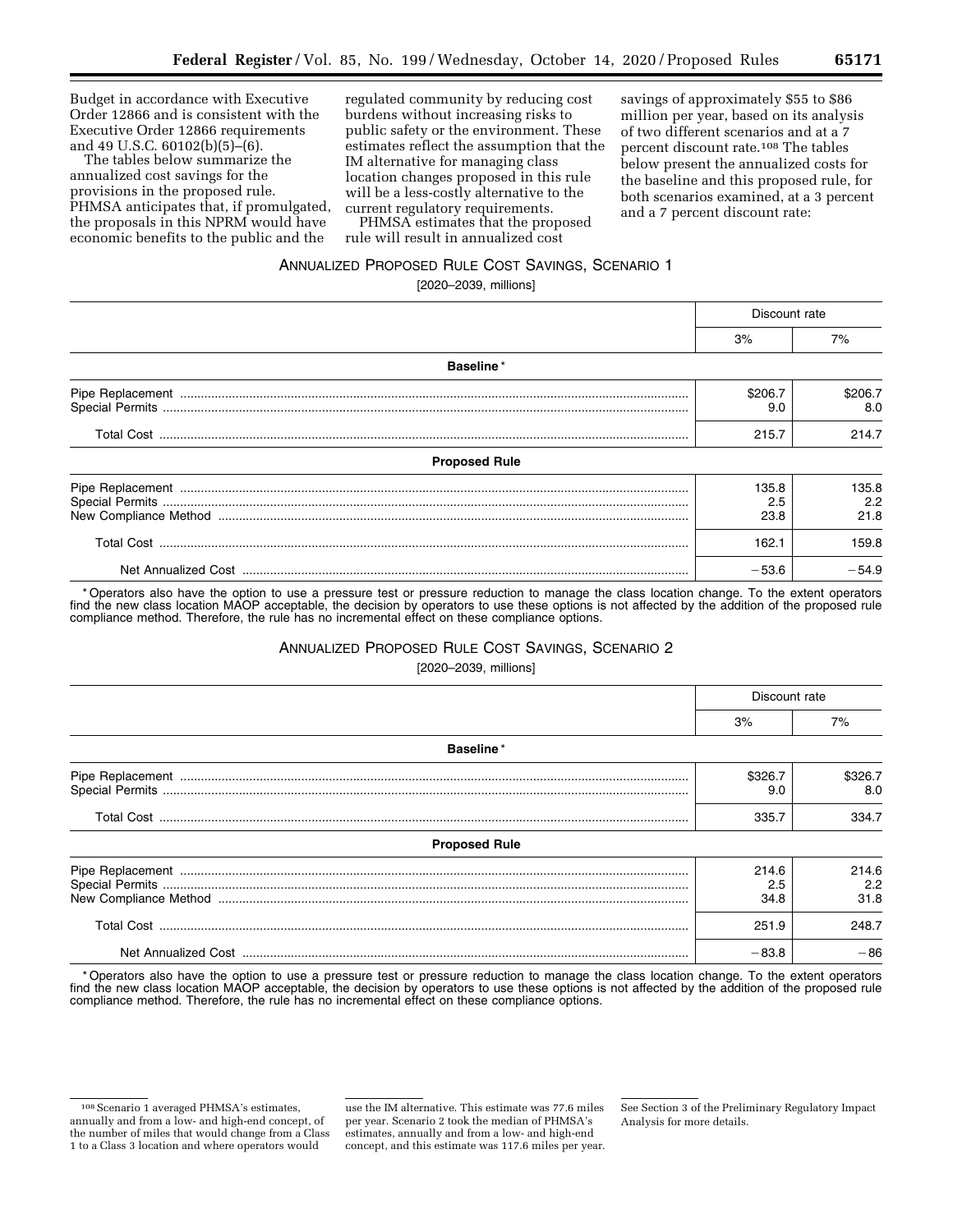For more information, please see the PRIA in the docket for this rulemaking.

## *C. Executive Order 13771*

This proposed rule is expected to be a deregulatory action under Executive Order 13771. Details on the estimated costs of this proposed rule can be found in the PRIA in the rulemaking docket.

## *D. Regulatory Flexibility Act*

The Regulatory Flexibility Act (RFA) (5 U.S.C. 601 *et seq.*) requires federal agencies to review each rulemaking action to consider whether it would have a ''significant economic impact on a substantial number of small entities'' to include small businesses, not-forprofit organizations that are independently owned and operated and are not dominant in their fields, and governmental jurisdictions with populations under 50,000. This NPRM was developed in accordance with Executive Order 13272, ''Proper Consideration of Small Entities in Agency Rulemaking'' (68 FR 7990, Feb. 19, 2003) and DOT's procedures and policies to promote compliance with the RFA and to ensure that the potential impacts of a regulatory action on small entities were properly considered.

Based on the analysis within the PRIA in the rulemaking document, which PHMSA has summarized below, PHMSA expects that this rulemaking will not have a significant economic impact on a substantial number of small entities. However, PHMSA seeks public comment on its analysis.

(1) Statement of the Need for, and Objectives of, the Rulemaking

In this rulemaking PHMSA proposes to add an alternative set of requirements within the PSR that operators could use, based on implementing integrity management principles and pipe eligibility criteria, to manage certain pipeline segments where the class location has changed from a Class 1 location to a Class 3 location. Through required periodic assessments, repair criteria, and other extra preventive and mitigative measures, PHMSA expects this alternative approach would providing cost savings for pipeline operators without adversely affecting safety. The need for and objectives of this rulemaking are discussed further above in Section I.A (''Purpose of Regulatory Action'').

(2) Description of the Small Entities That Could Be Affected by the Rulemaking and Their Estimated Compliance Costs

The RFA obliges PHMSA to assess whether the rulemaking would have ''a

significant impact on a substantial number of small entities. This assessment involves (1) identifying the domestic parent entities for affected operators, (2) determining which are small entities based on Small Business Administration size criteria, and (3) assessing the potential impact of the rule on those small entities based on estimated entity-level annualized compliance cost savings and annual revenues. Although PHMSA's analysis on each of these issues is provided in greater detail within the PRIA in the rulemaking docket, that analysis is summarized below.

There are currently 1,099 operators of onshore natural gas transmission pipelines, and approximately 85 percent, or 939 operators operate Class 1 pipelines. PHMSA estimates that operators of Class 1 pipelines are owned by 324 parent entities, and of these, 254 are small entities. Small entities operate approximately 5,200 miles of Class 1 pipeline, which is only about 2.2 percent of all Class 1 pipeline.

The NPRM does not eliminate any of the currently available options for management of changes from Class 1 to Class 3, but would rather provide flexibility to operators by enabling the use of another compliance option. Since PHMSA expects that the approach introduced in this NPRM would cost less than the other predominately used options—pipeline replacement and special permit—such that small entities would have the opportunity to achieve cost savings should they need to manage class location changes in the future for pipeline segments that meet the eligibility criteria set forth in this NPRM.

The quantity, character, and location of future class changes is highly uncertain, particularly on a year-to-year basis. In any given year, only a subset of pipelines will experience a change from Class 1 to Class 3. PHMSA is not able to develop an annual forecast describing specific pipeline segments changing classes or to what extent those changes will be managed by small versus large operators. Over the 20-year period of analysis, PHMSA assumes that each pipeline operator will manage a share of the future changes from Class 1 to Class 3 that is proportional to the total miles of Class 1 pipeline it operates.

PHMSA estimates that small entities will manage an aggregate 1.7 to 2.6 miles of pipeline changing from Class 1 to Class 3 annually, in Scenarios 1 and 2, respectively. Aggregate annualized cost savings for small entities is estimated to be \$1.17–\$1.19 million in Scenario 1, using 3 and 7 percent

discount rates, respectively; annualized small entity savings is \$1.8–\$1.9 million in Scenario 2. Under Scenario 1, the average annual cost savings per small entity is \$4,700, with a median savings of \$1,500 per year. Under Scenario 2, the average per-entity annual savings is \$7,400, with a median of \$2,300.

PHMSA estimates only about 1 percent of Class 1 pipeline miles will be affected by a change to Class 3 in total over the next 20 years. Based on PHMSA's high-end Scenario 2 estimate of 117.6 miles per year, only 2,352 miles will make this change over the next 20 years. Annually, the proposed rule affects 0.05 percent of Class 1 miles. The characteristics of this small subset of affected pipeline miles (or segments) will ultimately determine the extent to which large and small entities ultimately avail themselves of the proposed rule option. Given that small entities operate only about 2 percent of Class 1 miles, large entities in the aggregate are more likely to experience a pipeline segment requiring a change from Class 1 to Class 3.

It is also important to note that although the savings are presented here on an annualized basis, the vast majority of small entities will likely not have to manage a change from Class 1 to Class 3 for any pipeline miles in a given year. For instance, PHMSA's estimate of 1.7 to 2.6 miles per year of Class 1 to Class 3 changes managed by small entities (Scenarios 1 and 2), and PHMSA's estimated average segment length of 0.26 miles, suggests an average of 7 to 10 segments per year experiencing a change from Class 1 to Class 3 across the entire pipeline industry. If each operator only manages one segment changing from Class 1 to Class 3 each year, then only 7 to 10 small entities (or fewer if operators manage multiple segments in one year) may manage a Class 1 to Class 3 change per year, out of 254 total affected small entities.

## (3) Significant Alternatives Considered

PHMSA does not expect this proposed rulemaking to have a significant economic impact on small businesses. Further, the changes to the PSR proposed in this NPRM are generally intended to provide regulatory flexibility and cost savings to industry members without adversely affecting safety. PHMSA solicits public comment on the economic impact on small entities, and potential alternatives that reduce any economic impact on small entities.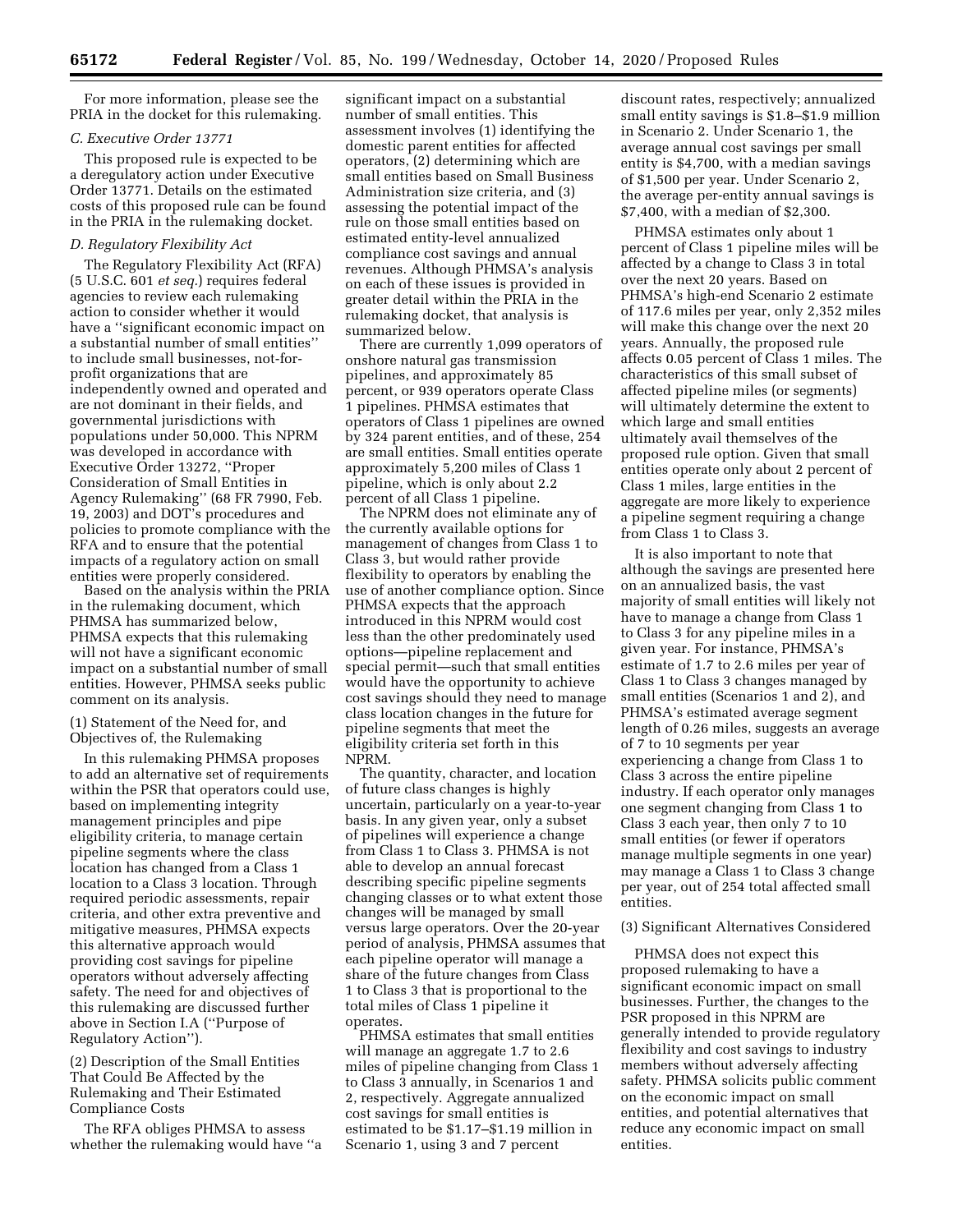(4) Duplicative, Overlapping, and Conflicting Federal Rules

PHMSA is unaware of any Federal regulations that are substantially similar to the proposals in this NPRM and which would duplicate, overlap, or conflict with the PSR revisions proposed.

# *E. Executive Order 13175: Consultation and Coordination With Indian Tribal Governments*

PHMSA analyzed this proposed rule per the principles and criteria in Executive Order 13175, ''Consultation and Coordination with Indian Tribal Governments'' (65 FR 67249; Nov. 6, 2000) and under DOT Order 5301.1. Because PHMSA does not anticipate that this proposed rule will have tribal implications, the funding and consultation requirements of Executive Order 13175 would not apply. PHMSA seeks comment on the applicability of the Executive Order to this proposed rule.

#### *F. Paperwork Reduction Act*

The Paperwork Reduction Act of 1995 (44 U.S.C. 3501 *et seq.*) establishes policies and procedures for controlling paperwork burdens imposed by Federal agencies on the public. Pursuant to 44 U.S.C. 3506(c)(2)(B) and 5 CFR 1320.8(d), PHMSA is required to provide interested members of the public and affected agencies with an opportunity to comment on information collection and recordkeeping requests. The proposals in this NPRM will trigger new notification requirements for pipeline operators who experience a change in their class location.

PHMSA proposes to create a new information collection to help operators comply with the proposed revision to the PSR. Operators will be required to notify PHMSA if they choose to use an alternative to an inline-inspection device when conducting pressure tests on their pipelines. Operators will also be required to notify PHMSA if they use integrity management protocols to manage pipeline segments that have changed from a Class 1 to a Class 3 location. PHMSA will request a new Control Number from OMB for this new information collection.

PHMSA will submit an information collection request to OMB for approval based on the proposed requirements in this NPRM. The information collection is contained in the PSR, 49 CFR parts 190–199. The following information is provided for this information collection: (1) Title of the information collection; (2) OMB control number; (3) Current expiration date; (4) Type of request; (5)

Abstract of the information collection activity; (6) Description of affected public; (7) Estimate of total annual reporting and recordkeeping burden; and (8) Frequency of collection. The information collection burden is estimated as follows:

*1. Title:* Class Location Change Notification Requirements.

*OMB Control Number:* Will request from OMB.

*Current Expiration Date:* TBD. *Abstract:* This information collection covers the collection of data from owners and operators of pipelines. Pipeline operators are required to notify PHMSA in the event of certain instances that pertain to a change in their class location.

*Affected Public:* Owners and operators of pipelines.

*Annual Reporting Burden: Total Annual Responses:* 100. *Total Annual Burden Hours:* 25. *Frequency of Collection:* On occasion.

Requests for a copy of this information collection should be directed to Angela Hill or Cameron Satterthwaite, Office of Pipeline Safety (PHP–30), Pipeline Hazardous Materials Safety Administration (PHMSA), 2nd Floor, 1200 New Jersey Avenue SE, Washington, DC 20590–0001, Telephone (202) 366–4595.

Comments are invited on: (a) The need for the proposed collection of information for the proper performance of the functions of the agency, including whether the information will have practical utility;

(b) The accuracy of the agency's estimate of the burden of the revised collection of information, including the validity of the methodology and assumptions used;

(c) Ways to enhance the quality, utility, and clarity of the information to be collected; and

(d) Ways to minimize the burden of the collection of information on those who are to respond, including the use of appropriate automated, electronic, mechanical, or other technological collection techniques.

Those desiring to comment on these information collections should send comments directly to the Office of Management and Budget, Office of Information and Regulatory Affairs, Attn: Desk Officer for the Department of Transportation, 725 17th Street NW, Washington, DC 20503. Comments should be submitted on or prior to December 14, 2020. Comments may also be sent via email to the Office of Management and Budget at the following address: *oira*\_*[submissions@](mailto:oira_submissions@omb.eop.gov) [omb.eop.gov](mailto:oira_submissions@omb.eop.gov)*.

## *G. Unfunded Mandates Reform Act of 1995*

The Unfunded Mandates Reform Act of 1995 (2 U.S.C. 1501 *et seq.*) requires Federal agencies to prepare and consider estimates of the budgetary impact of regulations containing Federal mandates upon State, local, and Tribal governments before adopting such regulations. This NPRM imposes no unfunded mandates. If promulgated, this rule would not result in costs of \$100 million, adjusted for inflation, or more in any one year to either State, local, or Tribal governments, in the aggregate, or to the private sector. A copy of the PRIA is available for review in the docket.

#### *H. National Environmental Policy Act*

The National Environmental Policy Act (NEPA) (42 U.S.C. 4321 *et. seq.*) requires Federal agencies to prepare a detailed statement on major Federal actions significantly affecting the quality of the human environment. PHMSA analyzed this NPRM in accordance with NEPA, Council on Environmental Quality regulations (40 CFR parts 1500–1508), and DOT Order 5610.1C. PHMSA has prepared a draft Environmental Assessment (EA) and has preliminarily determined this action will not significantly affect the quality of the human environment. A copy of the EA for this action is available in the docket. PHMSA invites comment on the environmental impacts of this proposed rulemaking.

## *I. Executive Order 13132: Federalism*

Executive Order 13132, ''Federalism'' (64 FR 43255; Aug. 10, 1999) imposes certain requirements on Federal agencies formulating or implementing policies or regulations that preempt State law or that have federalism implications. This NPRM does not impose a substantial, direct effect on the States, the relationship between the national government and the States, or the distribution of power and responsibilities among the various levels of government. This NPRM also does not impose substantial direct compliance costs on State and local governments.

The proposed rule could have preemptive effect because the pipeline safety laws, specifically 49 U.S.C. 60104(c), prohibit State safety regulation of interstate pipelines. Under the pipeline safety law, States can augment pipeline safety requirements for intrastate pipelines but may not approve safety requirements less stringent than those required by Federal law. A State may also regulate an intrastate pipeline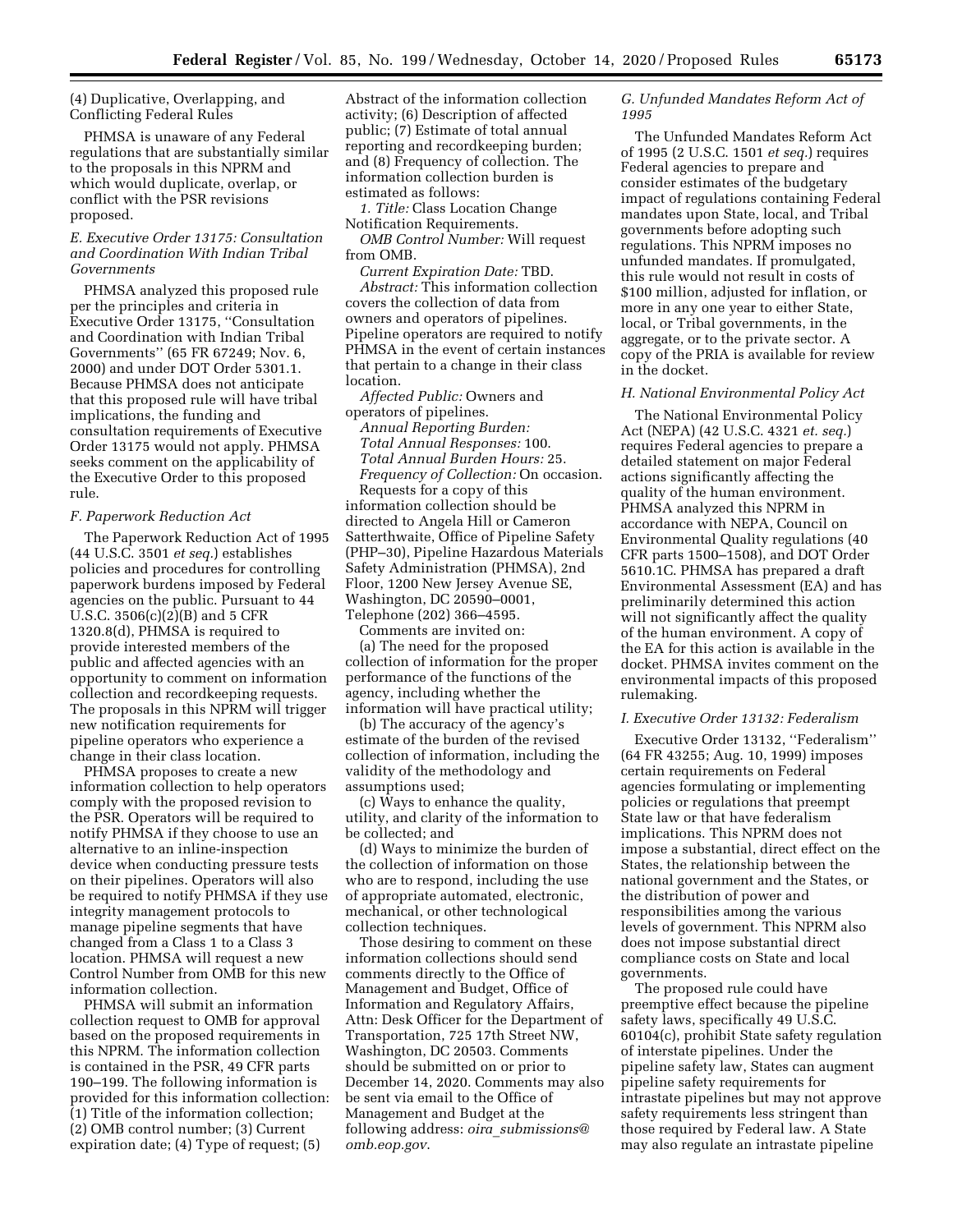facility not otherwise covered by PHMSA regulations. In this instance, the preemptive effect of the proposed rule is limited to the minimum level necessary to achieve the objectives of the pipeline safety laws under which the proposed rule is promulgated. Therefore, the consultation and funding requirements of E.O. 13132 do not apply.

## *J. Executive Order 13211*

This proposed rule is not a ''significant energy action'' under Executive Order 13211, ''Actions Concerning Regulations That Significantly Affect Energy Supply, Distribution, or Use'' (66 FR 28355; May 22, 2001). It is not likely to have a significant adverse effect on supply, distribution, or energy use. Further, the Office of Information and Regulatory Affairs has not designated this proposed rule as a significant energy action.

#### *K. Privacy Act Statement*

Anyone may search the electronic form of all comments received for any of our dockets. You may review DOT's complete Privacy Act Statement, published on April 11, 2000 (65 FR 19476), at *<http://www.dot.gov/privacy>*.

#### *L. Regulation Identifier Number (RIN)*

A regulation identifier number (RIN) is assigned to each regulatory action listed in the Unified Agenda of Federal Regulations. The Regulatory Information Service Center publishes the Unified Agenda in April and October of each year. The RIN contained in the heading of this document can be used to crossreference this action with the Unified Agenda.

# **List of Subjects**

## *49 CFR Part 191*

Class location change reporting, pipeline reporting requirements.

#### *49 CFR Part 192*

Class location change, integrity management, pipeline safety.

In consideration of the foregoing, PHMSA is proposing to revise 49 CFR parts 191 and 192 as follows:

# **PART 191—TRANSPORTATION OF NATURAL AND OTHER GAS BY PIPELINE; ANNUAL, INCIDENT, AND OTHER REPORTING**

■ 1. The authority citation for part 191 continues to read as follows:

**Authority:** 30 U.S.C. 185(w)(3), 49 U.S.C. 5121, 60101 *et. seq.,* and 49 CFR 1.97.

 $\blacksquare$  2. Amend § 191.22 by adding paragraph (c)(2)(vi) to read as follows:

#### **§ 191.22 National Registry of Operators.**  \* \* \* \* \*

(c) \* \* \*

 $(2) * * * *$ 

(vi) A change in the classification of a pipeline segment from a Class 1 to a Class 3 location where the operator chooses to confirm or revise the maximum allowable operating pressure (MAOP) in accordance with § 192.611(a)(4) of this chapter. The notification must include the following information about the Class 1 to Class 3 location segment: State, county, pipeline name or number, pipe diameter, MAOP, wall thickness, pipe grade/strength, seam type, Class 1 to Class 3 location change date, segment length, pipeline location by both GIS coordinates and pipeline system survey stations or mile posts for the starting and ending points of the Class 1 to Class 3 location segment, and the date of the Class 1 to Class 3 location change.

# **PART 192—TRANSPORTATION OF NATURAL AND OTHER GAS BY PIPELINE: MINIMUM FEDERAL SAFETY STANDARDS**

\* \* \* \* \*

■ 3. The authority citation for part 192 is revised to read as follows:

**Authority:** 30 U.S.C. 185(w)(3), 49 U.S.C. 5121, 60101 *et. seq.,* and 49 CFR 1.97.

■ 4. Amend § 192.3 by adding the definitions of ''Class 1 to Class 3 location segment'', ''In-line inspection segment'', and ''Predicted failure pressure'' in alphabetical order to read as follows:

#### **§ 192.3 Definitions.**

\* \* \* \* \* *Class 1 to Class 3 location segment*  means a pipeline segment where:

(1) The segment has changed from a Class 1 to a Class 3 location; and

(2) The operator is confirming or revising the maximum allowable operating pressure per § 192.611(a)(4). At the operator's discretion, the endpoints of the Class 1 to Class 3 location segment may extend further than the beginning and endpoints of the Class 3 location involved.

\* \* \* \* \* *In-line inspection segment* means all pipe within a Class 1 to Class 3 location segment and all pipe adjacent to the Class 1 to Class 3 location segment between the nearest upstream in-line inspection launcher and the nearest downstream in-line inspection receiver. \* \* \* \* \*

*Predicted failure pressure* means the calculated pipeline anomaly failure pressure, based on the use of an

appropriate engineering evaluation method for the type of anomaly being assessed, that does not have an included safety factor. Different anomaly types (*e.g.,* dent, crack, or metal loss) will require different engineering assessment or analysis methods to determine the predicted failure pressure.

\* \* \* \* \* ■ 5. Amend § 192.7 by revising paragraphs  $(b)(12)$  and  $(c)(6)$  to read as follows:

## **§ 192.7 What documents are incorporated by reference partly or wholly in this part?**

\* \* \* \* \* (b) \* \* \*

(12) API STANDARD 1163, ''In-Line Inspection Systems Qualification,'' Second edition, April 2013, Reaffirmed August 2018, (API STD 1163), IBR approved for §§ 192.493, 192.618(b)(4), and  $(b)(4)(iii)$ .

\* \* \* \* \*

(c) \* \* \*

(6) ASME/ANSI B31.8S–2004, ''Supplement to B31.8 on Managing System Integrity of Gas Pipelines,'' 2004, (ASME/ANSI B31.8S–2004), IBR approved for §§ 192.618; 192.903 note to *Potential impact radius*; 192.907 introductory text, (b); 192.911 introductory text, (i), (k), (*l*), (m); 192.913(a), (b), (c); 192.917 (a), (b), (c), (d), (e); 192.921(a); 192.923(b); 192.925(b); 192.927(b), (c); 192.929(b); 192.933(c), (d); 192.935 (a), (b); 192.937(c); 192.939(a); and 192.945(a).  $\blacksquare$  6. Amend § 192.611 by adding paragraph (a)(4) and revising paragraph (d) to read as follows:

## **§ 192.611 Change in class location: Confirmation or revision of maximum allowable operating pressure.**

\* \* \* \* \*

 $(a) * * * *$ 

(4) A Class 1 to Class 3 location segment may have its maximum allowable operating pressure confirmed or revised in accordance with § 192.618.

(d) Confirmation or revision of the maximum allowable operating pressure that is required as a result of a study under § 192.609 must be completed within 24 months of the change in class location. Pressure reduction under paragraph (a)(1) or (2) of this section within the 24-month period does not preclude establishing a maximum allowable operating pressure under paragraph (a)(3) of this section or implementing an integrity assessment program that meets paragraph (a)(4) of this section at a later date. The activities required in paragraphs (a)(3) or (4) of this section must be implemented prior to any future increases of maximum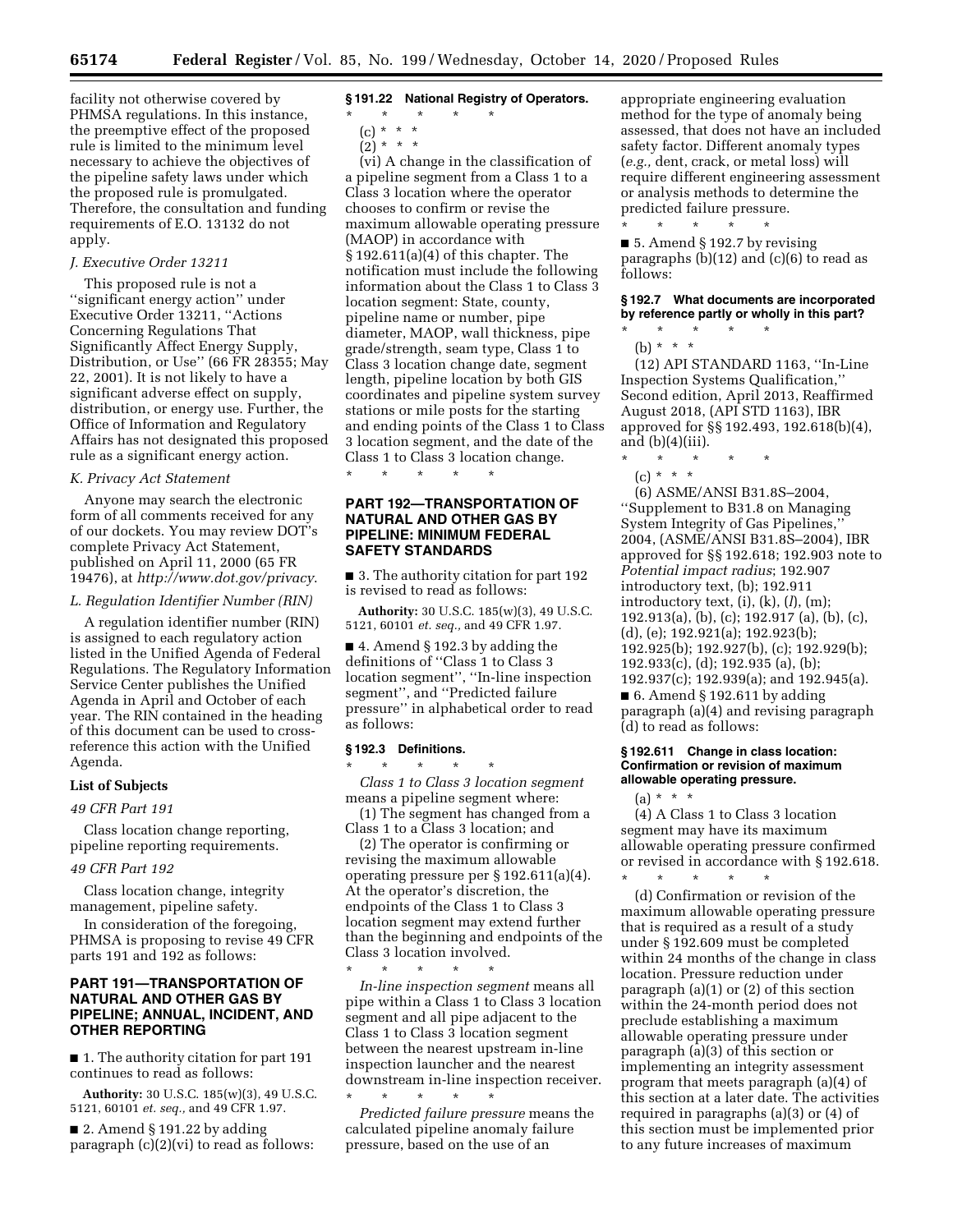allowable operating pressure to meet paragraphs (a)(1) or  $(2)$  of this section.  $\blacksquare$  7. Add § 192.618 to read as follows:

## **§ 192.618 Class 1 to Class 3 location segment requirements.**

A Class 1 to Class 3 location segment must meet the following requirements:

(a) *Program requirements for a Class 1 to Class 3 location segment.* For segments that change from a Class 1 to a Class 3 location, the maximum allowable operating pressure (MAOP) must be confirmed or revised by designating the segment involved as a high consequence area, as defined in § 192.903, and including it in an integrity management program in accordance with subpart O of this part, if the following criteria are met:

(1) *Timing of Class 1 to Class 3 location change.* The Class 1 to Class 3 location segment change must have occurred after [INSERT EFFECTIVE DATE OF FINAL RULE]. An operator must conduct a class location study on the in-line inspection segment at least once each calendar year, with intervals not to exceed 15 months, in accordance with § 192.609. An operator must maintain its in-line inspection segment change in class location study records in accordance with paragraph (h) of this section.

(2) *In-line inspection.* The in-line inspection segment must be assessed using instrumented in-line inspection tools that meet the requirements of paragraph (b)(1) of this section.

(3) *Hoop stress of Class 1 to Class 3 location segment.* The hoop stress corresponding to the MAOP of the Class 1 to Class 3 location segment must not exceed 72 percent of SMYS in Class 3 locations.

(4) *Pipe attributes for review.* Pipeline segments with any of the following attributes cannot be a Class 1 to Class 3 location segment:

(i) Bare pipe;

(ii) Pipe with wrinkle bends;

(iii) Pipe that does not have traceable, verifiable, and complete pipe material records for diameter, wall thickness, grade, seam type, yield strength, and tensile strength;

(iv) Pipe that is uprated in accordance with subpart K (unless the segment passes a subpart J pressure test for a minimum of 8 hours at a minimum pressure of 1.39 times MAOP within 24 months after the Class 1 to Class 3 location segment change and prior to uprating or increasing the current MAOP);

(v) Pipe that has not been pressure tested in accordance with subpart J for 8 hours at a minimum test pressure of 1.25 times MAOP (unless the segment

passes a subpart J pressure test for a minimum of 8 hours at a minimum pressure of 1.25 times MAOP within 24 months after the Class 1 to Class 3 location segment change);

(vi) Pipe with direct current (DC), low frequency electric resistance welded (LF–ERW), electric flash welded (EFW), or lap-welded seams, or pipe with a longitudinal joint factor below 1.0; or

(vii) Pipe with cracking in the pipe body, seam, or girth welds in or within 5 miles of the Class 1 to Class 3 location segment that is over 20 percent of the pipe wall thickness, has a predicted failure pressure less than 100 percent of SMYS, has a predicted failure pressure less than 1.50 times MAOP, has experienced a leak or a rupture due to pipe cracking, or for which analysis in accordance with paragraph (e) of this section indicates the pipe could fail in brittle mode.

(viii) Poor pipe external coating that requires a minimum negative cathodic polarization voltage shift of 100 millivolts or linear anodes along the Class 1 to Class 3 location segment to maintain cathodic protection in accordance with § 192.463, or a Class 1 to Class 3 location segment with tape wraps or shrink sleeves.

(ix) Pipe that transports gas whose composition quality is not suitable for sale to gas distribution customers, including, but not limited to, pipe with free-flowing water or hydrocarbons, water vapor content exceeding acceptable limits for gas distribution customer delivery, hydrogen sulfide  $(H<sub>2</sub>S)$  greater than one grain per 100 cubic feet, or carbon dioxide  $(CO<sub>2</sub>)$ greater than 3 percent by volume.

(x) Pipelines operating in accordance with § 192.619(c) or (d).

(xi) A Class 1 to Class 3 location segment, in-line inspection segment, or portion of it that has been previously denied by the special permit process in § 190.341.

(b) *Pipeline integrity assessments.* In addition to the requirements specified in subpart O of this part, pipeline integrity assessments for the in-line inspection segment, including the Class 1 to Class 3 location segment, must meet the following:

(1) *Assessment method.* Operators must perform pipeline assessments using the following in-line inspection tools or alternative methods as applicable for the pipeline integrity threats being assessed:

(i) In-line inspection with a highresolution magnetic flux leakage (HR– MFL) tool or an equivalent internal inspection device;

(ii) In-line inspection with a highresolution deformation tool (HR-

Deformation), with sensors and extension arms outside the tool cups, or an equivalent internal inspection device;

(iii) In-line inspection with an electromagnetic acoustic transducer (EMAT) tool or an equivalent internal inspection device;

(iv) In-line inspection with an inertial measurement unit (IMU) tool or an equivalent internal inspection device;

(v) An operator may use alternative methods, such as pressure testing or other technology (excluding direct assessment), upon submitting a notification to PHMSA 90 days prior to using the alternative method, in accordance with § 192.18.

(vi) If an operator chooses not to conduct the in-line inspection as required in paragraphs (iii) or (iv) on a pipeline segment with a history of pipe body or weld cracking or pipe movement, then the operator must notify PHMSA in accordance with § 192.18.

(2) *Initial assessment.* Within 24 months of the Class 1 to Class 3 location segment change, an operator must identify and document each integrity threat to which the pipeline segment is susceptible and conduct initial pipeline integrity assessments of the entire inline inspection segment for each threat in accordance with §§ 192.917, 192.921, and paragraph (b)(1) of this section.

(3) *Reassessments.* The operator must conduct periodic reassessments in accordance with § 192.937 and paragraph (b)(1) of this section at least once every 7 calendar years, with intervals not to exceed 90 months, as specified in § 192.939(a).

(4) *In-line Inspection Validation.*  Operators must validate the results of all in-line inspections, for each type in-line inspection tool run conducted in accordance with this section, to Level 3 standards in accordance with API Standard 1163 (incorporated by reference, *see* § 192.7).

(i) An operator must analyze and account for uncertainties in reported results (*e.g.,* tool tolerance, detection threshold, probability of detection, probability of identification, sizing accuracy, conservative anomaly interaction criteria, location accuracy, anomaly findings, and unity chart plots or equivalent for determining uncertainties and verifying actual tool performance) when identifying and characterizing anomalies.

(ii) For each threat type assessed by ILI tool type, an operator must validate the in-line inspection tool tolerance for each in-line inspection tool run using a minimum of 4 anomaly validations or 100 percent of anomalies, whichever is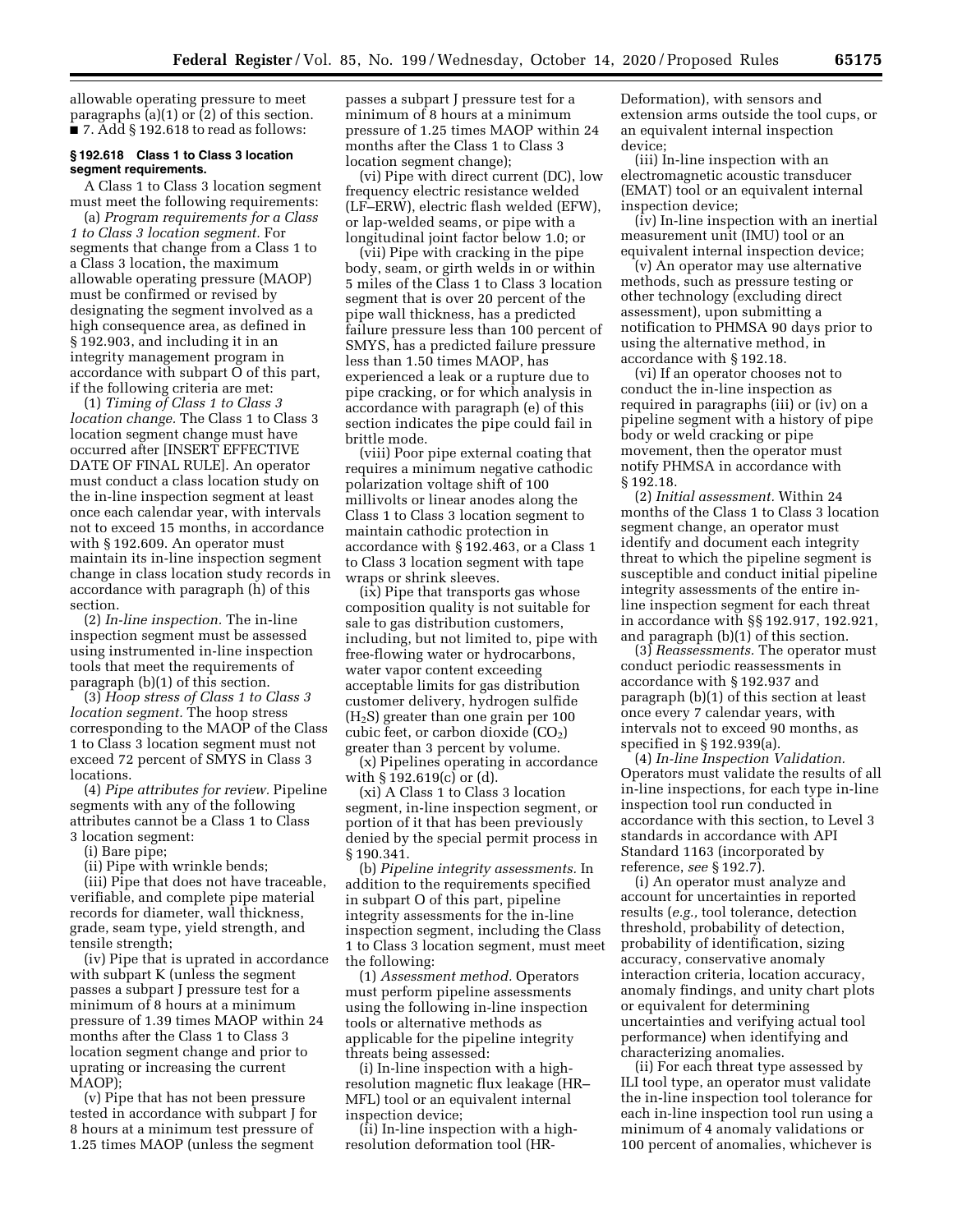less, either from new excavations or from past excavations in the in-line inspection segment, with documented anomaly dimensions (width, depth, length, and location) or other known pipe features that are appropriate for the in-line inspection tool.

(iii) For pipeline areas of metal loss where in-line inspection tool data for anomaly size and characterization are used in the determination of the predicted anomaly failure pressure, an operator must use Section 6.2.3, Table 1—Characterizing Metal Loss Probabilities of Detection—Depth Detection Threshold, in accordance with API Standard 1163 (incorporated by reference, *see* § 192.7). Using the qualifiers and limitation criteria in Section 6.2.3, Table 1 of API Standard 1163 or technically proven criteria appropriate for the location, size, and type of the anomaly, an operator must evaluate the anomaly based on whether it is an extended metal loss, pit, or groove.

(iv) An operator may use alternative methods for in-line inspection tool verification, such as calibration joints near the upstream and downstream ILI tool launchers and receivers, upon submitting a notification to PHMSA 90 days prior to using the alternative method, in accordance with § 192.18.

(5) *Discovery of condition.* Discovery of a condition occurs when an operator has adequate information about a condition to determine that the condition presents a potential threat to the integrity of the pipeline. A condition that presents a potential threat includes, but is not limited to, those conditions that require remediation or monitoring listed under § 192.933 and paragraphs (c), (d), and (e) of this section. An operator must promptly, but no later than 180 days after conducting a pipeline integrity assessment, obtain sufficient information about a condition to make such a determination of an integrity threat that requires remediation.

(c) *Remediation schedule (In-line inspection segment).* In addition to the requirements specified in subpart O of this part, remediation for the in-line inspection segment, including the Class 1 to Class 3 location segment, must meet the following:

(1) *Immediate repair conditions.* An operator must repair the following conditions immediately upon discovery:

(i) Metal loss anomalies where the calculation of the remaining strength of the pipe shows a predicted failure pressure determined in accordance with § 192.712(b) less than or equal to 1.1 times the MAOP at the location of the anomaly.

(ii) Metal loss greater than 80 percent of nominal wall, regardless of dimensions.

(iii) Metal loss preferentially affecting a detected longitudinal seam and where the predicted failure pressure determined in accordance with  $\S 192.712(d)$  is less than or equal to 1.25 times the MAOP.

(iv) A dent located between the 8 o'clock and 4 o'clock positions (upper 2⁄3 of the pipe) that has metal loss, cracking, or a stress riser, unless a technically proven engineering analysis conducted in accordance with § 192.712(c) demonstrates that critical strain levels will not be exceeded before the next engineering analysis or assessment is conducted.

(v) A crack or crack-like anomaly meeting any of the following criteria:

(A) Crack depth plus any metal loss is greater than 50 percent of pipe wall thickness;

(B) Crack depth plus any metal loss is greater than the inspection tool's maximum measurable depth; or

(C) The crack or crack-like anomaly has a predicted failure pressure, determined in accordance with § 192.712(d), that is less than 1.25 times the MAOP.

(vi) An indication or anomaly that, in the judgment of the person designated by the operator to evaluate the assessment results, requires immediate action.

(2) *One-year conditions.* An operator must repair the following conditions within 1 year of discovery:

(i) A smooth dent located between the 8 o'clock and 4 o'clock positions (upper  $\frac{2}{3}$  of the pipe) with a depth greater than 6 percent of the pipeline diameter (greater than 0.50 inches in depth for a pipeline diameter less than Nominal Pipe Size (NPS) 12), unless an engineering analysis conducted in accordance with § 192.712(c) demonstrates that critical strain levels will not be exceeded before the next engineering analysis or assessment is conducted.

(ii) A dent with a depth greater than 2 percent of the pipeline diameter (0.250 inches in depth for a pipeline diameter less than NPS 12) that affects pipe curvature at a girth weld or at a longitudinal or helical (spiral) seam weld, unless an engineering analysis conducted in accordance with § 192.712(c) demonstrates that critical strain levels will not be exceeded before the next engineering analysis or assessment is conducted.

(iii) A dent located between the 4 o'clock and 8 o'clock positions (lower 1⁄3 of the pipe) that has metal loss, cracking, or a stress riser, unless an

engineering analysis conducted in accordance with § 192.712(c) demonstrates that critical strain levels will not be exceeded before the next engineering analysis or assessment is conducted.

(iv) Metal loss anomalies where a calculation of the remaining strength of the pipe shows a predicted failure pressure, determined in accordance with § 192.712(b), at the location of the anomaly less than or equal to 1.39 times the MAOP for Class 2 locations, and 1.50 times the MAOP for Class 3 and 4 locations. For metal loss anomalies in Class 1 locations outside the Class 1 to Class 3 location segment with a predicted failure pressure greater than 1.1 times MAOP, an operator must follow the remediation schedule specified in ASME/ANSI B31.8S (incorporated by reference, *see* § 192.7), section 7, figure 4. For Class 1 pipe within the Class 1 to Class 3 location segment, a metal loss anomaly with a predicted failure pressure of less than or equal to 1.39 times the MAOP.

(v) Metal loss that is located at a crossing of another pipeline, is in an area with widespread circumferential corrosion, or could affect a girth weld, with a predicted failure pressure determined in accordance with § 192.712(b) less than 1.39 times the MAOP for Class 1 locations or where Class 2 locations contain Class 1 pipe, or 1.50 times the MAOP for all other Class 2 locations and all Class 3 and Class 4 locations. For Class 1 pipe within the Class 1 to Class 3 location segment, metal loss with a predicted failure pressure of less than or equal to 1.39 times the MAOP.

(vi) Metal loss preferentially affecting a detected longitudinal seam and where the predicted failure pressure determined in accordance with § 192.712(d) is less than 1.39 times the MAOP for Class 1 locations or where Class 2 locations contain Class 1 pipe, or 1.50 times the MAOP for all other Class 2 locations and all Class 3 and Class 4 locations. For Class 1 pipe within the Class 1 to Class 3 location segment, metal loss with a predicted failure pressure of less than or equal to 1.39 times the MAOP.

(vii) A crack or crack-like anomaly that has a predicted failure pressure determined in accordance with § 192.712(d) that is less than or equal to 1.39 times the MAOP for Class 1 locations or where Class 2 locations contain Class 1 pipe, or 1.50 times the MAOP for all other Class 2 locations and all Class 3 and Class 4 locations. For Class 1 pipe within the Class 1 to Class 3 location segment, a crack or crack-like anomaly with a predicted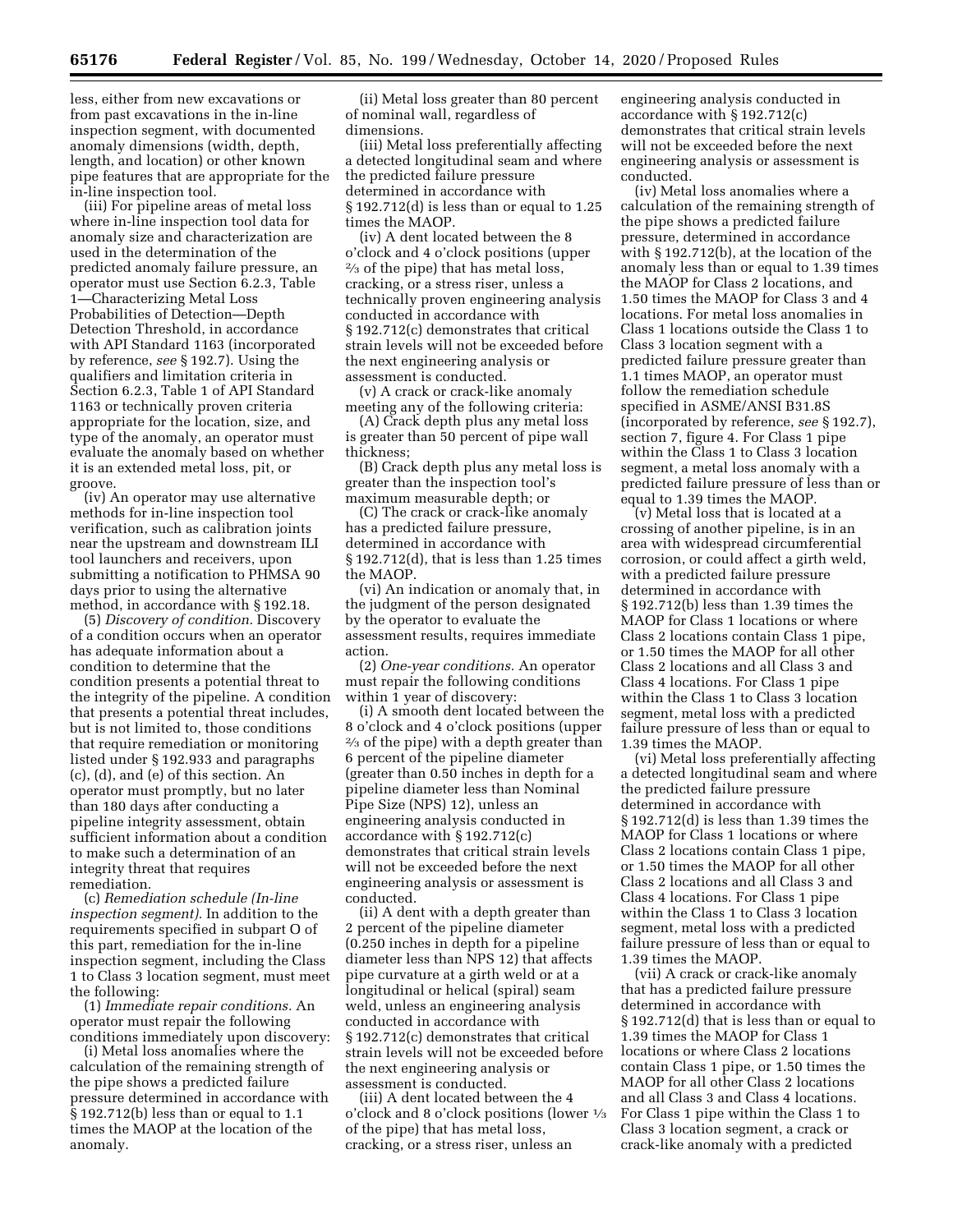failure pressure of less than or equal to 1.39 times the MAOP.

(3) *Remediation schedule (Class 1 to Class 3 location segment).* In addition to the requirements in paragraph (e) of this section, remediation for the Class 1 to Class 3 location segment must meet the following:

(i) *One-year condition.* An operator must repair the following conditions within 1 year of discovery:

(A) Pipe wall thickness loss greater than 40 percent.

(B) A crack with depth greater than 40 percent of the pipe wall thickness. (ii) [Reserved].

(4) *Two-year condition for crack repairs (in-line inspection segment).* An operator must repair the following condition within 2 years of discovery:

(i) A crack or crack-like anomaly that has a predicted failure pressure determined in accordance with § 192.712(d) that is greater than or equal to 1.39 times MAOP, and the crack depth is greater than or equal to 40 percent of the pipe wall thickness. (ii) [Reserved].

(5) *Monitored condition.* An operator does not have to schedule the following conditions for remediation but must record and monitor the conditions during subsequent risk assessments and integrity assessments for any change that may require remediation. Monitored conditions are the least severe and will not require examination and evaluation until the next scheduled integrity assessment interval, provided an analysis shows they are not expected to grow to dimensions meeting a 1-year condition prior to the next scheduled assessment. Monitored conditions are:

(i) A dent with a depth greater than 6 percent of the pipeline diameter (greater than 0.50 inches in depth for a pipeline diameter less than NPS 12) located between the 4 o'clock position and the 8 o'clock position (bottom  $\frac{1}{3}$  of the pipe);

(ii) A dent located between the 8 o'clock and 4 o'clock positions (upper 2⁄3 of the pipe) with a depth greater than 6 percent of the pipeline diameter (greater than 0.50 inches in depth for a pipeline diameter less than NPS 12), and an engineering analysis conducted in accordance with § 192.712(c) demonstrate that critical strain levels on the dent will not be exceeded;

(iii) A dent with a depth greater than 2 percent of the pipeline diameter (0.250 inches in depth for a pipeline diameter less than NPS 12) that affects pipe curvature at a girth weld or longitudinal or helical (spiral) seam weld, and an engineering analysis conducted in accordance with § 192.712(c) demonstrates that critical

strain levels on the dent and girth or seam weld will not be exceeded;

(iv) A dent that has metal loss, cracking, or a stress riser, and an engineering analysis conducted in accordance with § 192.712(c) demonstrates that critical strain levels will not be exceeded;

(v) Metal loss preferentially affecting a detected longitudinal seam and where the predicted failure pressure determined in accordance with § 192.712(d) is greater than 1.39 times the MAOP for Class 1 locations or where Class 2 locations contain Class 1 pipe, or 1.50 times the MAOP for all other Class 2 locations and all Class 3 and Class 4 locations. For Class 1 pipe within the Class 1 to Class 3 location segment, metal loss with a predicted failure pressure of less than or equal to 1.39 times the MAOP; and

(vi) A crack or crack-like anomaly for which the predicted failure pressure, determined in accordance with § 192.712(d), is greater than 1.39 times the MAOP for Class 1 locations or where Class 2 locations contain Class 1 pipe, or 1.50 times the MAOP for all other Class 2 locations and all Class 3 and Class 4 locations. For Class 1 pipe within the Class 1 to Class 3 location segment, a crack or crack-like anomaly with a predicted failure pressure greater than 1.39 times the MAOP.

(d) *Special requirements for crack anomalies.* If cracks are discovered in the Class 1 to Class 3 location segment that meet the criteria in paragraph (a)(4)(vii) of this section, the operator must implement the requirements in § 192.611(a)(1), (2), or (3) within 2 years. Until the pipe is replaced, operators must remediate cracks as specified in paragraph (c) of this section.

(e) *Pipe and weld cracking inspections.* Except for pipe coated with fusion-bonded or liquid-applied epoxy coatings and excavations performed in accordance with § 192.614(c), an operator must inspect any pipe in the in-line inspection segment, including the Class 1 to Class 3 location segment, that is uncovered for any reason to evaluate the pipe for cracking where the coating is removed. An operator must use non-destructive examination methods and procedures appropriate for the type of non-destructive examination method, and for the type of pipe and integrity threat conditions in the ditch. If an operator finds any cracking, the operator must conduct an analysis in accordance with § 192.712 and remediate anomalies in accordance with paragraphs (c) and (d) of this section.

(f) *Additional preventive and mitigative measures.* For a Class 1 to Class 3 location segment, an operator must conduct the following operations and maintenance actions and surveys within 2 years of the Class 1 to Class 3 location segment change, evaluate the findings, and remediate as follows:

(1) Close interval surveys with an ''on and off'' current at a maximum 5-foot spacing. An operator must evaluate in accordance with § 192.463 and remediate the unprotected pipe segments within 1 year of the survey. Operators must conduct close interval surveys on reassessment intervals of at least once every 7 calendar years, with intervals not to exceed 90 months.

(2) At least 1 cathodic protection pipe-to-soil test station must be located within the Class 1 to Class 3 location segment with a maximum spacing of  $\frac{1}{2}$ mile between test stations. In cases where obstructions or restricted areas prevent test station placement, the test station must be placed in the closest practical location. Annual monitoring of the cathodic protection pipe-to-soil test stations must meet §§ 192.463 and 192.465 for the Class 1 to Class 3 location segment.

(3) Install and maintain line-of-sight markers visible on the pipeline right-ofway, except in agricultural areas or large water crossings, such as lakes, where line-of-sight markers are not practical. An operator must replace line-of-sight markers as necessary and within 30 days after identifying a missing line-ofsight marker.

(4) Interference surveys to address induced alternating current (AC) from parallel electric transmission lines, and other interference issues, such as direct current (DC), that may affect the Class 1 to Class 3 location segment. If an interference survey finds the interference current is greater than or equal to 100 amps per meter squared, impedes the safe operation of a pipeline, or may cause a condition that would adversely impact the environment or public safety, an operator must correct these instances within 15 months of the interference survey.

(5) Depth of cover must conform with § 192.327 for a Class 1 to Class 3 location segment or be remediated by adding markers at locations that do not meet the requirements of § 192.327 for a Class 1 location, lowering the pipe, adding cover, or installing safety barriers. Where the depth of cover is less than 24 inches in areas of nonconsolidated rock, the operator must either lower the pipe or add cover over the Class 1 to Class 3 location segment.

(6) Right-of-way patrols in accordance with paragraphs (a) and (c) of § 192.705 at least once per month, with intervals not to exceed 45 days for Class 1 to Class 3 location segments.